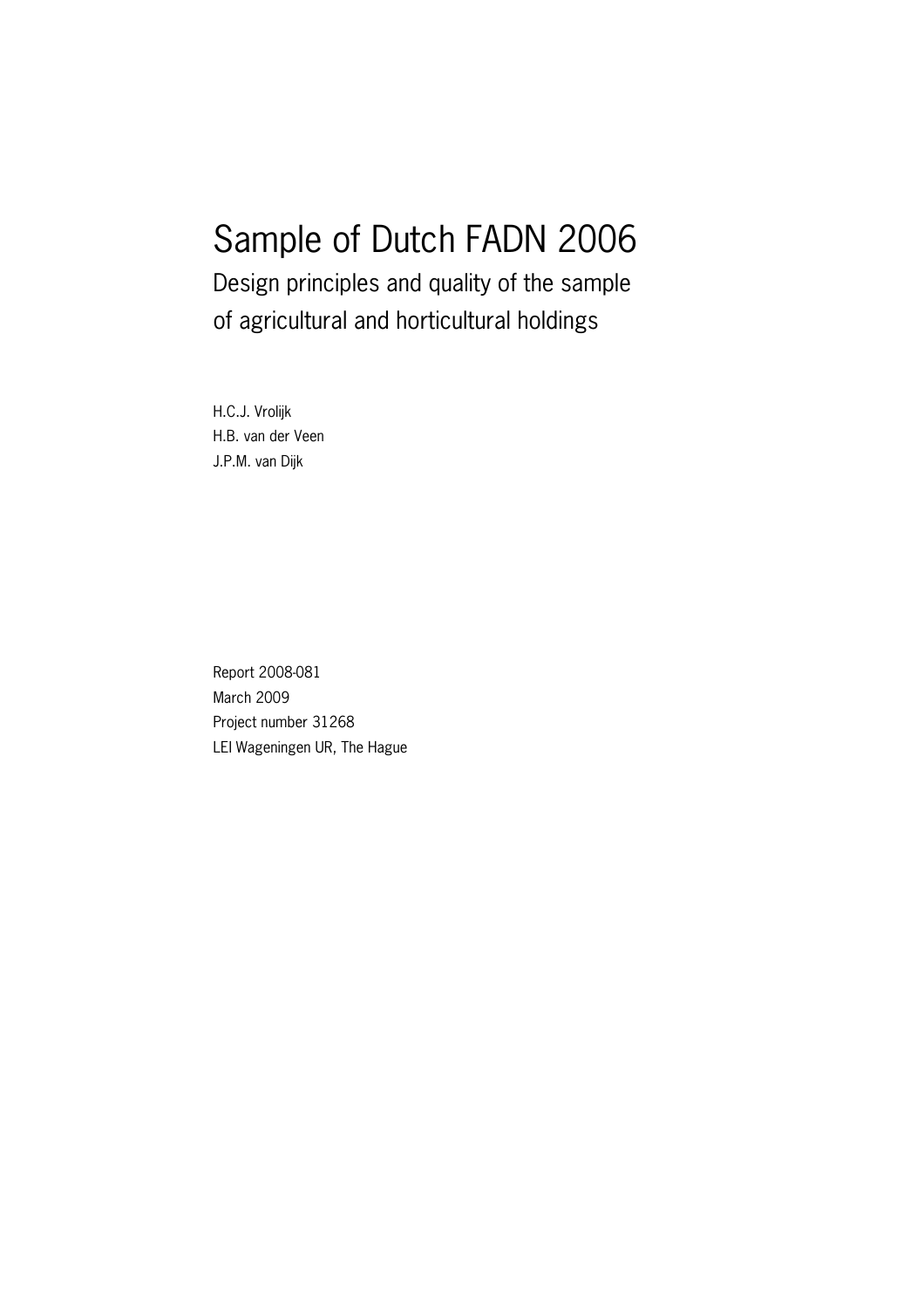LEI conducts research the following areas:

- **O** International policy
- **Development issues**
- **E** Consumers and supply chains
- **E** Sectors and enterprises
- **Environment, nature and landscape**
- $\approx$  Rural economy and use of space

This report is part of the research area Sectors and enterprises.

Deze publicatie is tot stand gekomen op basis van activiteiten die behoren tot de Wettelijke Onderzoekstaken. De uitvoering van deze taken wordt gecoördineerd door het 'Centrum voor Economische Informatievoorziening (CEI)'. Het CEI ziet toe op de onafhankelijkheid van de uitvoering en de borging van de kwaliteit.

Photo: Hans Vrolijk and Shutterstock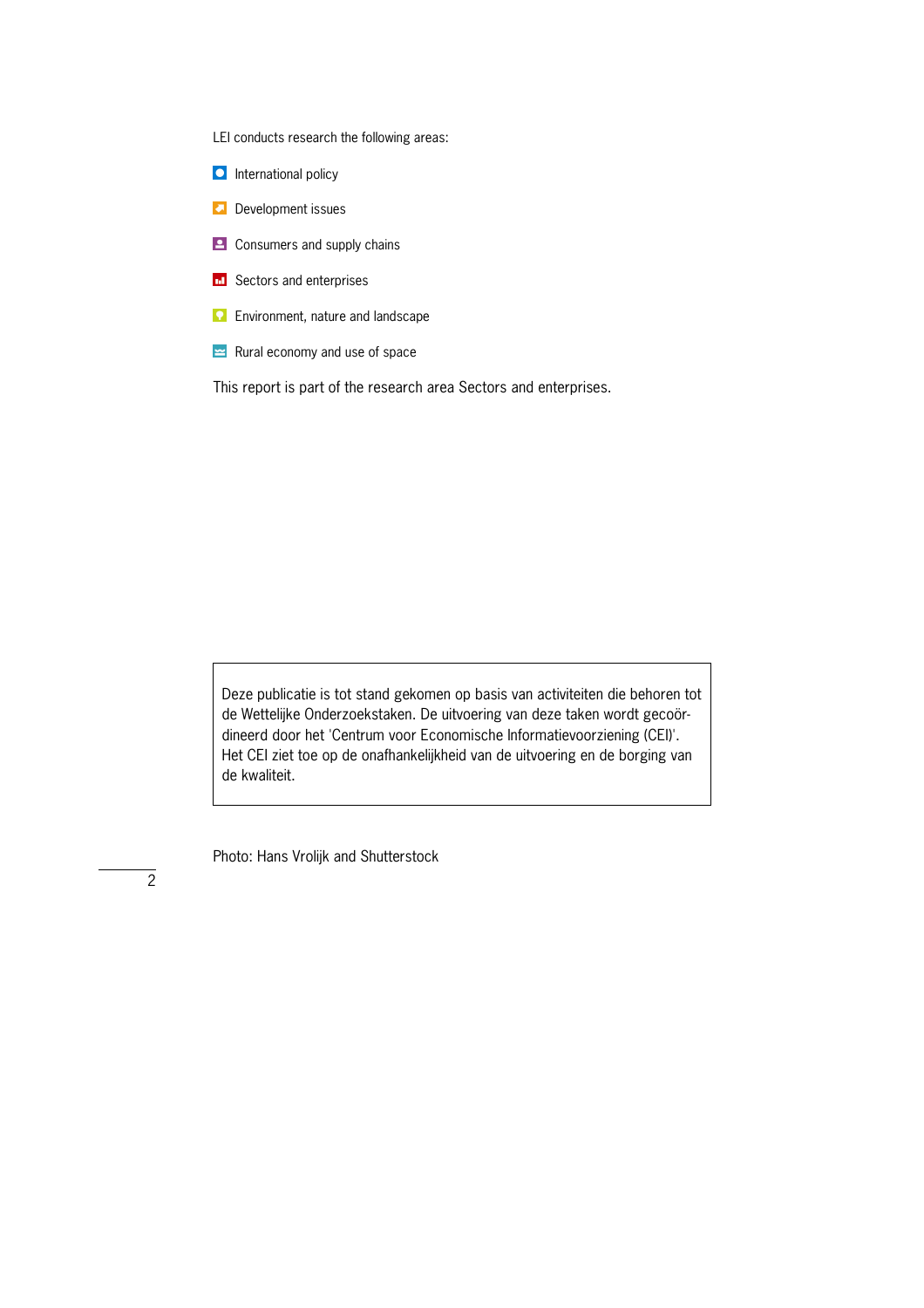#### **Sample of Dutch FADN 2006; Design principles and quality of the sample of agricultural and horticultural holdings**

H.C.J. Vrolijk, H.B. van der Veen and J.P.M. van Dijk Report 2008-081 ISBN/EAN: 978-90-8615-304-6; Price € 15,25 (including 6% VAT) 64 p., fig., tab., app.

Mede voor de Europese Unie organiseren het CEI en het LEI jaarlijks de verzameling van technische en financieel economische gegevens van circa 1.500 bedrijven in de akkerbouw, tuinbouw en veehouderij. Voor nationaal beleidsge\* richt onderzoek wordt die informatie aangevuld met gegevens over bijvoorbeeld milieubelasting, natuurbeheer en plattelandsontwikkeling. Alle gegevens worden vastgelegd in het Bedrijven-Informatienet. In dit rapport wordt verantwoording afgelegd over de steekproef 2006, toegespitst op de Nederlandse bijdrage aan het Farm Accountancy Data Network van de Europese Unie. De diverse fasen, van het opstellen van het selectieplan, het werven van de bedrijven tot het beoordelen van de kwaliteit van de resulterende steekproef, worden beschreven.

The EU Farm Accountancy Data Network (FADN) requires the Netherlands to yearly send bookkeeping data of 1,500 farms to Brussels. This task is carried out by LEI and CEI. The data sent to Brussels mainly involves technical and financial-economic information. For national policy purposes additional data is collected, such as pesticide use, manure production, nature management, non\* farm income and rural development. This report explains the background of the farm sample for the year 2006. The report mainly focuses on the Dutch contribution to the European Farm Accountancy Data Network. All phases from the determination of the selection plan, the recruitment of farms to the quality con\* trol of the final sample are described in this report.

#### **Orders**

+31.70-3358330 publicatie.lei@wur.nl

© LEI, 2009 Reproduction of contents, either whole or in part, permitted with due reference to the source.



LEI is ISO 9000 certified.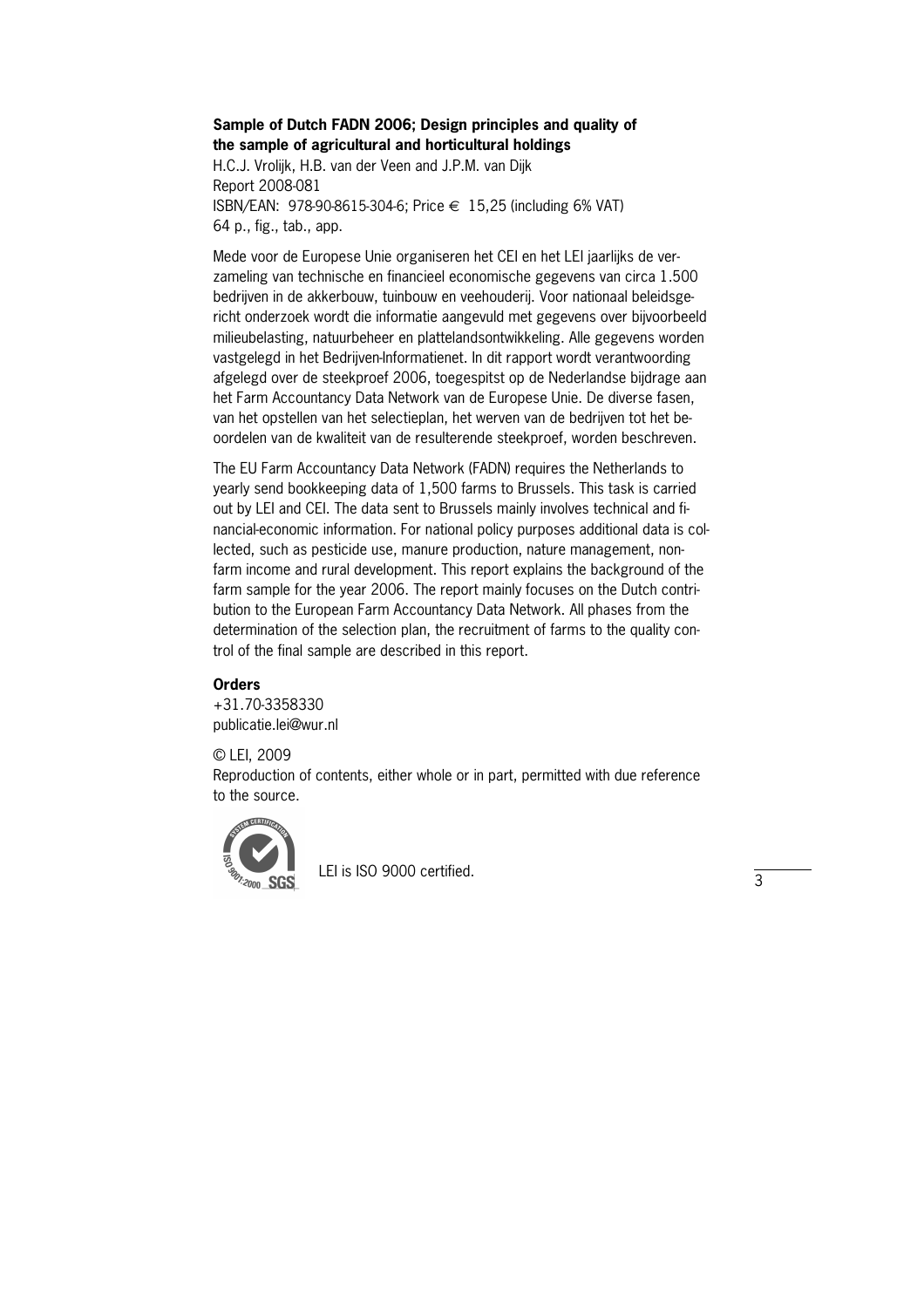# **Contents**

|   |               | <b>Preface</b>                                            | 6  |
|---|---------------|-----------------------------------------------------------|----|
|   |               | <b>Summary</b>                                            | 7  |
|   | 1             | Introduction                                              | 7  |
|   | 2             | Population and Selection plan 2006                        | 7  |
|   | 3             | Result of recruitment and quality of the 2006 sample      | 8  |
|   |               | <b>Samenvatting</b>                                       | 9  |
|   | 1             | Inleiding                                                 | 9  |
|   | 2             | Populatie en selectieplan 2006                            | 9  |
|   | 3             | Resultaat van de werving en kwaliteit van de resulterende |    |
|   |               | steekproef 2006                                           | 10 |
| 1 |               | <b>Introduction</b>                                       | 11 |
|   | 1.1           | Objective of the report                                   | 11 |
|   | 1.2           | Structure of the report                                   | 12 |
| 2 |               | Statistical background of the Dutch FADN sample           | 13 |
|   | 2.1           | Introduction                                              | 13 |
|   | $2.2^{\circ}$ | Sampling and recruitment processes                        | 17 |
| 3 |               | 2006 population                                           | 19 |
|   |               | 3.1 Introduction                                          | 19 |
|   | 3.2           | Defining the field of observation                         | 19 |
|   | 3.3           | Design of the stratification scheme                       | 20 |
|   | 3.4           | Number of farms in the 2006 population                    | 23 |
| 4 |               | 2006 selection plan                                       | 25 |
|   | 4.1           | Introduction                                              | 25 |
|   | 4.2           | 2006 selection plan                                       | 25 |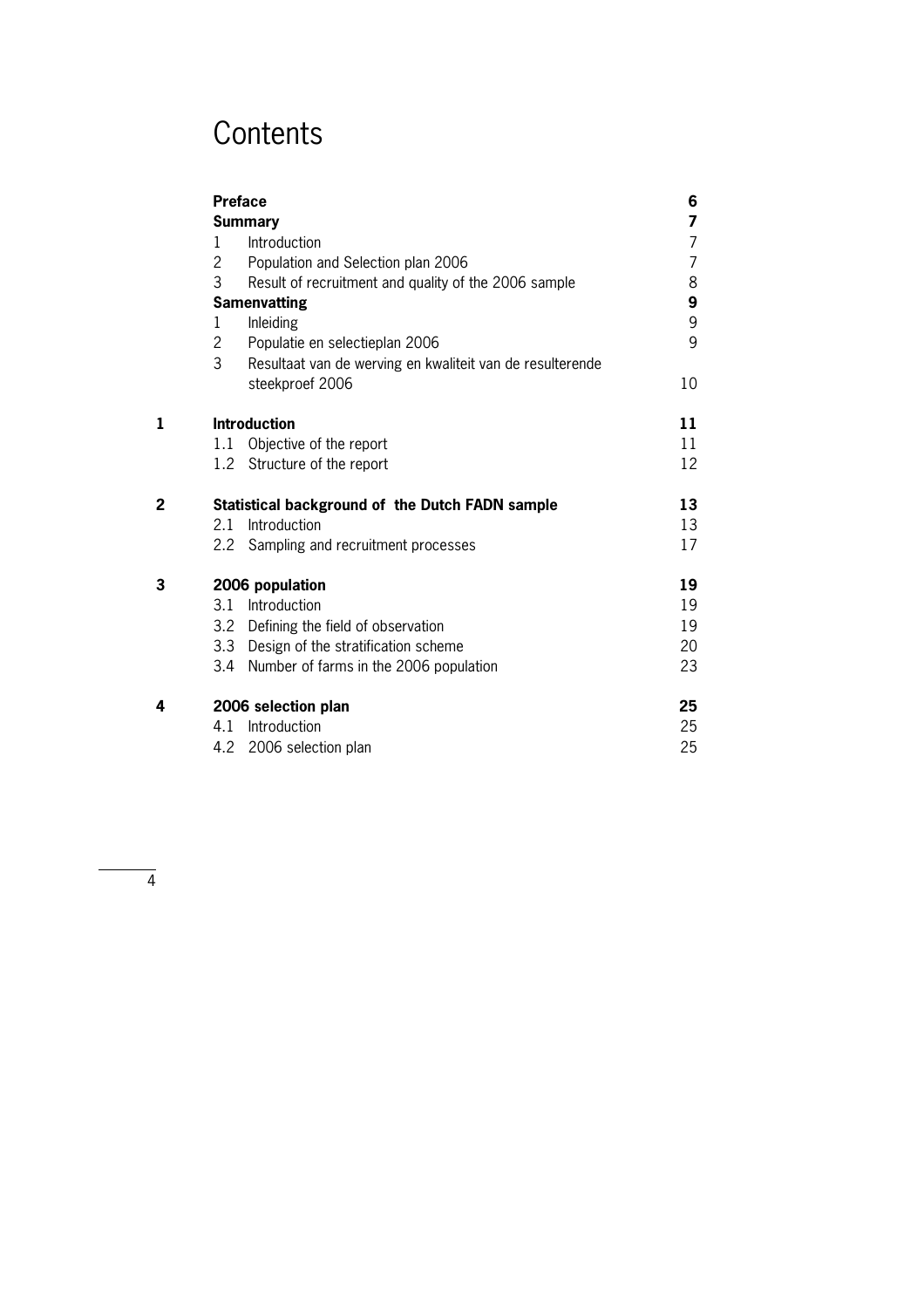| 5 |     | <b>Recruitment of farms in 2006</b>            |                                                        | 28 |  |  |  |
|---|-----|------------------------------------------------|--------------------------------------------------------|----|--|--|--|
|   | 5.1 | Basic principles for 2006                      |                                                        | 28 |  |  |  |
|   | 5.2 | Elaboration of selection plan                  |                                                        | 28 |  |  |  |
|   | 5.3 | Recruitment of farms                           |                                                        | 29 |  |  |  |
|   | 5.4 |                                                | Supply of 2006 farm results to the European Commission | 37 |  |  |  |
| 6 |     | <b>Evaluation of 2006 sample</b>               |                                                        | 39 |  |  |  |
|   | 6.1 | Introduction                                   |                                                        |    |  |  |  |
|   |     | 6.2 Evaluation of stratification and weighting |                                                        |    |  |  |  |
|   |     | Introduction<br>6.2.1                          |                                                        | 39 |  |  |  |
|   |     | 6.2.2 Method of calculation of weights         |                                                        | 39 |  |  |  |
|   |     | 6.2.3 Remarks on the weights of 2006           |                                                        | 42 |  |  |  |
|   | 6.3 | Ouantitative evaluation of 2006                |                                                        | 43 |  |  |  |
|   |     | 6.3.1<br>Introduction                          |                                                        | 43 |  |  |  |
|   |     | 6.3.2<br>Coverage                              |                                                        | 44 |  |  |  |
|   |     | 6.3.3<br>Representativeness                    |                                                        | 51 |  |  |  |
|   |     | 6.3.4<br>Reliability                           |                                                        | 56 |  |  |  |
|   |     | References                                     |                                                        | 62 |  |  |  |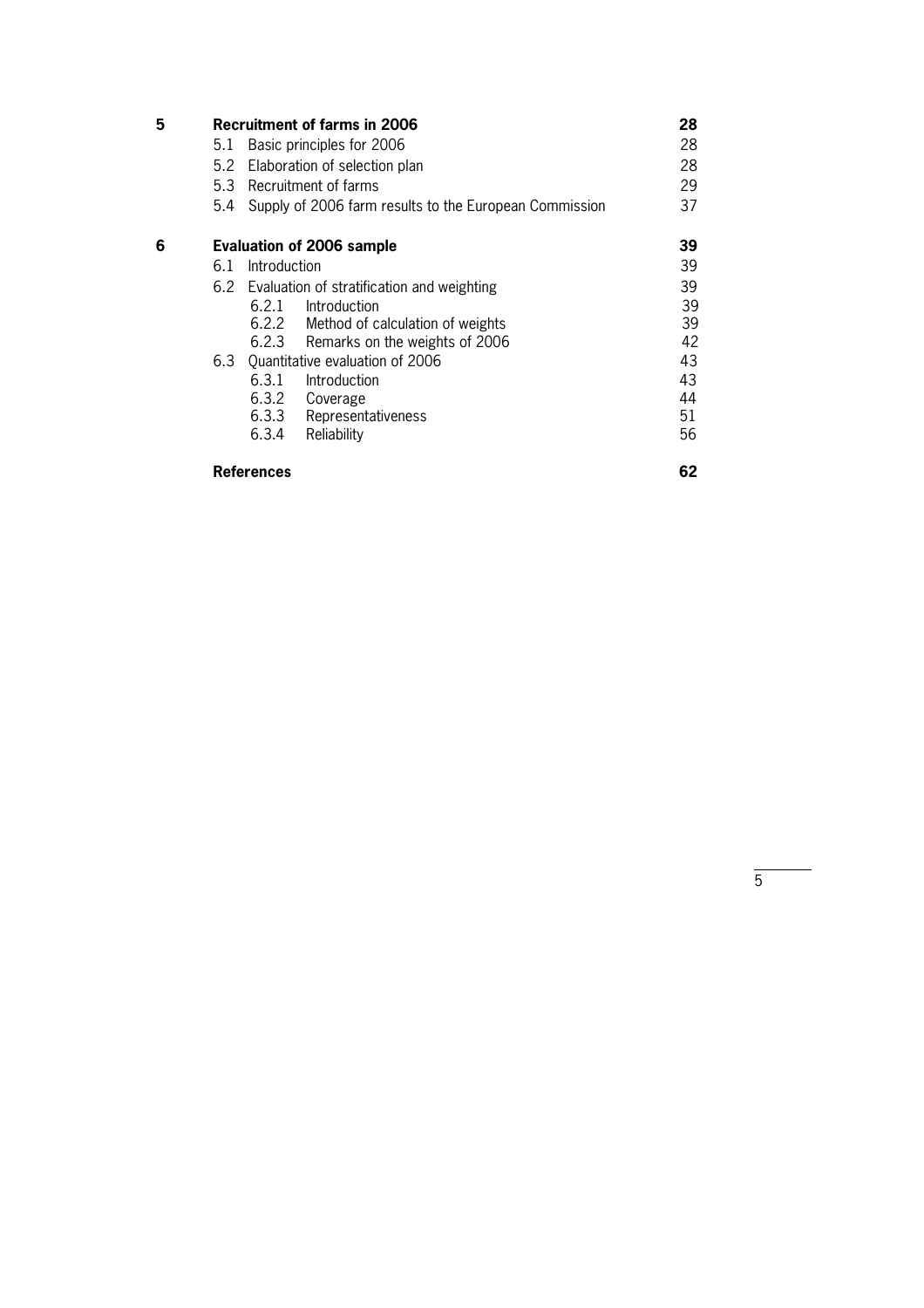The EU Farm Accountancy Data Network (FADN) requires the Netherlands to yearly send bookkeeping data of 1,500 farms to Brussels. This task is carried out by LEI and CEI. This report explains the background of the sample for the year 2006. All phases from the determination of the selection plan, the recruitment of farms to the quality control of the final sample are described in this report. This report provides essential background information for the European Commission the Dutch Ministry and researchers of LEI and other organisations to fully understand the statistical aspects of the Dutch FADN sample.

Prof. Dr. R.B.M. Huirne Drs. J.A. Boone Director General LEI Wageningen UR Head CEI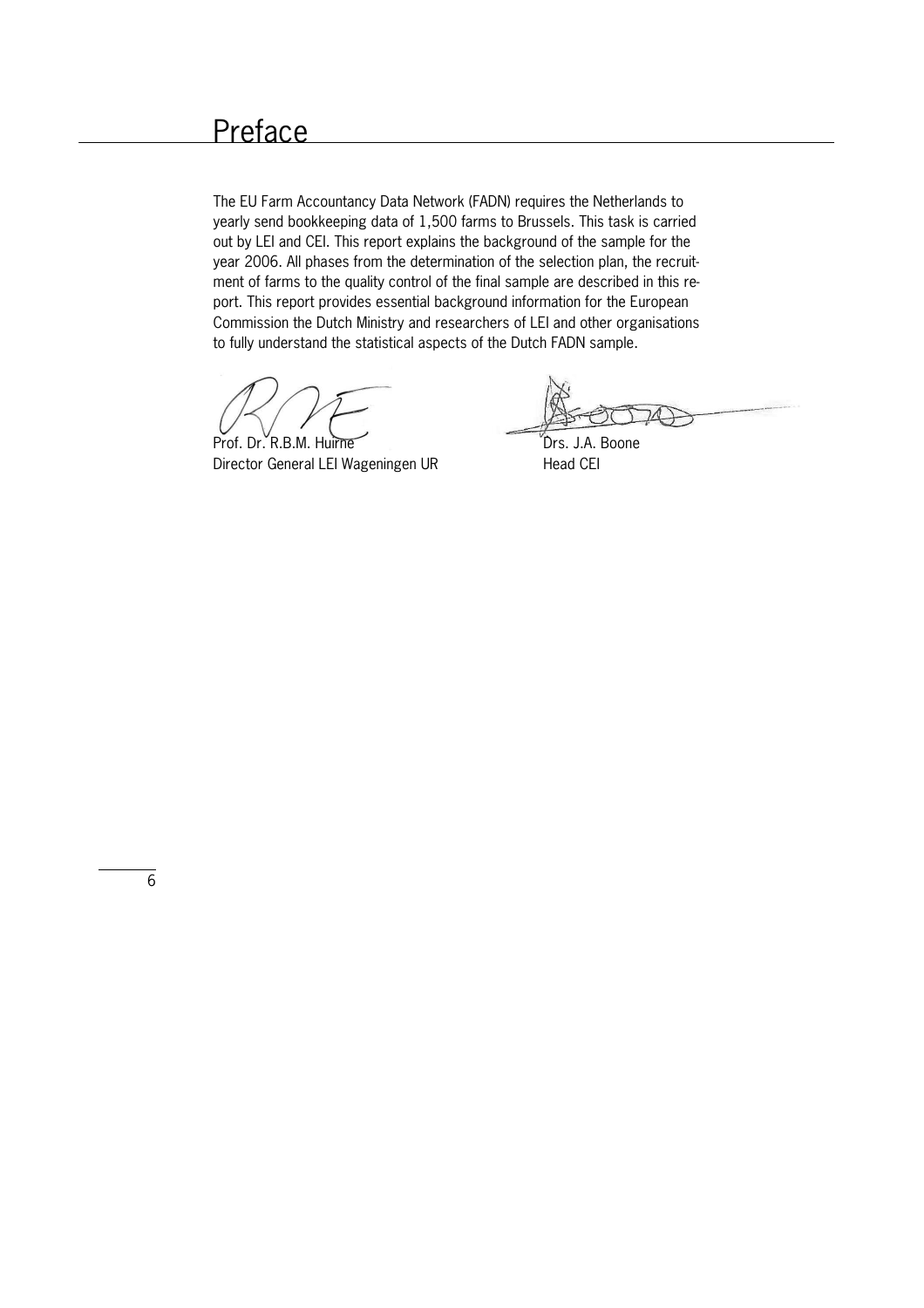# **1 Introduction**

The EU Farm Accountancy Data Network (FADN) requires the Netherlands to yearly send bookkeeping data for 1,500 farms to Brussels. This task is carried out by the Agricultural Economics Research Institute (LEI) and the Center for Economic Information (CEI). The legislation of the FADN demands that the member states prepare a selection plan and a report on the results of the selection. This report fulfils this obligation. Furthermore, the report gives an analysis of the quality of the sample.

# **2 Population and Selection plan 2006**

The population (field of survey) of the FADN is defined as all farms above the threshold of 16 European Size Units (ESU). In the Netherlands farms between 16 and 1,200 ESU are included in the population (table 3.1). A stratified random sample is drawn, in which economic farm size and type of farming are used as stratification variables. The scheme for the types of farming is based on a Dutch version of the Common Agricultural Typology that is also used by EUROSTAT. The total agricultural population contains 79,435 farms according to the agricultural census. The field of survey contains 60,353 farms. These farms cover an impor\* tant part (87%) of the production capacity (table 3.1). In the selection plan, LEI planned to select 1,500 farms for the 2006 accounting year. The last few years, a lower number of farms were submitted to Brussels due to capacity problems, but in 2006 more than the requirement of at least 1,500 farms has been fulfilled.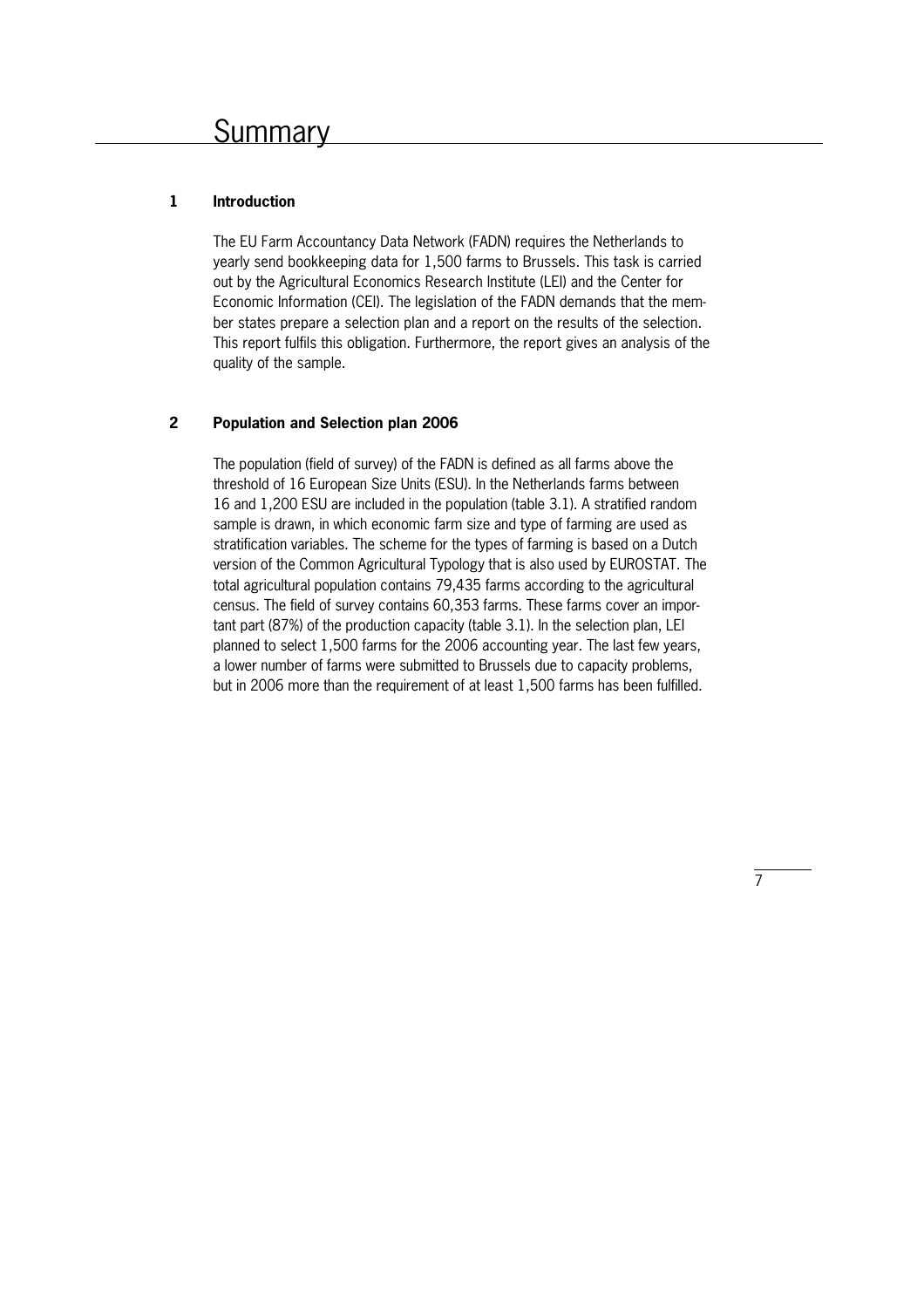#### **3 Result of recruitment and quality of the 2006 sample**

For 2006, 1,506 farms were included in the sample and were delivered to Brussels (table 5.8). Chapter 6 gives a quantitative evaluation of the resulting sample. A comparison of the field of survey with the total agricultural population shows that 23% of the farms are below the lower threshold. These farms are responsible for a small percentage of production only. The sample results in a coverage of 90% of the production for most of the agricultural activities. In hor\* ticulture, part of the production is not covered because it takes place on farms above the upper threshold. Therefore the upper threshold has been increased to 2,000 ESU. This increase has been introduced as a trial in 2006 and has been integrated in the selection plan starting from the year 2007. There are 140 firms larger than 2,000 ESU. Table 6.2 gives a description of the coverage of a large number of activities. Table 6.3 shows the relationship between types of farming and agricultural activities. The numbers show that only a limited percentage of pigs is produced on specialised pig farms, while at the other extreme almost all mushrooms are produced on specialised mushroom farms. Two important aspects of a sample, the representativeness of the sample and the reliability of estimates, are evaluated in section 6.3.3 and 6.3.4. Table 6.4 evaluates for many variables whether there is a difference between the agricultural census and the estimate based on the FADN sample. These tables provide useful information for specific research projects enabling the researcher to determine whether the sample is representative for his or her topic.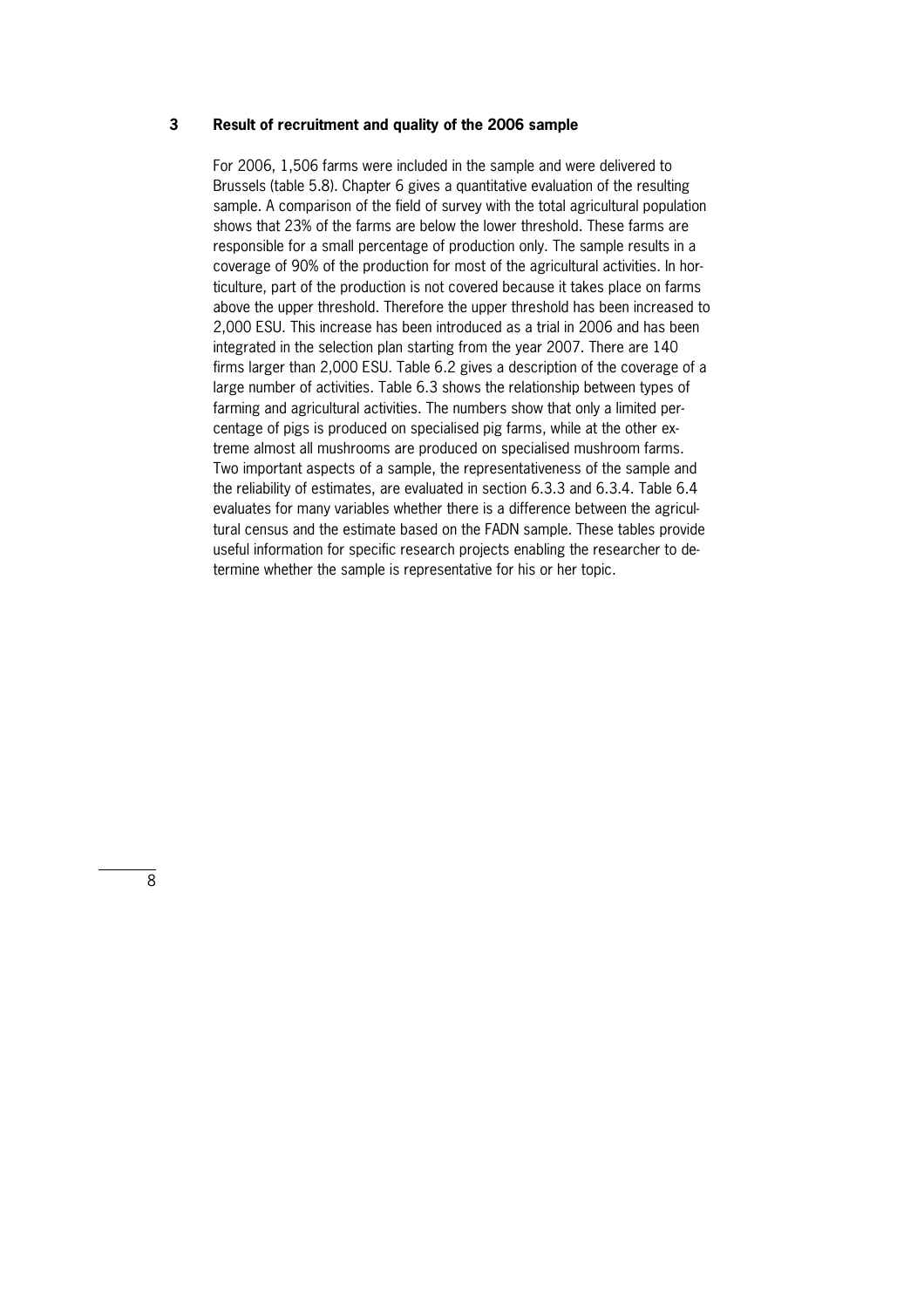# **1 Inleiding**

Mede voor de Europese Unie organiseren het CEI en het LEI jaarlijks de verzame\* ling van technische en financieel-economische gegevens van circa 1.500 bedrijven in de akkerbouw, tuinbouw en veehouderij. Voor nationaal beleidsgericht onderzoek wordt die informatie aangevuld met gegevens over bijvoorbeeld milieu\* belasting, natuurbeheer en plattelandsontwikkeling. Alle gegevens worden vastge\* legd in het Bedrijven-Informatienet. In dit rapport wordt verantwoording afgelegd over de steekproef 2006, toegespitst op de Nederlandse bijdrage aan het Farm Accountancy Data Network van de Europese Unie. De diverse fasen, van het op\* stellen van het selectieplan, het werven van de bedrijven tot het beoordelen van de kwaliteit van de resulterende steekproef, worden beschreven.

## **2 Populatie en selectieplan 2006**

De onderzoekspopulatie van het Bedrijven-Informatienet is gedefinieerd als alle bedrijven groter dan 16 Europese grootte-eenheden (ege) en kleiner dan 1.200 ege (tabel 3.1). Uit het steekproefkader (alle bedrijven in de landbouwtelling tussen 16 en 1.200 ege) wordt een gestratificeerde random steekproef getrokken. Economische omvang en het type bedrijf worden gebruikt als stratificatie\* variabelen. Voor het jaar 2006 omvat de totale agrarische populatie 79.435 bedrijven (opgenomen in de landbouwtelling). Het steekproefkader omvat 60.353 bedrijven. Deze bedrijven zijn verantwoordelijk voor 87,2% van de totale productiecapaciteit (tabel 3.1). Het selectieplan 2006 is in grote lijnen gelijk aan de selectieplannen van de jaren daarvoor. Het selectieplan geeft aan dat er 1.500 bedrijven in administratie dienen te worden genomen. Het daadwerkelijke aantal bedrijven is de afgelopen jaren lager geweest door capaciteitsproblemen, maar in 2006 zijn er weer meer dan 1.500.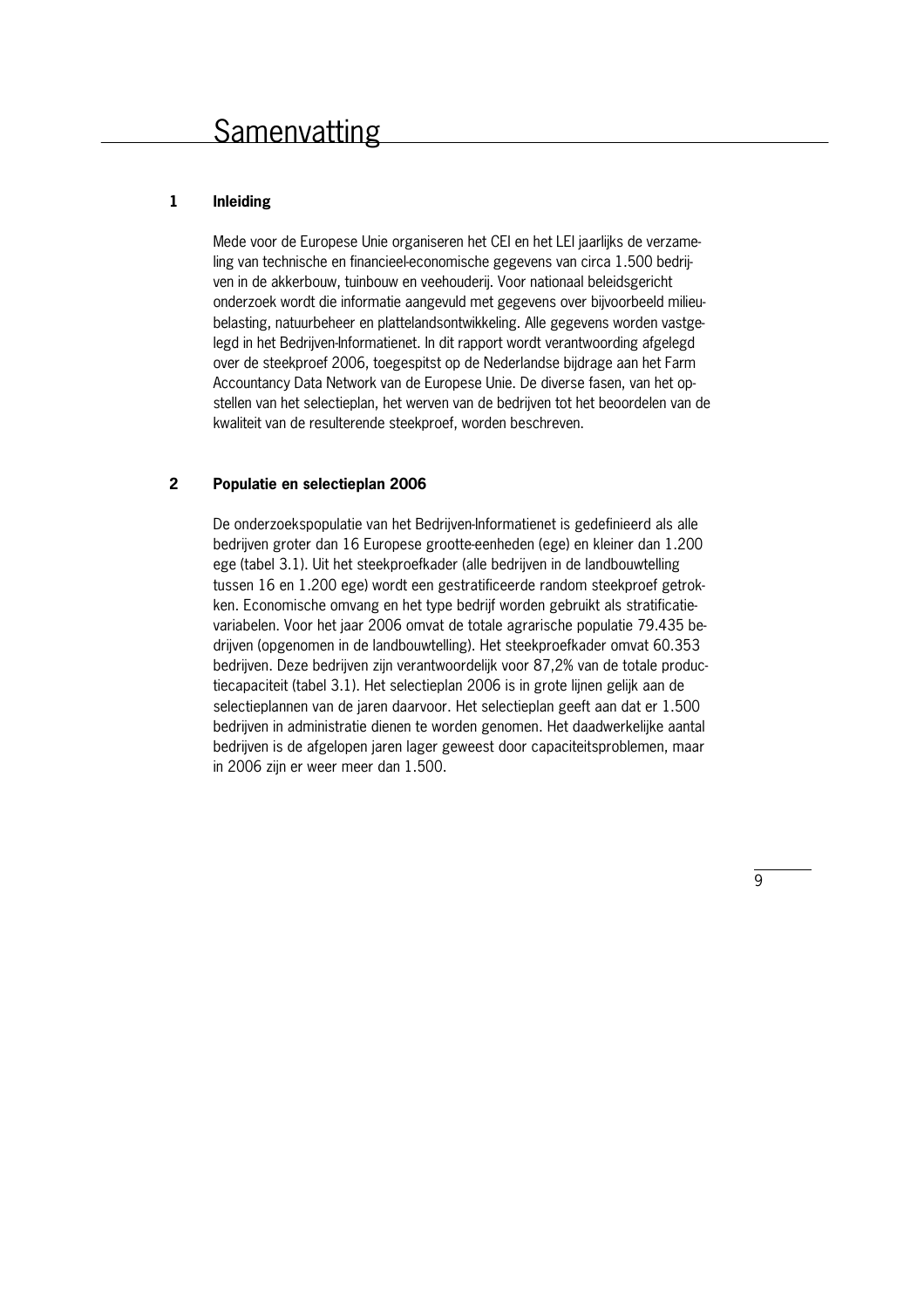#### **3 Resultaat van de werving en kwaliteit van de resulterende steekproef 2006**

Voor het jaar 2006 zijn 1.506 bedrijven uitgewerkt en aangeleverd aan Brussel (tabel 5.8). Hoofdstuk 6 geeft een kwantitatieve evaluatie van de resulterende steekproef. Een vergelijking tussen de onderzoekspopulatie en de totale agrarische populatie zoals beschreven in de landbouwtelling laat zien dat 23% van de bedrijven zich beneden de benedengrens bevinden. Deze bedrijven zijn echter verantwoordelijk voor slechts een klein deel van de totale productie. De onder\* zoekspopulatie dekt circa 90% van de productie van de meeste agrarische activiteiten. In de tuinbouw ligt het probleem bij de grotere bedrijven. Om dit probleem voor de toekomst te verminderen is de bovengrens van de steekproef opgetrokken naar 2.000 ege. Deze verhoging is in 2006 op proefbasis inge\* voerd en in 2007 definitief doorgevoerd in de steekproefopzet. Er zijn nog 140 bedrijven die boven deze grens vallen. Tabel 6.2 geeft een nadere uitwerking van de dekking voor een groot aantal activiteiten. Tabel 6.3 geeft de samenhang weer tussen typen en agrarische activiteiten. Uit de tabel blijken grote verschillen in de mate van specialisatie van activiteiten. Slechts een beperkt percentage van alle vleesvarkens wordt geproduceerd op gespecialiseerde vleesvarkensbedrijven. Aan de andere kant geldt dat bijna alle paddenstoelen worden geproduceerd door gespecialiseerde paddenstoelbedrijven. Twee belangrijke aspecten van steekproeven, de representativiteit en de betrouwbaarheid van schattingen worden geëvalueerd in paragraaf 6.3.3 en 6.3.4. Tabel 6.4 geeft voor een groot aantal variabelen een vergelijking tussen de waarde volgens de landbouwtelling en de schatting op basis van het Bedrijven\* Informatienet. Deze informatie stelt de onderzoeker in staat om te beoordelen in hoeverre de steekproef representatief is voor zijn of haar specifieke onderzoeksproject.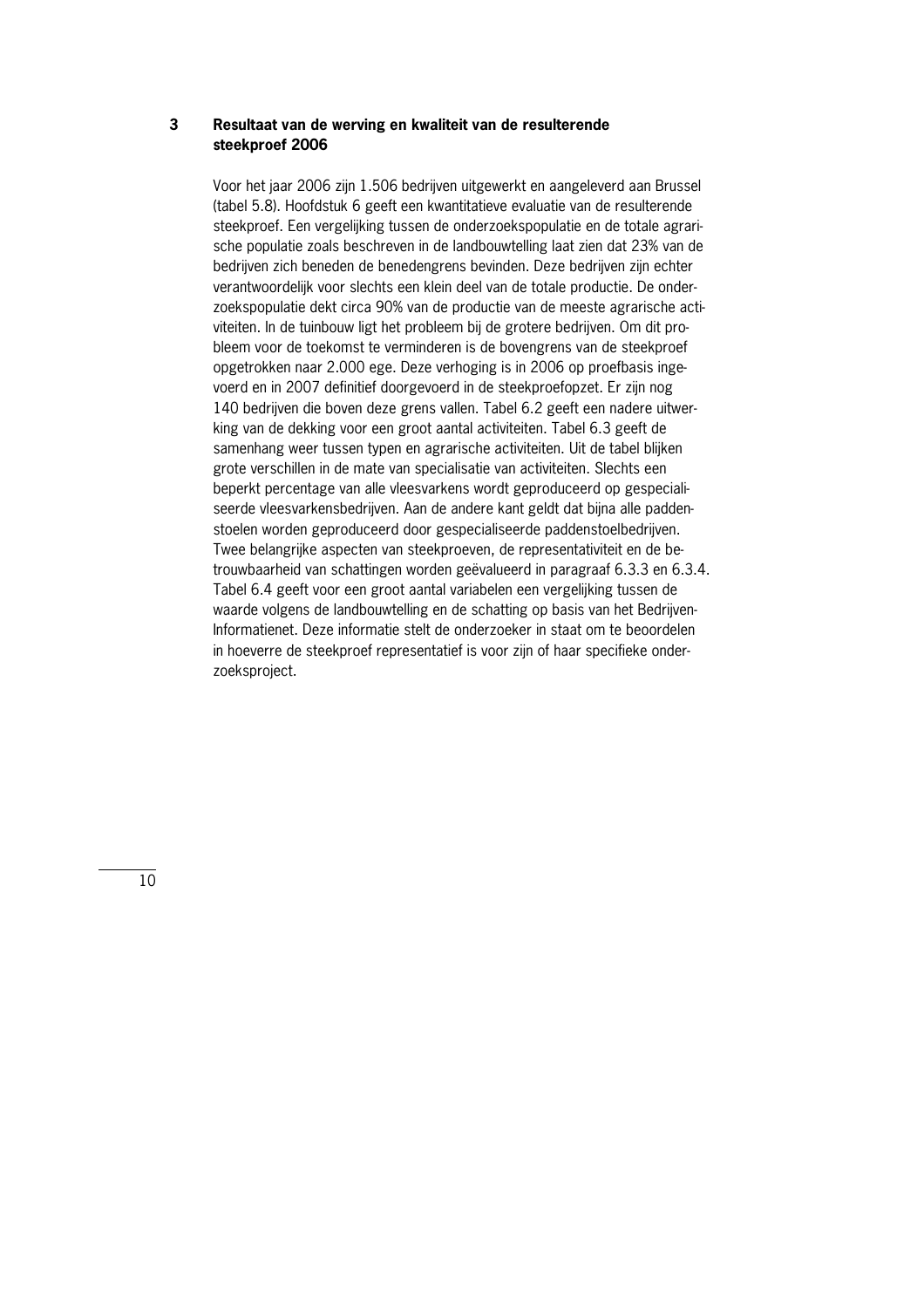#### **1.1 Objective of the report**

In 1965 the European Commission adopted a regulation (nr. 79/65/EEG) in which member states were obliged to set up a network for the collection of accountancy data on the incomes and business operation of agricultural holdings in the European Economic Community. The purpose of the data network is defined as the annual determination of incomes on agricultural holdings, and a business analysis of agricultural holdings. The Netherlands were required to provide financial economic information on 1,500 farms to Brussels.

For the management of the system, the EU requires information on the selection of farms that are included in the national FADN systems. In particular the regulation prescribes the provision of data on the establishment of a selection plan and the recruitment of farms.

 With respect to the selection plan the regulation EEG 1859/82 prescribes (article 6):

'Each Member State shall appoint a liaison agency whose duties shall be: …to draw up and submit to the National Committee for its approval, and thereafter to forward to the Commission:

- the plan for the selection of returning holdings, which plan shall be drawn up on the basis of the most recent statistical data, presented in accordance with the Community typology of agricultural holdings,
- the report on the implementation of the plan for the selection of returning holdings.'

 This report provides all the relevant background information on the popula\* tion, the selection plan, implementation of the selection plan and quality of the sample of data that it to be provided to Brussels and which forms the basis for a wide range of national research projects.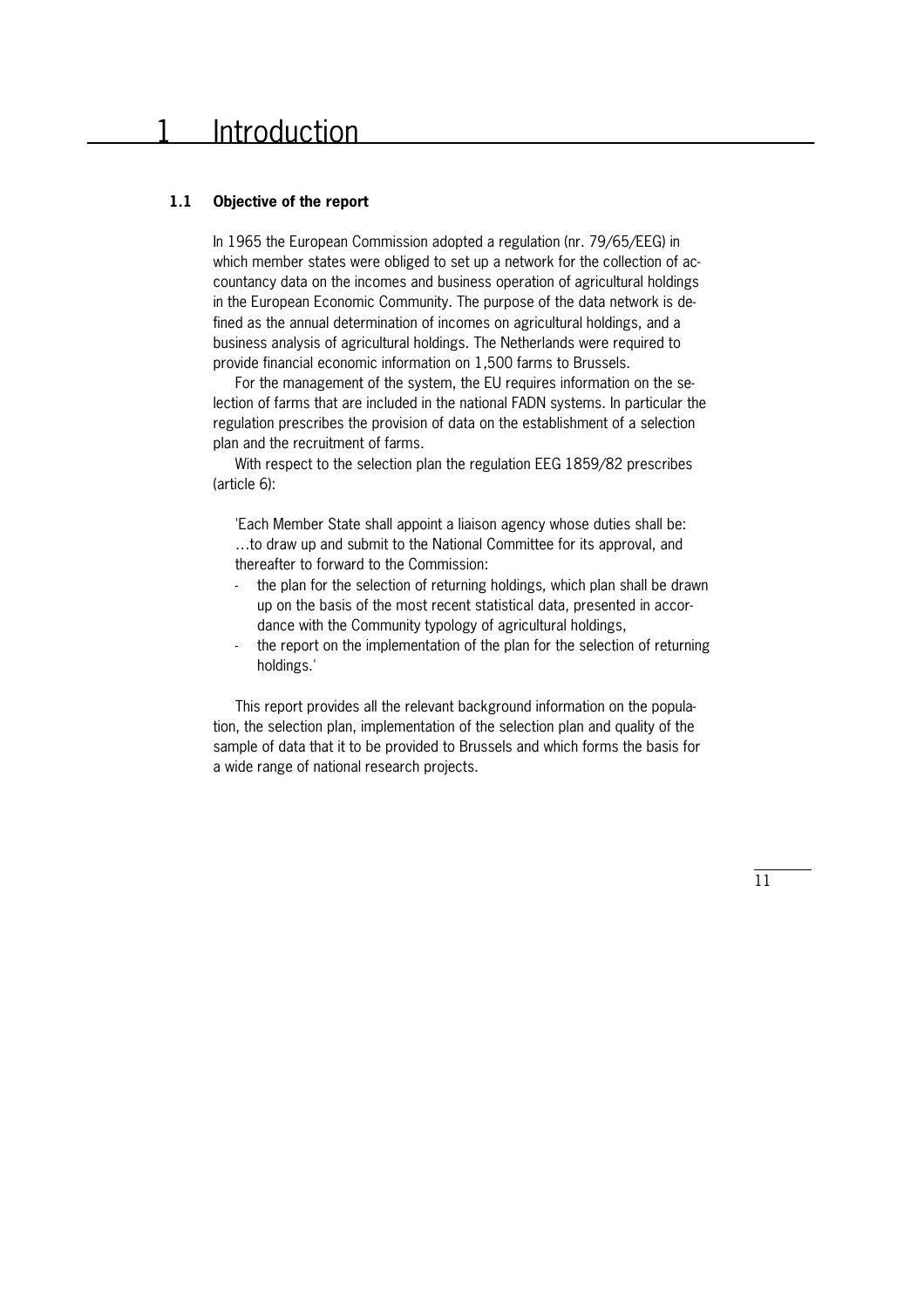# **1.2 Structure of the report**

Chapter 2 gives a description of the background of the Dutch FADN system. Chapter 3 describes the agricultural population in the year 2006. This chapter will also consider the demarcation of the population as used in the Dutch FADN. Also the design of the sample of the Dutch FADN system is described. Chap\* ter 4 reports on the selection plan 2006. Chapter 5 provides information on the implementation of the selection plan and the recruitment of new farms. Chapter 6 provides a qualitative and quantitative evaluation of the sample 2006.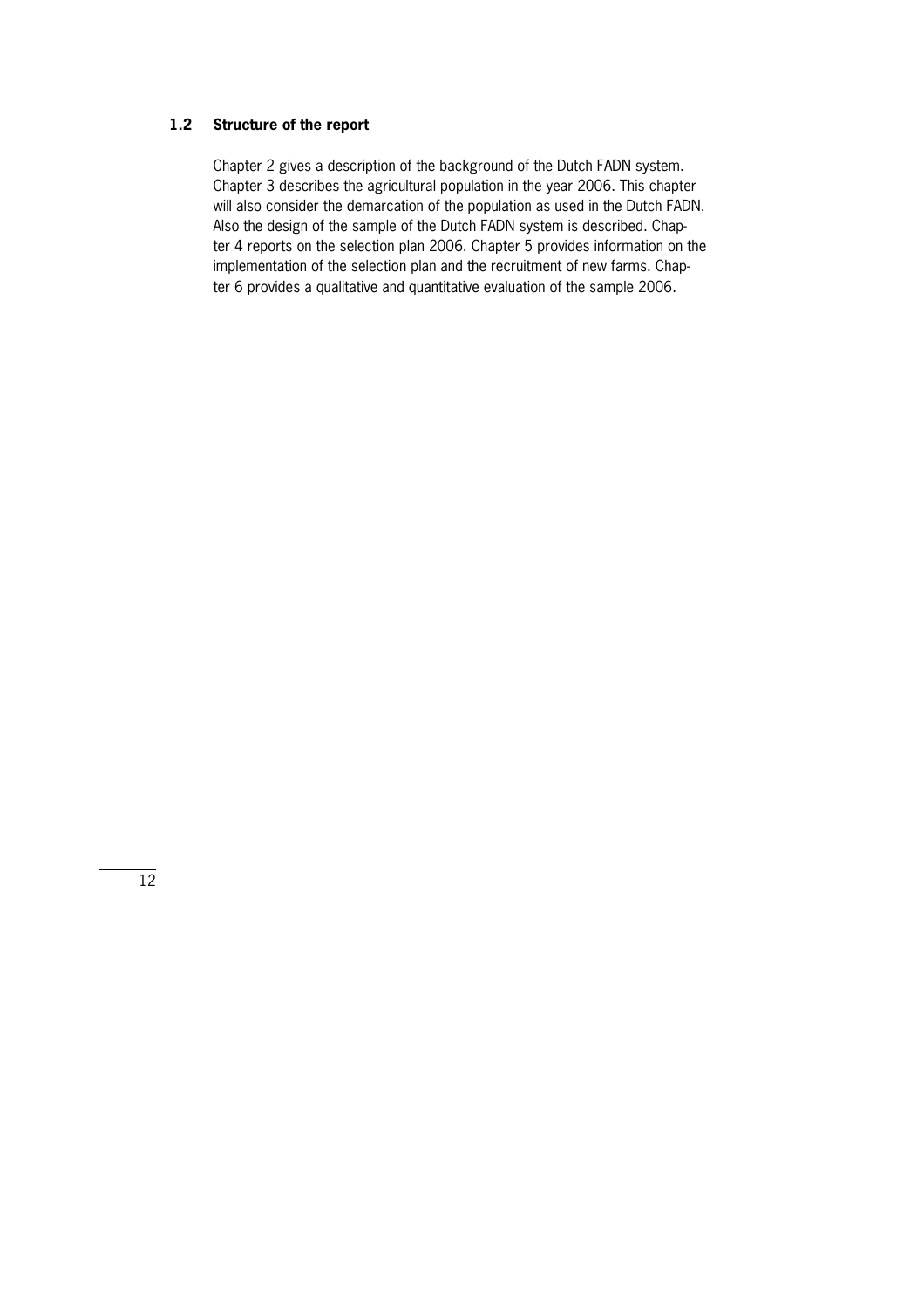# 2 Statistical background of the Dutch FADN sample

#### **2.1 Introduction**

In the Dutch FADN detailed records on 1,500 agricultural and horticultural farms are kept. Besides financial-economic information, a broad set of technicaleconomic, socio\*economic and environmental\*economic data is collected. One of the reasons for the Dutch FADN system is the legal obligation to provide in\* formation on the financial economic situation of farms to Brussels. However, an even more important use of the data can be found at the national level. Data from the FADN system is used for many national policy evaluations and research projects.

Based on a sample of farms estimations are made for the whole population. This might raise the question how conclusions can be drawn for the whole popu\* lation if only a limited number of farms are observed. The answer to this question can be found in the selection of farms that are included in the sample. A cook also doesn't eat all the soup to judge the quality of the soup. It is important to stir well before tasting; the spoon of soup should reflect all flavours in the pan of soup. The spoon of soup should be representative of the whole pan of soup. The same is true for the FADN sample. The farms that are included in the FADN should be representative of the whole population. In this way a sample can provide better information than a census (in which all units are observed). With a fixed budget it is much easier to collect good data on a limited number of farms instead of collecting information on all farms. With a limited number of farms and thus a limited number of data collectors, it is easier to ensure good procedures and good training to collect reliable data.

An important issue is how to ensure that the farms that are included in the FADN sample are representative of the whole population. Use is made of a disproportional stratified random sample. A stratified sample implies that the popu\* lation is divided into a number of groups. Subsequently farms are selected from each of the groups. The variables on which the groups are defined should be relevant variables to make sure that the farms that are included in one group are similar (at least in the important aspects). Using this stratification, and se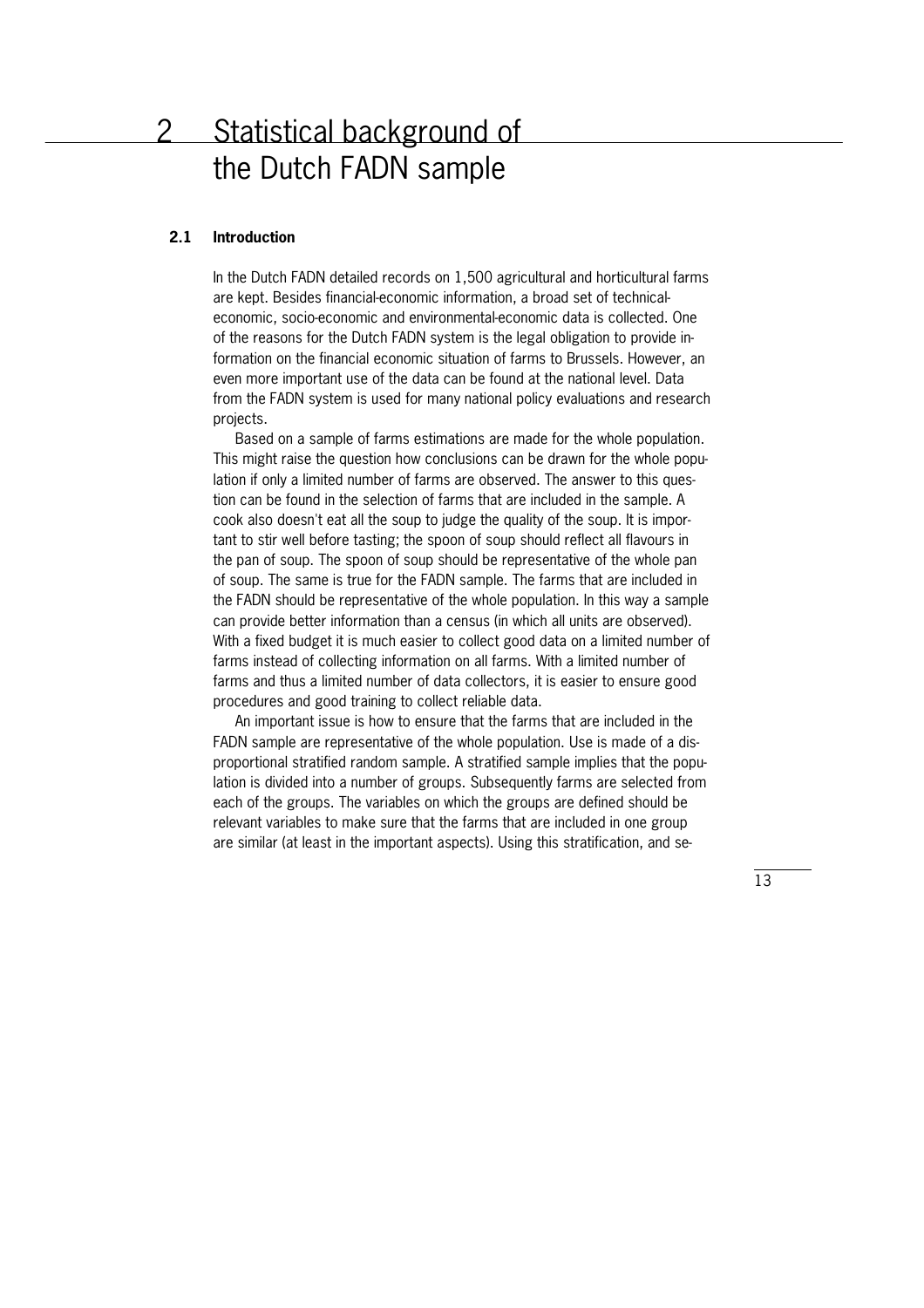lecting farms from each group, ensures that farms from all groups and consequently with different characteristics are included in the sample.

Disproportional means that not all farms have the same chance of being included in the sample. Groups which are relatively homogeneous, i.e. farms which show large similarities, have a lower chance of being included in the sample. After all, if all the farms are very similar, a limited number of observations are enough to draw reliable conclusions (in the extreme case that all farms are exactly identical, it would be enough to have only one observation). In case of less homogeneous groups it is important to have a larger number of observations to make reliable estimates.

 The choice of the stratification variables has therefore an important impact on the representativeness of the sample.

 This way of selecting farms make it possible to make unbiased estimates for the whole population of farms. Based on the sample farms in a certain group, estimations can be made for all the farms in that group. Stratification assures that farms are selected from all groups, thereby allowing estimations for all groups. All groups together make up the whole population. In the Dutch FADN this is achieved by assigning a weight to each sample farm. The weight is calculated by dividing the number of population farms in a group by the number of sample farms in this same group.

Stratification also improves the representativeness in case of non-response. If a farm which is asked to join the FADN system refuses, another farm in the same size class and of the same type of farming can be selected. If there is a difference between the selection plan and the actual implementation, stratification helps to improve the representativeness by taking into account the real sampling fraction.

Finally, stratification makes the maintenance of the sample easier. Due to attrition and changes in the population it is sometimes necessary to supplement certain groups. Stratification makes a more focused replacement possible.

 The relationship between the agricultural population and the FADN sample is presented in figure 2.1. The agricultural census provides an almost complete description of the agricultural population. Part of this census or part of this population is defined as the field on observation in the FADN. In the definition of the field of observation a lower threshold and an upper threshold are applied. Furthermore, an additional criterion on the share of agricultural income in total income is used. These criteria will be further discussed.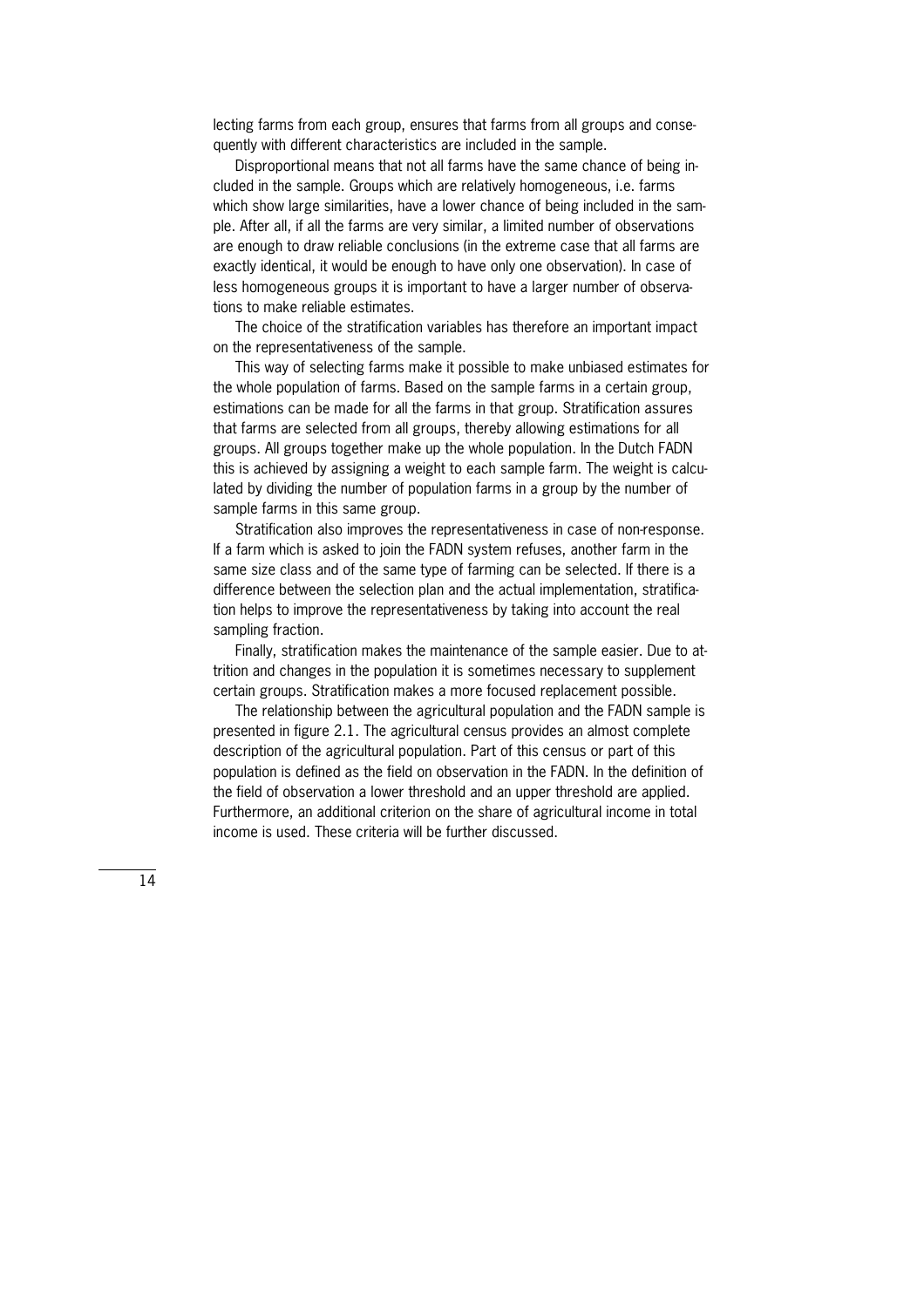

# Lower threshold

The lower threshold of 16 ESU has been used for a long period of time. It is specified in the legislation underlying the FADN. The historical background was to distinguish small farms which were only held as a hobby or as side activity from real commercial farms producing for the market. Although the number of farms excluded from the field of survey is quite substantial the percentage of production value which is not covered due to this threshold is very limited.

#### Upper threshold

The upper threshold was introduced to exclude some non-agricultural organisations from the field of observation. The agricultural census contains some organisations with a lot of land but which are not considered as agricultural holdings (examples are airports, nature organisations and in earlier days organisations which managed the reclamation of land from water bodies). In order not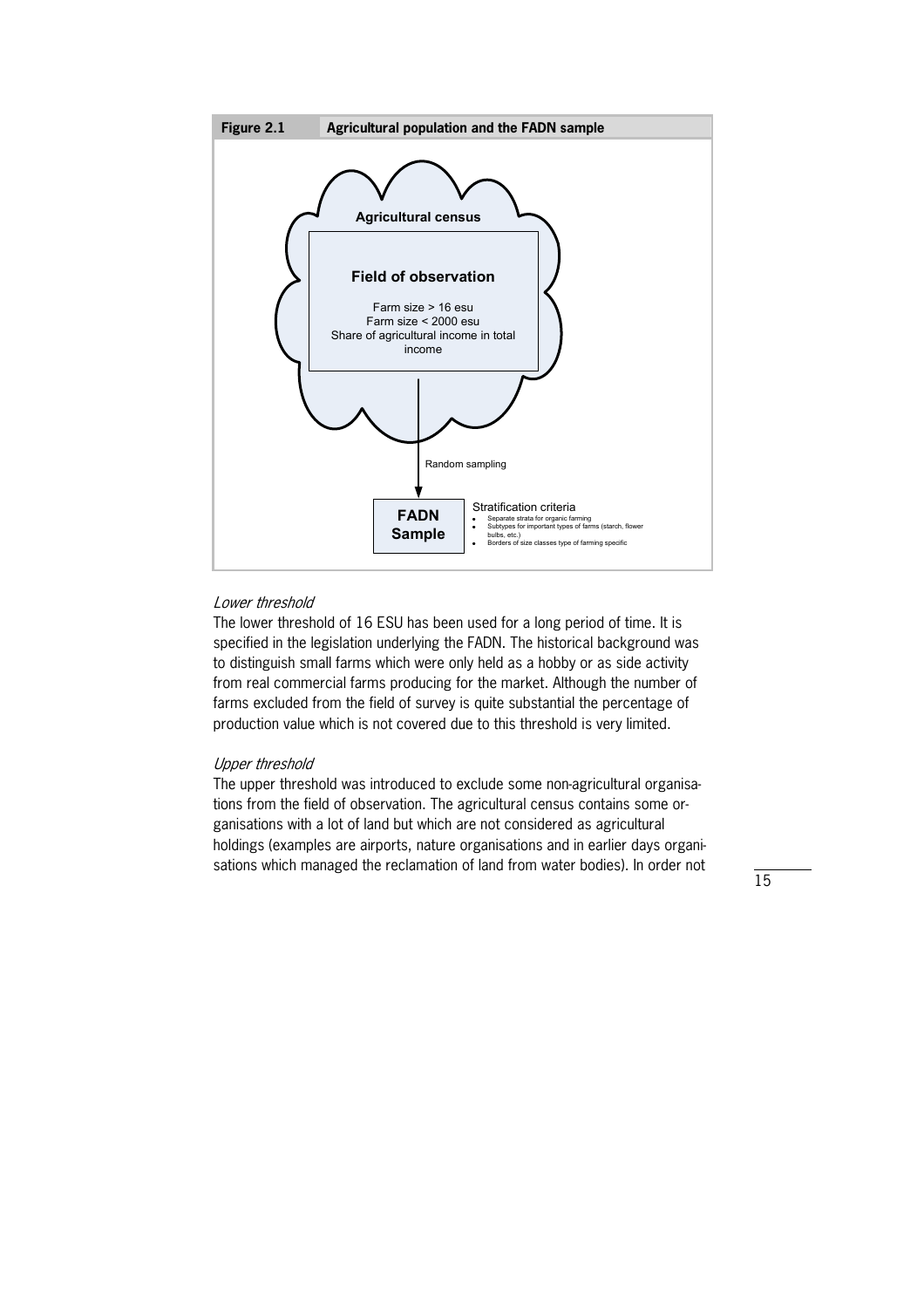to judge each individual holding, an upper threshold was introduced to exclude these from the field of survey. Due to the growth in size of farming in especially horticulture it was decided to increase the upper threshold in order to fulfil the requirement to cover at least 90% of the agricultural productivity.

 At the current moment a project is being undertaken to assess whether farms above the threshold can be included in the sample in the future. Issues to be addressed will be: are large farms willing to cooperate, how can they be motivated, is the farm comparison report useful for them, how much resources will it take to administer these farms etc. Based on the results of this project a decision will be made whether the upper limit will be maintained in the future.

#### Other income sources

For practical and methodological reasons a limitation on other income of the holding is used. In earlier times the rules were not clearly specified. Firms with a high share of other income sources were excluded from the sample because of practical reasons such as the impossibility to allocate costs and revenues to different activities, firms would refuse to participate anyway because they cannot be motivated to participate etc. Recently clear rules have been specified whether a firm belongs to the field of observation or not. A firm should have at least 16 ESU from primary agricultural activities, at least 25% of the turnover should come from primary agricultural activities and agricultural activities - in the broadest sense, so as to include other gainful activities - should be the largest share of turnover of the holding.

#### Stratification criteria

Given these three criteria the field of observation of the FADN system is defined. Within this field of observation a stratification scheme is used. The stratification of the Dutch FADN is based on size of farming and type of farming. Although these criteria are similar to those used by the commission, a more detailed look reveals substantial differences with the EU stratification. Differences are for example the use of separate strata for organic farming, and in several types of farming more detailed subtypes of farming are specified which are relevant for Dutch Agriculture (for example starch potato farms, flower bulb farms, horticul\* tural farms by type of production).

 The Dutch situation it is somewhat more complicated due to the fact that the size classes are different within different types of farming. The size distribution of, for example, horticultural farms is completely different than the size distribu\* tion of arable farms. To take these differences into account the borders of the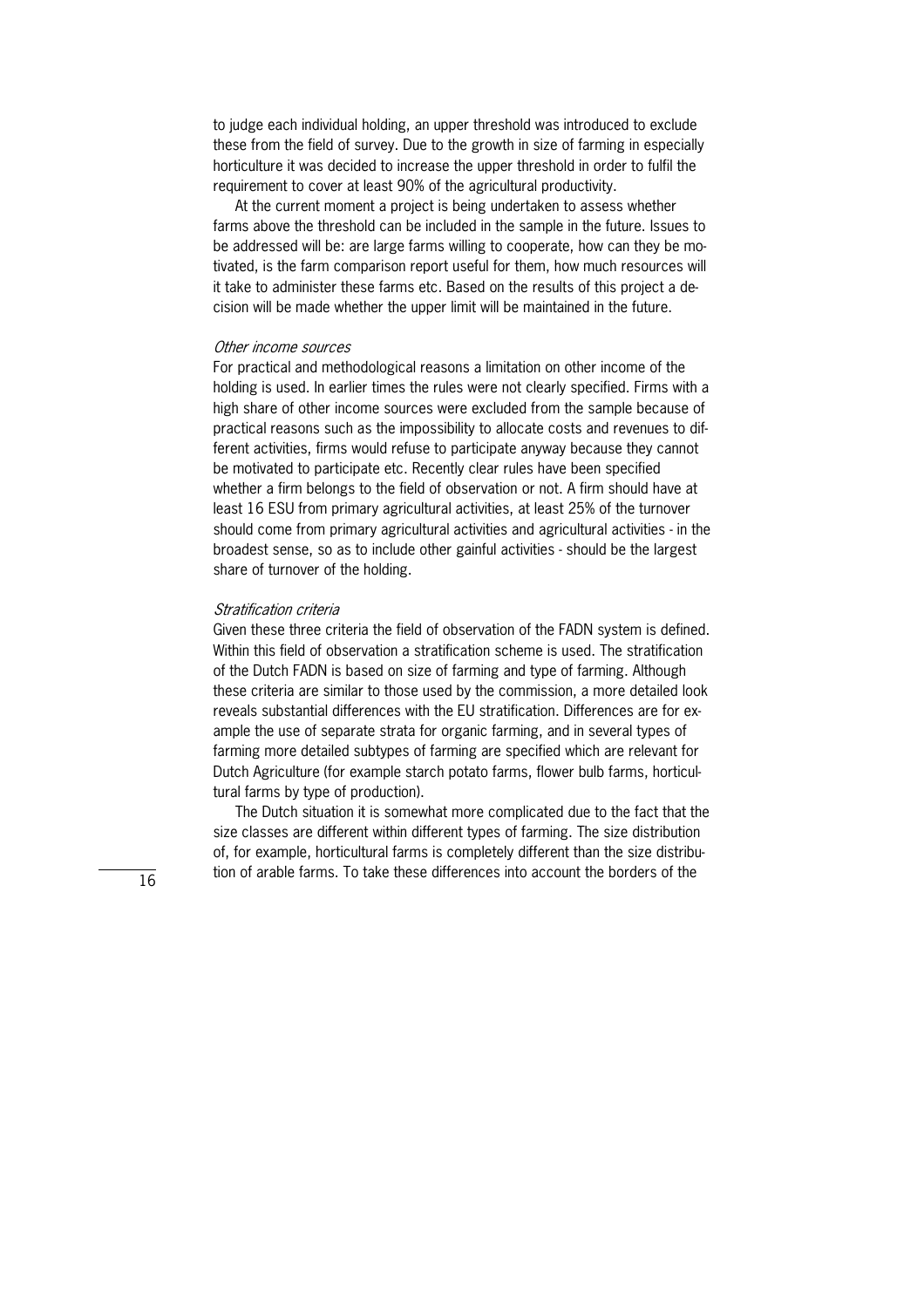size classes have been established for each type of farming separately. Despite this complication the strata are still a cross section between types of farming and size-classes. In total 87 strata have been defined.

# **2.2 Sampling and recruitment processes**

Figure 2.2 presents an overview of the sampling and recruitment processes. The agricultural census from Statistics Netherlands (CBS) is the starting point for the random sampling of farms. The random sampling takes place based on the selection plan as submitted to the European Commission. The selection plan will be further described in chapter 4. Based on the selection plan farms from the agricultural census are randomly drawn. This census (as available to researchers) does not contain addresses but only farm identifiers. These farm identifiers are sent to the ministry and the ministry returns the addresses. These addresses are forwarded to the regional offices who are responsible for con\* tacting farmers to request their participation. The farmers either refuse or accept the request to participate; this recruitment process and the non-response will be described in chapter 5. The regional offices collect the authorisations and forward them to the central office in The Hague. These authorisations are used to receive electronically available information from banks, suppliers, government and others. The information on the acceptance and refusal of farmers is also used to verify the quality of the sample (see chapter 6).

 $\overline{17}$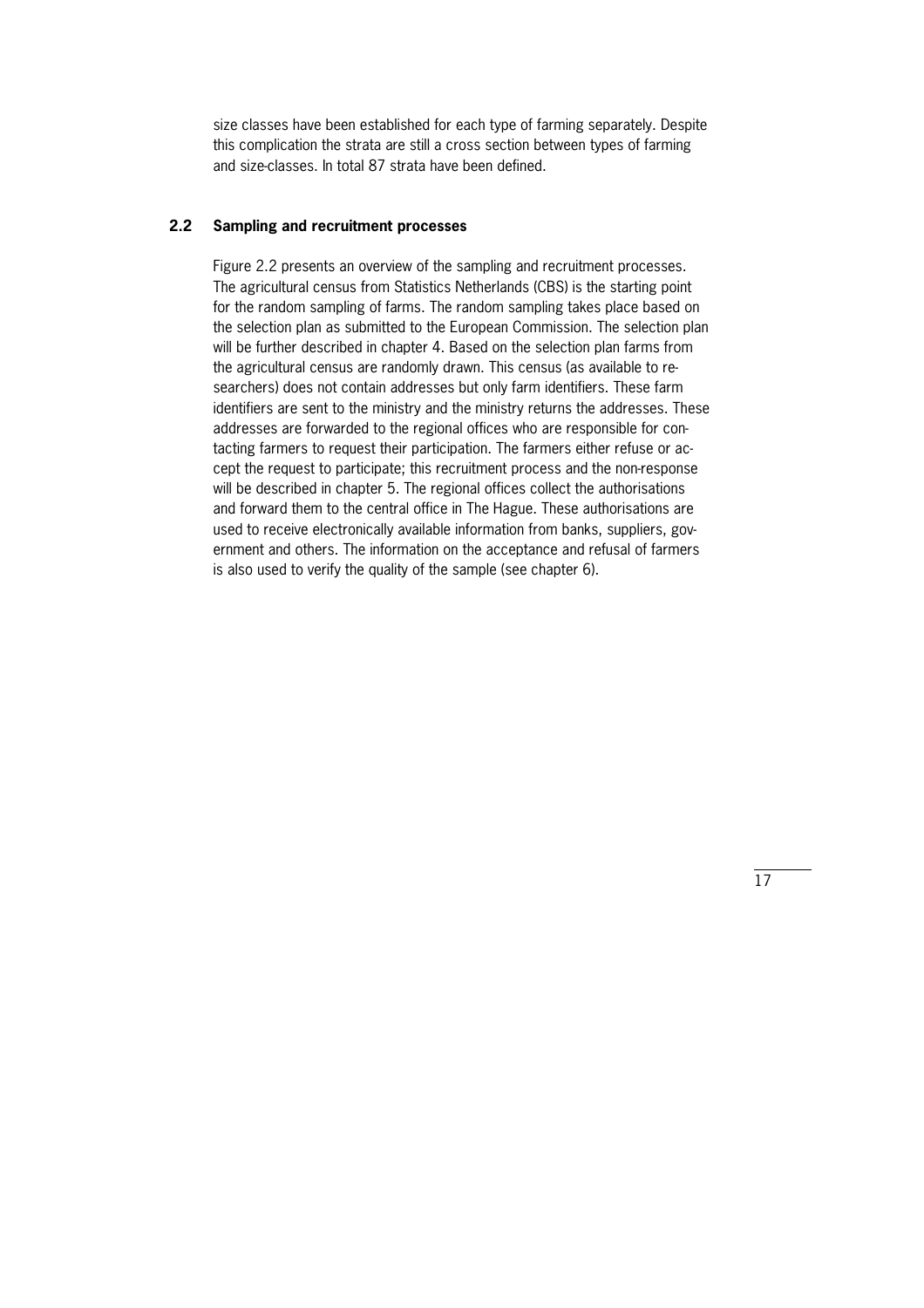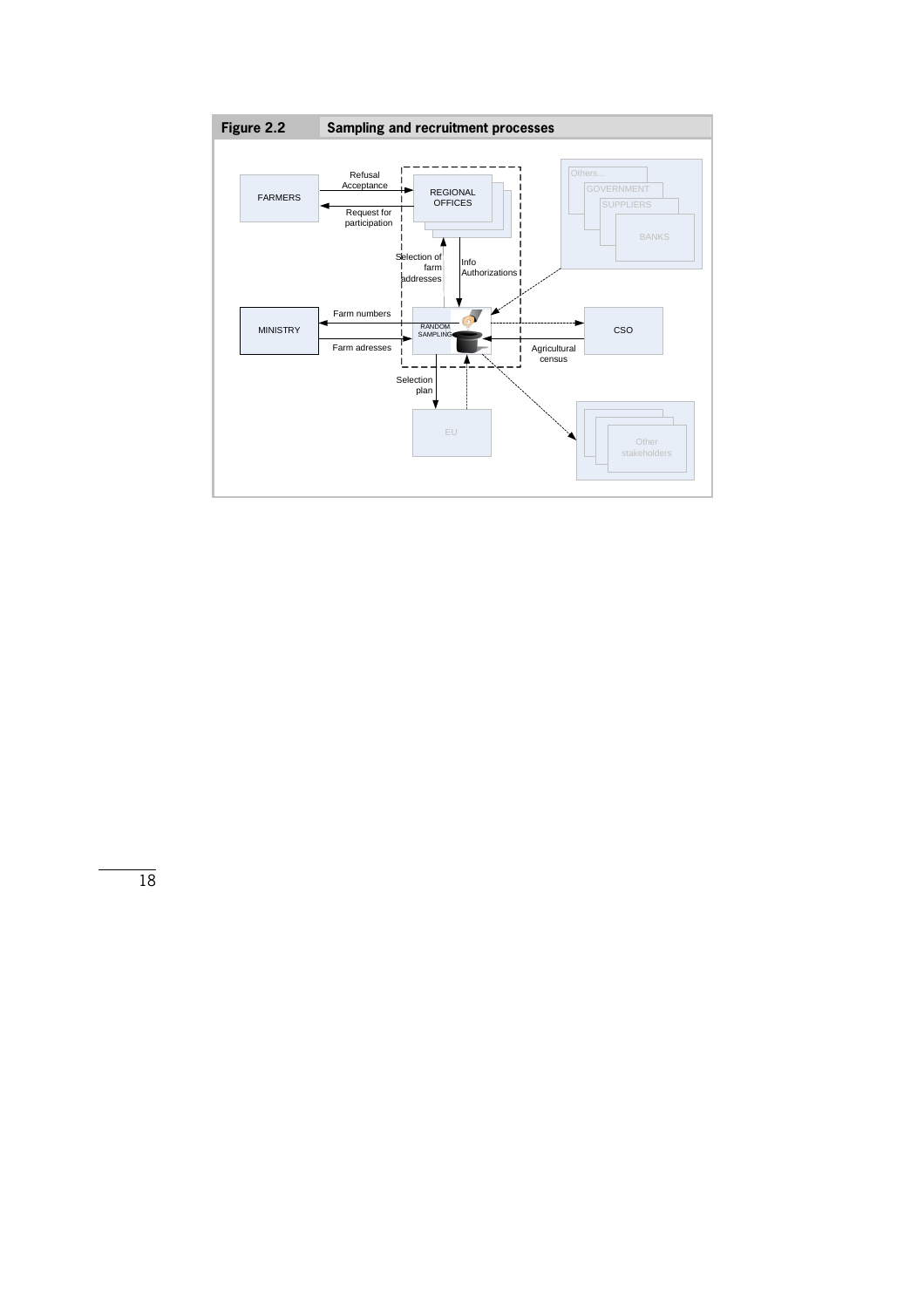#### **3.1 Introduction**

This chapter will describe the population or, more precisely, the field of obser\* vation as covered by the FADN sample. A lower threshold is used to define the field of observation. This threshold and the consequences of this threshold will be described in section 3.2. Section 3.3 describes the strata which are used to subdivide the population. Section 3.4 reports the number of farms in each of the strata.

#### **3.2 Defining the field of observation**

Collecting detailed information at farm level requires considerable time and money. To assure an efficient and effective allocation of the available budget, the sample design focuses on certain groups in the population (demarcation of the population). Given limited capacity it is important to apply a sampling procedure that optimises the reliability of the sample estimates (through stratification).

 Regulation 1859/82 of the EU Commission (adapted by regulation EEG no. 3548/85) defines the population (field of observation) for the Dutch FADN as those farms with a size of more than 16 European size units (ESU). Until 2001 this threshold was translated into 16 Dutch size units (DSU), which is roughly similar to 18.7 ESU. For the statistical use of the data and the comparability of results it was considered advisable to apply the ESU threshold. Therefore the lower limit of the Dutch FADN system has been 16 ESU since the year 2001.

 In addition to a lower threshold there is also an upper threshold. This upper threshold has been adjusted every few years to take into account the growth of the average size of farms. Until 2001 the upper threshold was 800 DSU. In 2001 the upper threshold was raised to 1,200 ESU. The percentage of farms and the agricultural output excluded due to this upper threshold has been growing since 2001. For this reason the upper threshold has been increased again to 2,000 ESU.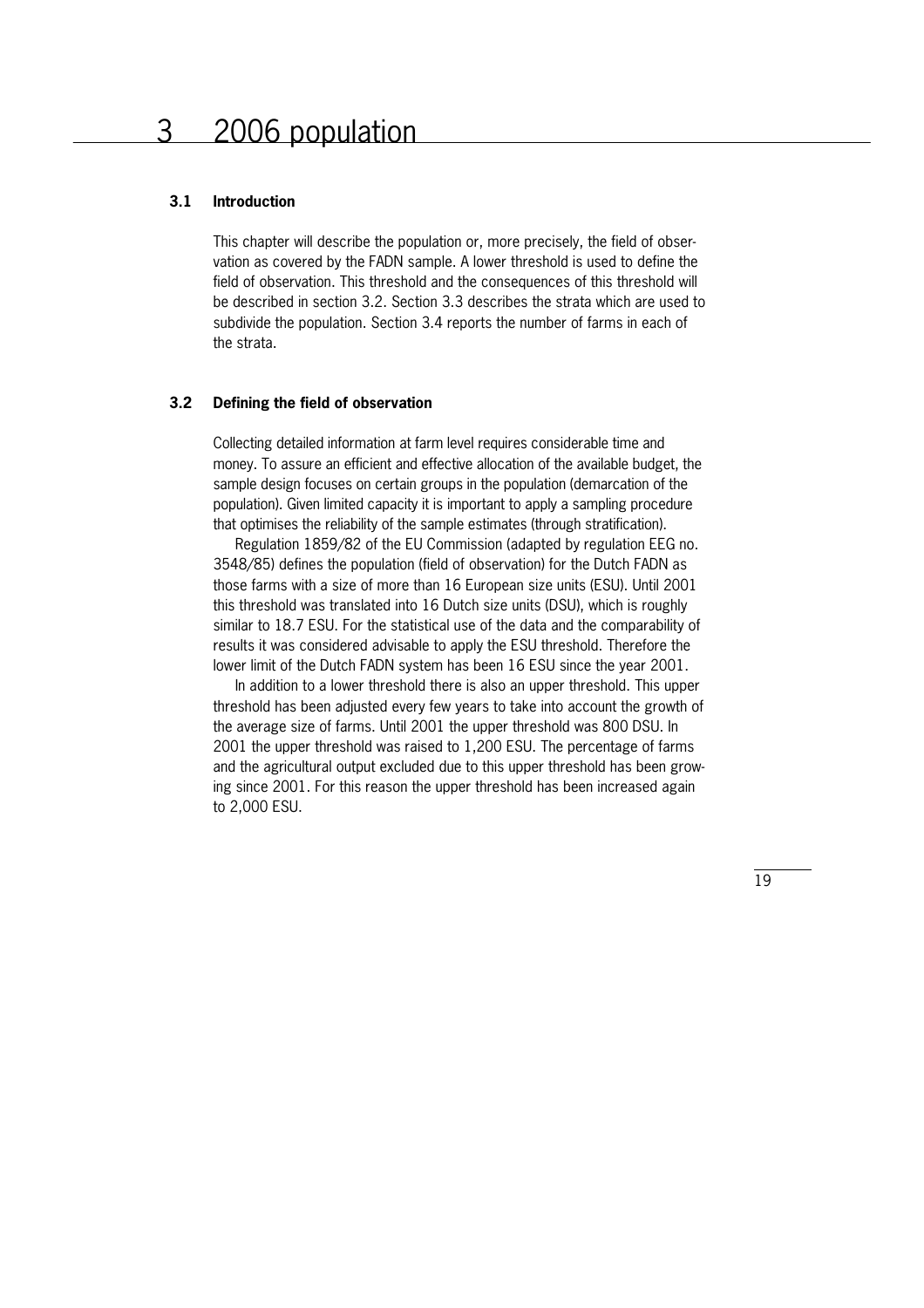| Table 3.1                         | Number of farms and their relative economic importance<br>(measured in European size units - ESU) in the 2006 agricul-<br>tural census |                        |                |  |  |  |
|-----------------------------------|----------------------------------------------------------------------------------------------------------------------------------------|------------------------|----------------|--|--|--|
|                                   |                                                                                                                                        | <b>Number of farms</b> | Percentage ESU |  |  |  |
|                                   | All farms in the agricultural census (a)                                                                                               | 79,435                 | 100            |  |  |  |
| Minus farms smaller than 16 ESU   |                                                                                                                                        | 18,633                 | 1.93           |  |  |  |
| Minus farms larger than 1,200 ESU |                                                                                                                                        | 449                    | 10.87          |  |  |  |
| Total of non covered farms (b)    |                                                                                                                                        | 19,082                 | 12.80          |  |  |  |
|                                   | Total of covered farms (a) $-$ (b) at 1,200 ESU (c)                                                                                    | 60,353                 | 87.20          |  |  |  |
|                                   | Farms between 1,200 and 2,000 ESU (d)                                                                                                  | 309                    | 5.61           |  |  |  |
|                                   | Total of covered farms $(c) + (d)$ at 2,000 ESU                                                                                        | 60,662                 | 92.81          |  |  |  |

This increase has been introduced on a trial basis in 2006 and has been integrated in the sample and weighting scheme starting from the year 2007. In this report most of the analyses presented still focus on the upper threshold of 1,200 ESU. In 2006, 449 farms were excluded from the field of observation because of the upper threshold of 1,200 ESU (140 farms above 2,000 ESU). These farms were responsible for 12.8% of the total production (5.26% for farms larger than 2,000 ESU). Due to the lower threshold 18,663 farms were not covered by the FADN sample. Although this is a large number of farms, they are only responsible for 1.93% of the total production capacity. The number of farms and the share of economic production of these farms have slightly decreased compared to 2005. The population (field of observation) of the Dutch contribution to the EU FADN system is displayed in table 3.1.

#### **3.3 Design of the stratification scheme**

Farms are allocated to strata according to the following stratification variables: type of farming and size class. In the past a more detailed stratification scheme was used, but this resulted in numerous practical problems due to empty or nearly empty cells. Combining cells can easily lead to a distortion in the calcu\* lated results (a bias). Farms of a certain type of farming are divided into 3 size classes. In the past 4 size classes were used. The reduction of size classes can be explained by the problem of empty or nearly empty cells and the conclusion that a fourth size class only provided a very limited value in increasing the efficiency of the estimators (Vrolijk and Lodder, 2002).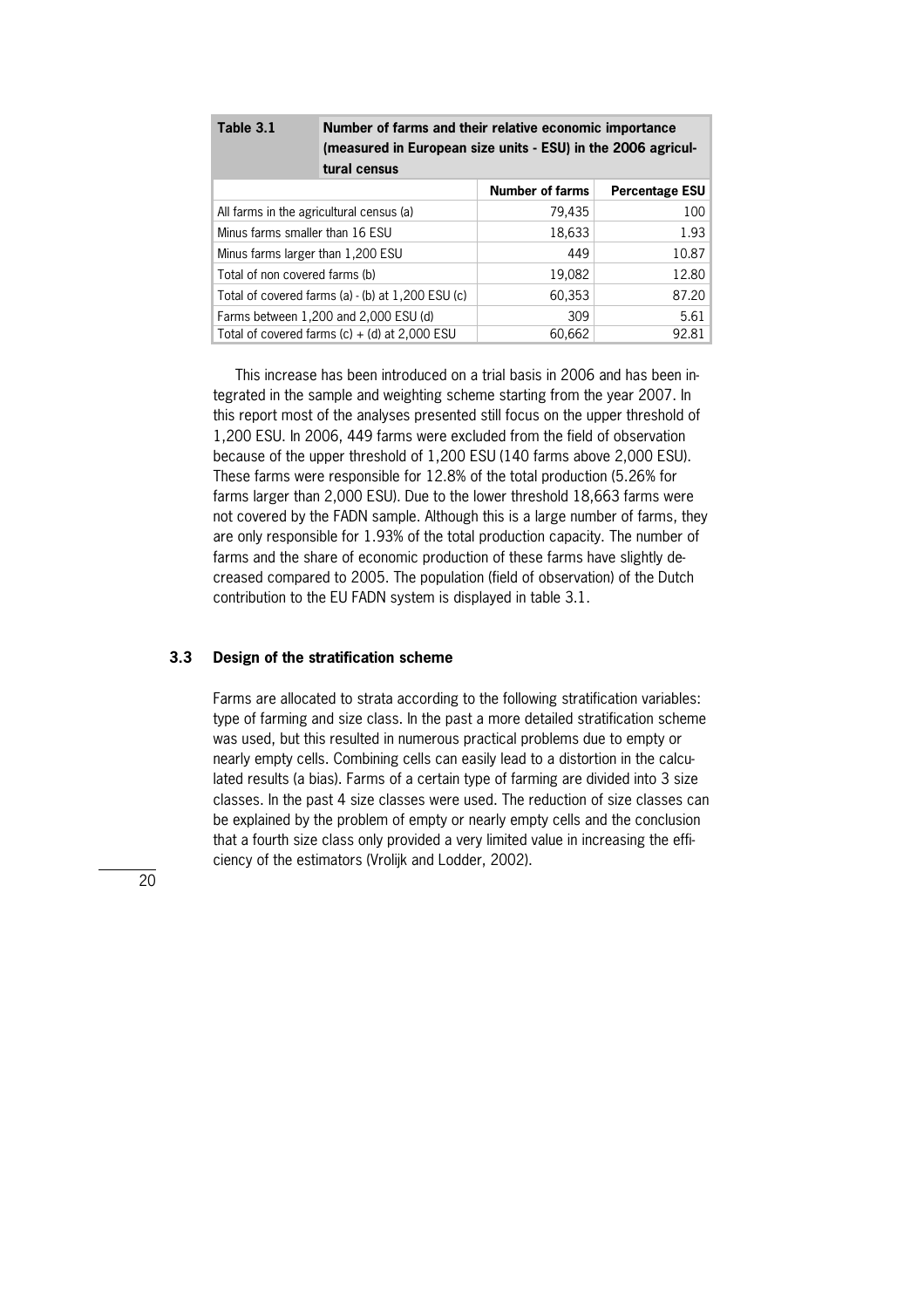In total 29 types of farming are distinguished (see table 3.2). For a number of types of farming a distinction is made between organic farming and non\* organic farming. A compromise was found to fulfil the increasing demand for research on organic farms. Random selection of organic farms from the total population would result in a very low number of observations because of the low proportion of organic farms. The definition of separate strata would result in many practical problems. The number of strata would double. The problem of empty or nearly empty strata would increase seriously. In line with the existing stratification, a number of types of farming were selected where organic farm\* ing is especially relevant. The types that were originally selected were: field crop farms, dairy farms, field vegetables and combined crop farms (Vrolijk and Lodder, 2002). The growth in the organic sector was however lower than expected and aimed for by policy makers. This resulted in practical problems in the recruitment of organic farms, for example due to the fact that the number of farms according to the selection plan was close to or even higher than the actual number of farms in the population. To deal with this problem a number of organic strata have been combined. Organic field crops farms, field vegetables and combined crop farms have been integrated in one stratum organic crop farms (Vrolijk, 2006).

 The breakdown in subtypes is as follows: field crop farms have been item\* ised in starch potato farms, organic crops and all other field crop farms. The vegetables under glass farms have been broken down in paprika, cucumber, tomato and other. Cut flowers under glass are divided into roses, chrysanthe\* mums and other cut flowers. The dairy farms are split into organic and nonorganic dairy farms. Within field vegetables and the combined crop farms the organic farms have been separated. These are subsequently combined with the organic field crop farms.

The final stratification and the size thresholds for each of the strata are displayed in table 3.2. The thresholds were determined by optimal stratification in 2000 (see Vrolijk and Lodder, 2002) and have remained unchanged since then. The strata will be reconsidered again in the shift to Standard Outputs.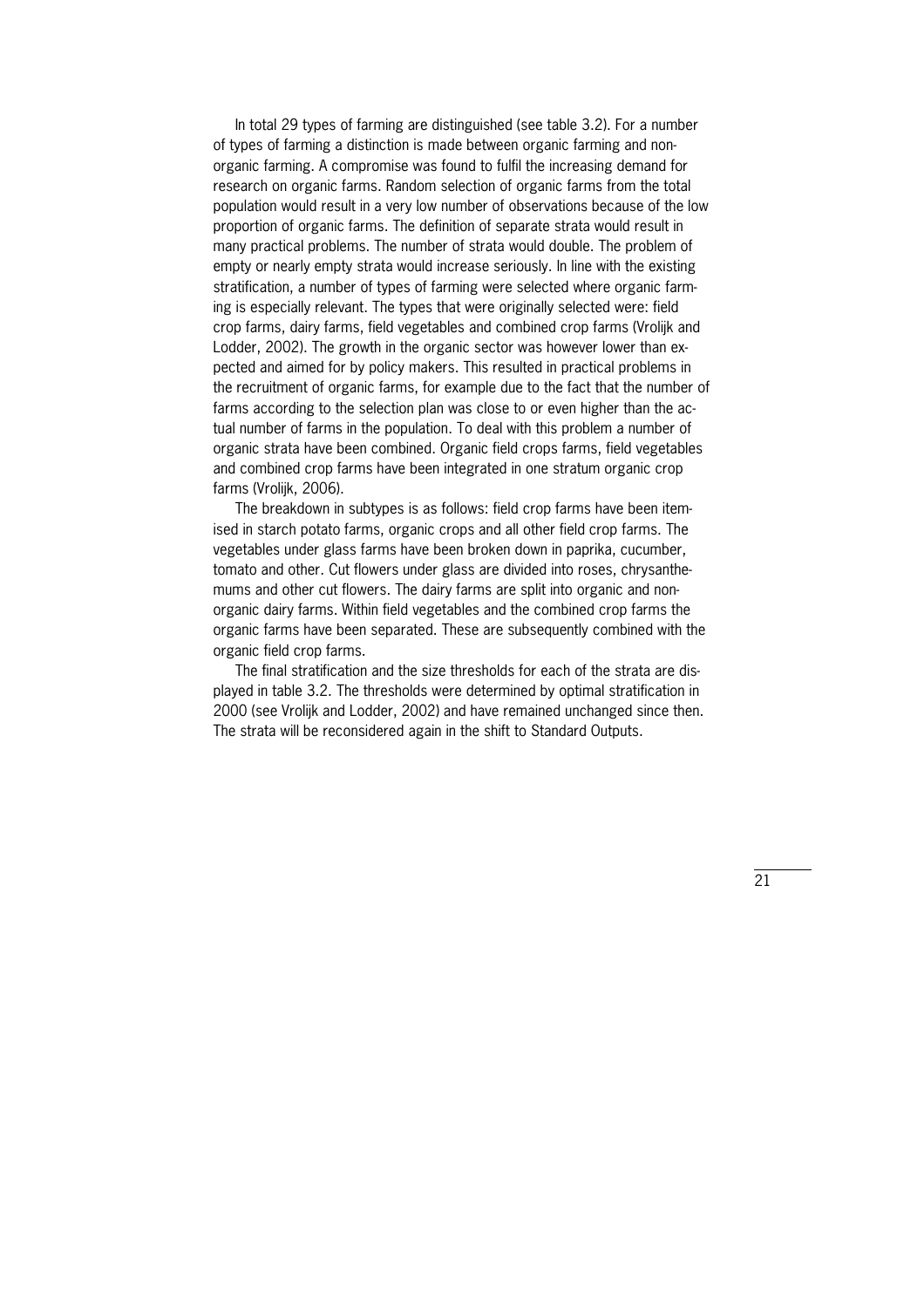| <b>Type of farming</b><br>Size class<br>1<br>2<br>3<br>Field crop farms |           |
|-------------------------------------------------------------------------|-----------|
|                                                                         |           |
|                                                                         |           |
|                                                                         |           |
| 16.0-73.2<br>- Starch potatoes<br>73.2-177.9<br>177.9-1200.0            |           |
| 16.0-45.0<br>45.0-90.0<br>90.0-1200.0<br>- Organic crops                |           |
| 16.0-66.3<br>66.3-139.7<br>- Other field crop farms<br>139.7-1200.0     |           |
| Horticulture                                                            |           |
| Vegetables under glass                                                  |           |
| - Paprika<br>16.0-245.1<br>245.1-479.5<br>479.5-1200.0                  | $\ddot{}$ |
| - Cucumber<br>16.0-201.3<br>201.3-392.7<br>392.7-1200.0                 |           |
| - Tomato<br>16.0-268.5<br>268.5-518.0<br>518.0-1200.0                   | $\ddot{}$ |
| 16.0-106.1<br>106.1-335.8<br>335.8-1200.0<br>- Other                    | $\ddot{}$ |
| Cut flowers under glass                                                 |           |
| - Rose<br>16.0-260.2<br>260.2-494.7<br>494.7-1200.0                     | $\ddot{}$ |
| - Chrysanthemum<br>16.0-193.7<br>193.7-373.4<br>373.4-1200.0            | $\ddot{}$ |
| - Other<br>16.0-141.9<br>141.9-342.2<br>342.2-1200.0                    | $\ddot{}$ |
| 16.0-185.4<br>185.4-463.5<br>463.5-1200.0<br>Plants                     | $\ddot{}$ |
| 16.0-107.5<br>107.5-292.3<br>292.3-1200.0<br>Other glass                |           |
| 16.0-85.8<br>85.8-256.5<br>256.5-1200.0<br>Field vegetables             |           |
| 16.0-63.9<br>Fruit<br>63.9-139.2<br>139.2-1200.0                        |           |
| <b>Nurseries</b><br>16.0-84.9<br>84.9-250.7<br>250.7-1200.0             |           |
| 16.0-187.5<br>Mushroom<br>187.5-444.6<br>444.6-1200.0                   | $\ddot{}$ |
| <b>Bulbs</b><br>16.0-185.4<br>185.4-476.9<br>476.9-1200.0               | $\ddot{}$ |
| 16.0-116.3<br>116.3-356.1<br>Other open air<br>356.1-1200.0             |           |
| Grazing livestock                                                       |           |
| Dairy                                                                   |           |
| 16.0-86.0<br>86.0-127.5<br>127.5-1200.0<br>- Organic                    |           |
| 16.0-88.7<br>- Non-organic<br>88.7-159.0<br>159.0-1200.0                |           |
| 16.0-63.7<br>63.7-150.1<br>150.1-1200.0<br>Calf fattening               |           |
| 16.0-46.6<br>46.6-145.5<br>145.5-1200.0<br>Other grazing livestock      |           |
| Intensive livestock                                                     |           |
| 16.0-115.5<br>115.5-263.0<br>Breeding pigs<br>263.0-1200.0              |           |
| 16.0-60.4<br>60.4-160.5<br>160.5-1200.0<br>Fattening pigs               |           |
| 16.0-128.8<br>Integrated pig farms<br>128.8-252.9<br>252.9-1200.0       |           |
| 16.0-137.6<br>137.6-344.8<br>Laying hens<br>344.8-1200.0                |           |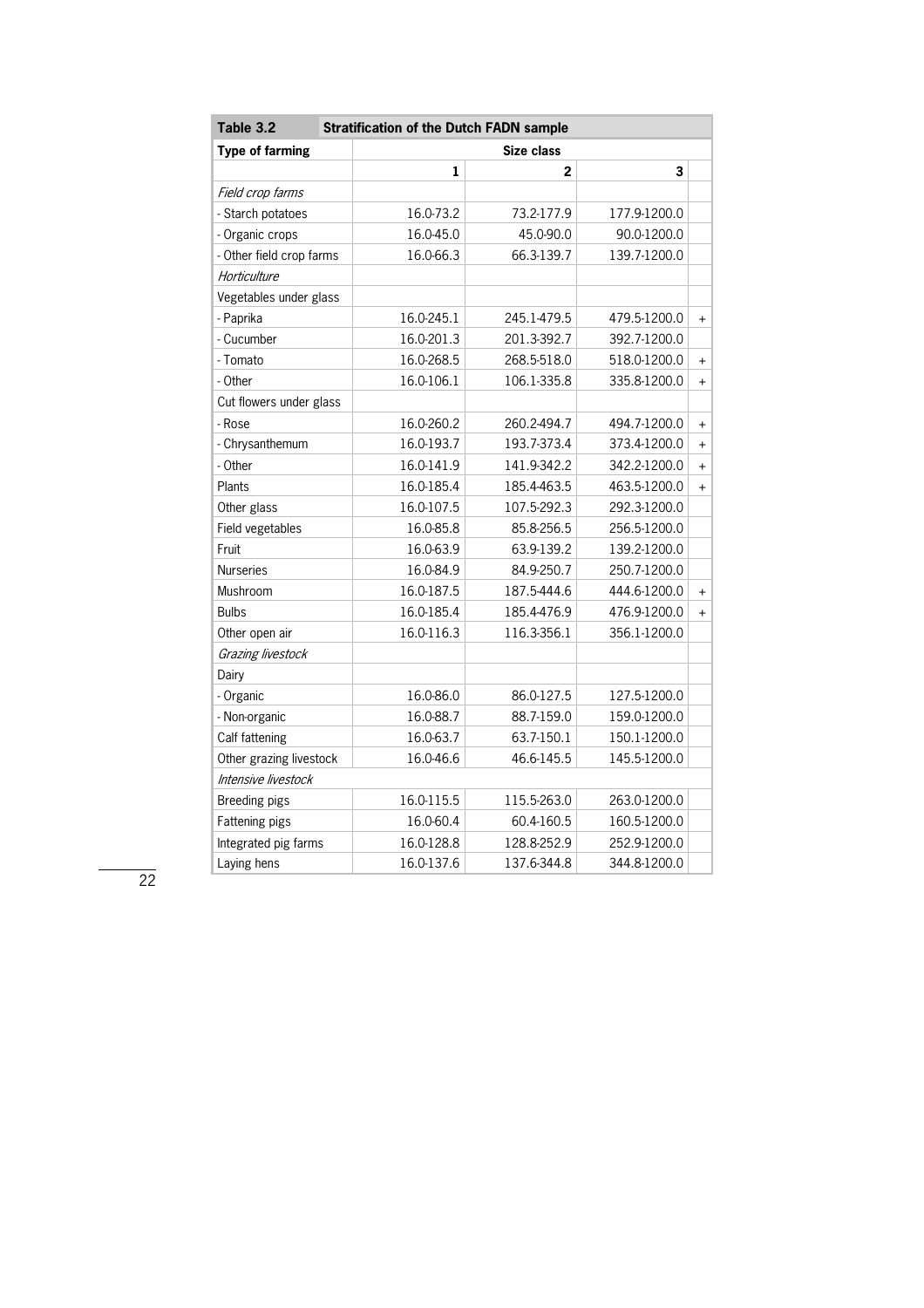| Table 3.2                                                                            | <b>Stratification of the Dutch FADN sample (continued)</b> |             |              |  |  |  |  |  |
|--------------------------------------------------------------------------------------|------------------------------------------------------------|-------------|--------------|--|--|--|--|--|
| Type of farming                                                                      | Size class                                                 |             |              |  |  |  |  |  |
|                                                                                      |                                                            |             | 3            |  |  |  |  |  |
| Poultry                                                                              | 16.0-100.2                                                 | 100.2-203.2 | 203.2-1200.0 |  |  |  |  |  |
| Other intensive livestock                                                            | 16.0-113.0                                                 | 113.0-261.1 | 261.1-1200.0 |  |  |  |  |  |
| Combined                                                                             | 16.0-81.1                                                  | 81.1-205.5  | 205.5-1200.0 |  |  |  |  |  |
| + Farm types with a substantial part of farms larger than 1,200 ESU (see table 3.3). |                                                            |             |              |  |  |  |  |  |

# **3.4 Number of farms in the 2006 population**

Table 3.3 presents the number of farms in the population (2006 agricultural census). In this table the stratification according to size class and type of farming is applied.

| Table 3.3                |  | Number of farms per stratum according to the 2006<br>agricultural census |                |            |                 |       |  |  |
|--------------------------|--|--------------------------------------------------------------------------|----------------|------------|-----------------|-------|--|--|
| Type of farming          |  |                                                                          |                | Size class |                 |       |  |  |
|                          |  | $\mathbf{1}$                                                             | $\overline{2}$ | 3          | 1,200-2,000 ESU | total |  |  |
| Field crop farms         |  |                                                                          |                |            |                 |       |  |  |
| - Starch potatoes        |  | 475                                                                      | 398            | 190        | $\Omega$        | 1,063 |  |  |
| - Organic crops          |  | 62                                                                       | 70             | 102        | 0               | 234   |  |  |
| - Other field crop farms |  | 4,083                                                                    | 2,178          | 663        | 3               | 6,927 |  |  |
| Horticulture             |  |                                                                          |                |            |                 |       |  |  |
| Vegetables under glass   |  |                                                                          |                |            |                 |       |  |  |
| - Paprika                |  | 80                                                                       | 144            | 132        | 27              | 383   |  |  |
| - Cucumber               |  | 87                                                                       | 107            | 70         | 4               | 268   |  |  |
| - Tomato                 |  | 52                                                                       | 111            | 108        | 45              | 316   |  |  |
| - Other                  |  | 431                                                                      | 252            | 88         | 11              | 782   |  |  |
| Cut flowers under glass  |  |                                                                          |                |            |                 |       |  |  |
| - Rose                   |  | 86                                                                       | 118            | 152        | 31              | 387   |  |  |
| - Chrysanthemum          |  | 77                                                                       | 64             | 85         | 5               | 231   |  |  |
| - Other                  |  | 763                                                                      | 654            | 292        | 20              | 1,729 |  |  |
| Plants                   |  | 498                                                                      | 370            | 260        | 58              | 1,186 |  |  |
| Other glass              |  | 353                                                                      | 212            | 156        | 11              | 732   |  |  |
| Field vegetables         |  | 507                                                                      | 292            | 108        | 7               | 914   |  |  |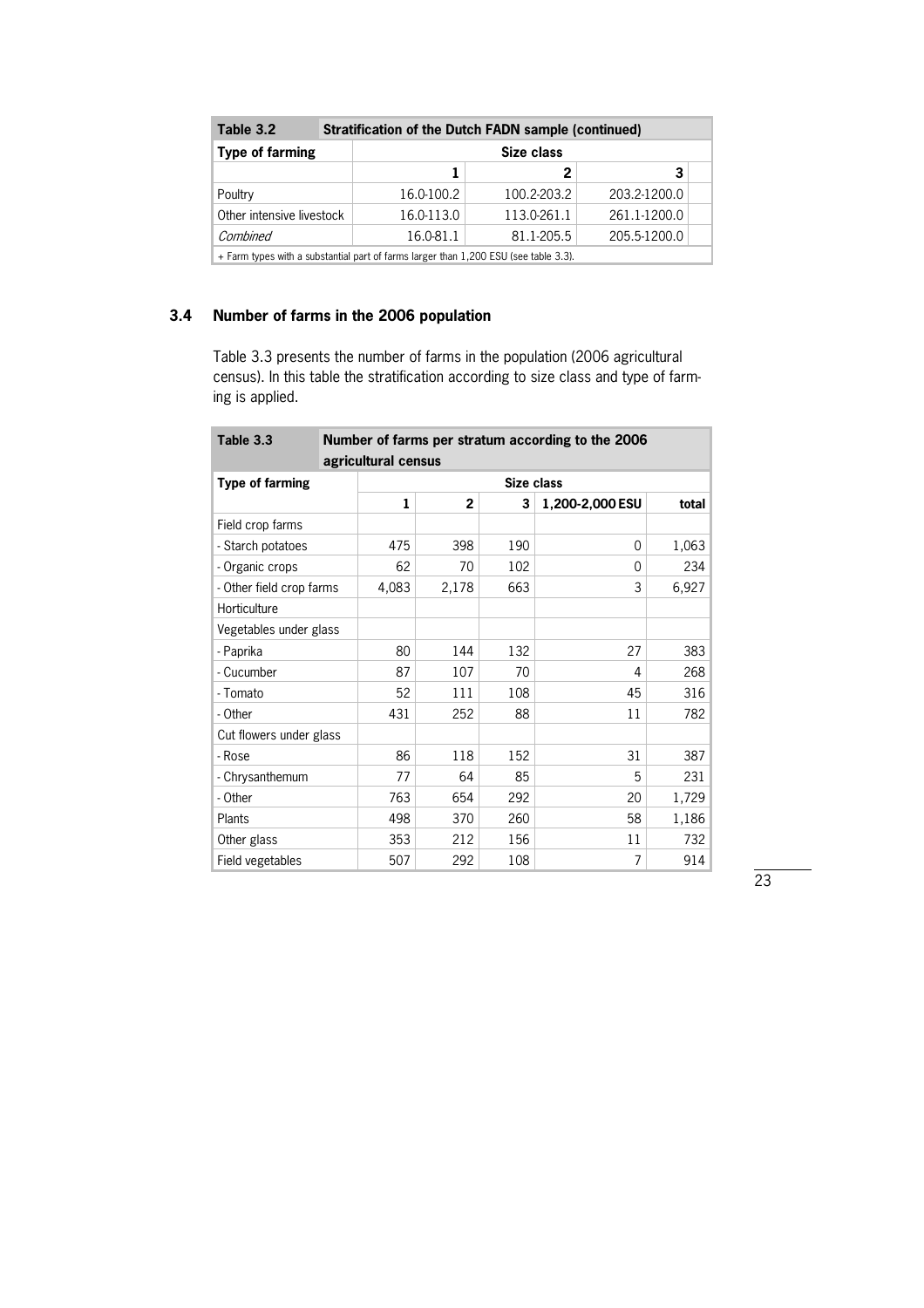| Table 3.3                 |              | Number of farms per stratum according to the 2006 |        |                 |                |        |  |  |  |
|---------------------------|--------------|---------------------------------------------------|--------|-----------------|----------------|--------|--|--|--|
|                           |              | agricultural census (continued)                   |        |                 |                |        |  |  |  |
| <b>Type of farming</b>    |              | Size class                                        |        |                 |                |        |  |  |  |
|                           | $\mathbf{1}$ | $\mathbf{2}$                                      | 3      | 1,200-2,000 ESU | total          |        |  |  |  |
| Fruit                     |              | 593                                               | 615    | 238             | 0              | 1,446  |  |  |  |
| <b>Nurseries</b>          |              | 998                                               | 703    | 301             | 20             | 2,022  |  |  |  |
| Mushroom                  |              | 152                                               | 73     | 33              | 8              | 266    |  |  |  |
| <b>Bulbs</b>              |              | 437                                               | 283    | 191             | 37             | 948    |  |  |  |
| Other open air            |              | 745                                               | 441    | 122             | 9              | 1,317  |  |  |  |
| Grazing livestock         |              |                                                   |        |                 |                |        |  |  |  |
| Dairy                     |              |                                                   |        |                 |                |        |  |  |  |
| - Organic                 |              | 149                                               | 100    | 74              | $\overline{0}$ | 323    |  |  |  |
| - Non-organic             |              | 7,074                                             | 9,171  | 2,953           | 0              | 19,198 |  |  |  |
| Calf fattening            |              | 376                                               | 512    | 183             | 1              | 1,072  |  |  |  |
| Other grazing livestock   |              | 5,412                                             | 2,092  | 311             | 0              | 7,815  |  |  |  |
| Intensive livestock       |              |                                                   |        |                 |                |        |  |  |  |
| Breeding pigs             |              | 851                                               | 493    | 109             | 0              | 1,453  |  |  |  |
| Fattening pigs            |              | 869                                               | 463    | 103             | 0              | 1,435  |  |  |  |
| Integrated pig farms      |              | 504                                               | 385    | 106             | 1              | 996    |  |  |  |
| Laying hens               |              | 612                                               | 291    | 42              | $\overline{2}$ | 947    |  |  |  |
| Poultry                   |              | 178                                               | 184    | 63              | 0              | 425    |  |  |  |
| Other intensive livestock |              | 161                                               | 108    | 71              | 4              | 344    |  |  |  |
| Combined                  |              | 3,065                                             | 1,786  | 647             | 5              | 5,503  |  |  |  |
| Total                     |              | 29,730                                            | 22,670 | 7,953           | 309            | 60,662 |  |  |  |

This table shows that 60,353 farms fall within the field of observation. Dairy farms are clearly the largest group of farms. Almost one in every three farms is classified as a dairy farm.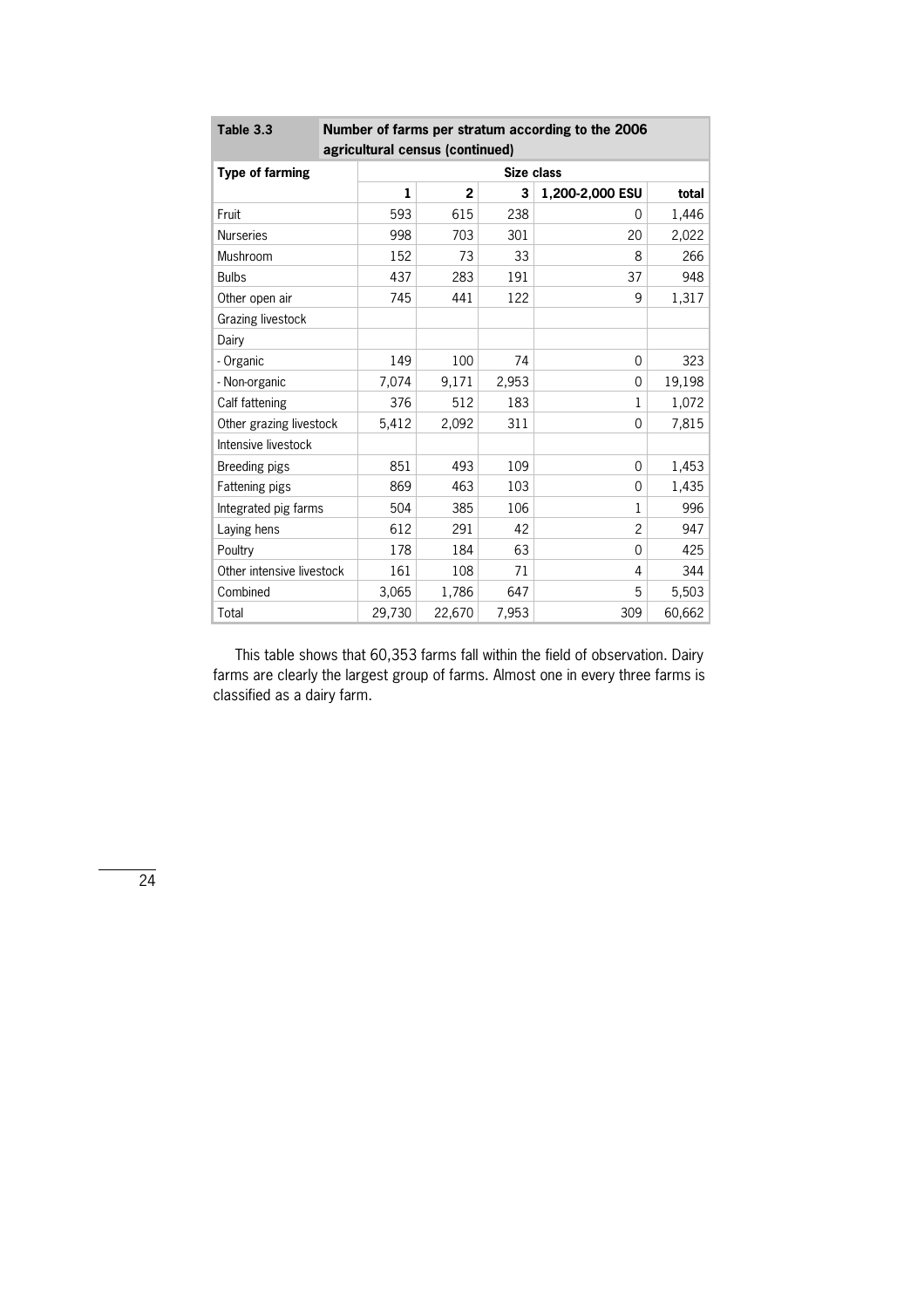#### **4.1 Introduction**

The allocation of the total capacity of sample farms is based on the relative im\* portance and the heterogeneity of the different types of farming (see Dijk et al., 1995a and Vrolijk and Lodder, 2002). Within each type of farming an optimal stratification (determination of thresholds of size classes) and optimal allocation is applied (distribution of sample capacity over the different size classes).

#### **4.2 2006 selection plan**

The EU regulation prescribes the use of size class and type of farming as important variables in the stratification and the choice of farms. Due to differences in the exact stratification scheme it is necessary to take into consideration the different weights of farms in different strata (Dijk et al., 1995b).

 The design principles of the sample of the FADN system facilitate an efficient alignment with the goals of the system (see chapter 2). A summary of the 2006 selection plan is provided in table 4.1. Given the goals of the FADN system the numbers provided in the table are the required number of observations per type of farming.

 For the sample of 2006 a few changes have been made. The number of farms specialised in field vegetables has been reduced. This capacity was needed to fulfil the request to include large farms into the sample. The upper limit of the sample has been increased to 2,000 ESU to solve the problem of an increasing share of agricultural production not covered by the sample. Therefore the number of sample farms in a number of farm types, those with a substantial share above 1,200 ESU, has been increased. This concerns the glasshouses (vegetables as well as flowers), plant growers, mushroom growers and bulb growers. These are the types of farms where the share of production above the upper limit increased substantially during the last years.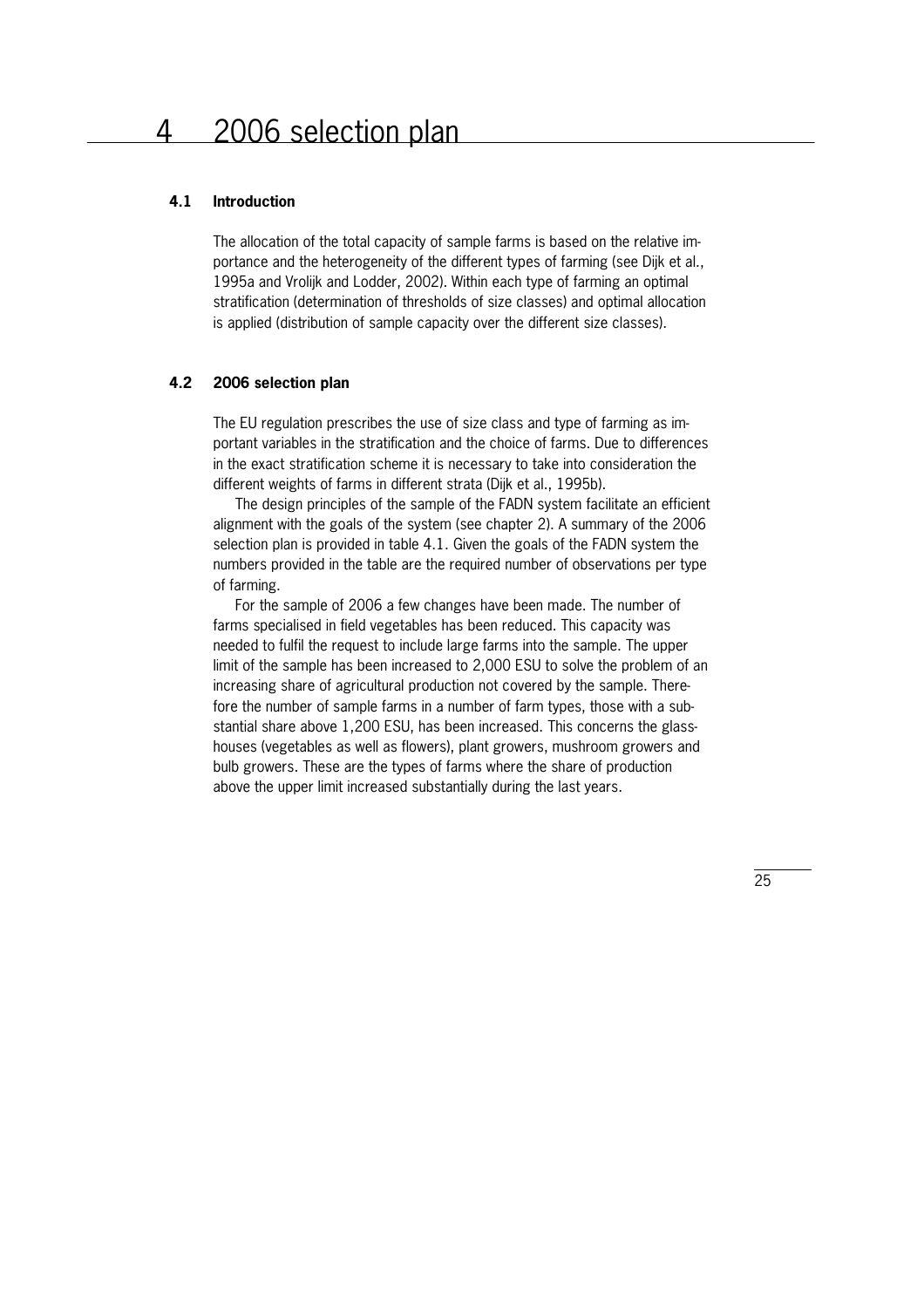| Table 4.1                | Desired sampling size per type of farming (selection plan) 2006 |                        |      |      |  |  |
|--------------------------|-----------------------------------------------------------------|------------------------|------|------|--|--|
| <b>Type of farming</b>   | Code                                                            | <b>Number of farms</b> |      |      |  |  |
|                          |                                                                 | main                   |      | sub  |  |  |
|                          |                                                                 | type                   | type | type |  |  |
| Field crop farms         | 1                                                               | <i>210</i>             |      |      |  |  |
| - Starch potatoes        |                                                                 |                        | 30   |      |  |  |
| - Organic crops          |                                                                 |                        | 30   |      |  |  |
| - Other field crop farms |                                                                 |                        | 150  |      |  |  |
| Horticulture             | $2 + 3$                                                         | 520                    |      |      |  |  |
| Vegetables under glass   | 2012                                                            |                        | 134  |      |  |  |
| - Paprika                |                                                                 |                        |      | 34   |  |  |
| - Cucumber               |                                                                 |                        |      | 33   |  |  |
| - Tomato                 |                                                                 |                        |      | 34   |  |  |
| - Other                  |                                                                 |                        |      | 33   |  |  |
| Cut flowers under glass  | 2022                                                            |                        | 108  |      |  |  |
| - Rose                   |                                                                 |                        |      | 34   |  |  |
| - Chrysanthemum          |                                                                 |                        |      | 32   |  |  |
| - Other                  |                                                                 |                        |      | 42   |  |  |
| Plants                   | 2022                                                            |                        | 34   |      |  |  |
| Other glass              | other 2022 and 2013, 2023,                                      |                        | 30   |      |  |  |
|                          | 2039, 349 (> 50% glass)                                         |                        |      |      |  |  |
| Field vegetables         | 2011                                                            |                        | 30   |      |  |  |
| Fruit                    | 3210                                                            |                        | 40   |      |  |  |
| <b>Nurseries</b>         | 3480                                                            |                        | 40   |      |  |  |
| Mushroom                 | 2033                                                            |                        | 32   |      |  |  |
| <b>Bulbs</b>             | 2021                                                            |                        | 42   |      |  |  |
| Other open air           | other 2022 and 2013, 2023,                                      |                        | 30   |      |  |  |
|                          | 2039, 349 (< 50% glass)                                         |                        |      |      |  |  |
| Grazing livestock        |                                                                 | 420                    |      |      |  |  |
| Dairy                    | 4110, 4120, 4370                                                |                        | 340  |      |  |  |
| - Non-organic            |                                                                 |                        |      | 310  |  |  |
| - Organic                |                                                                 |                        |      | 30   |  |  |
| Calf fattening           | 4380                                                            |                        | 30   |      |  |  |
| Other grazing livestock  | 4410, 4420, 4430                                                |                        | 50   |      |  |  |
| Intensive livestock      | 5                                                               | 230                    |      |      |  |  |
| Breeding pigs            | 5011                                                            |                        | 50   |      |  |  |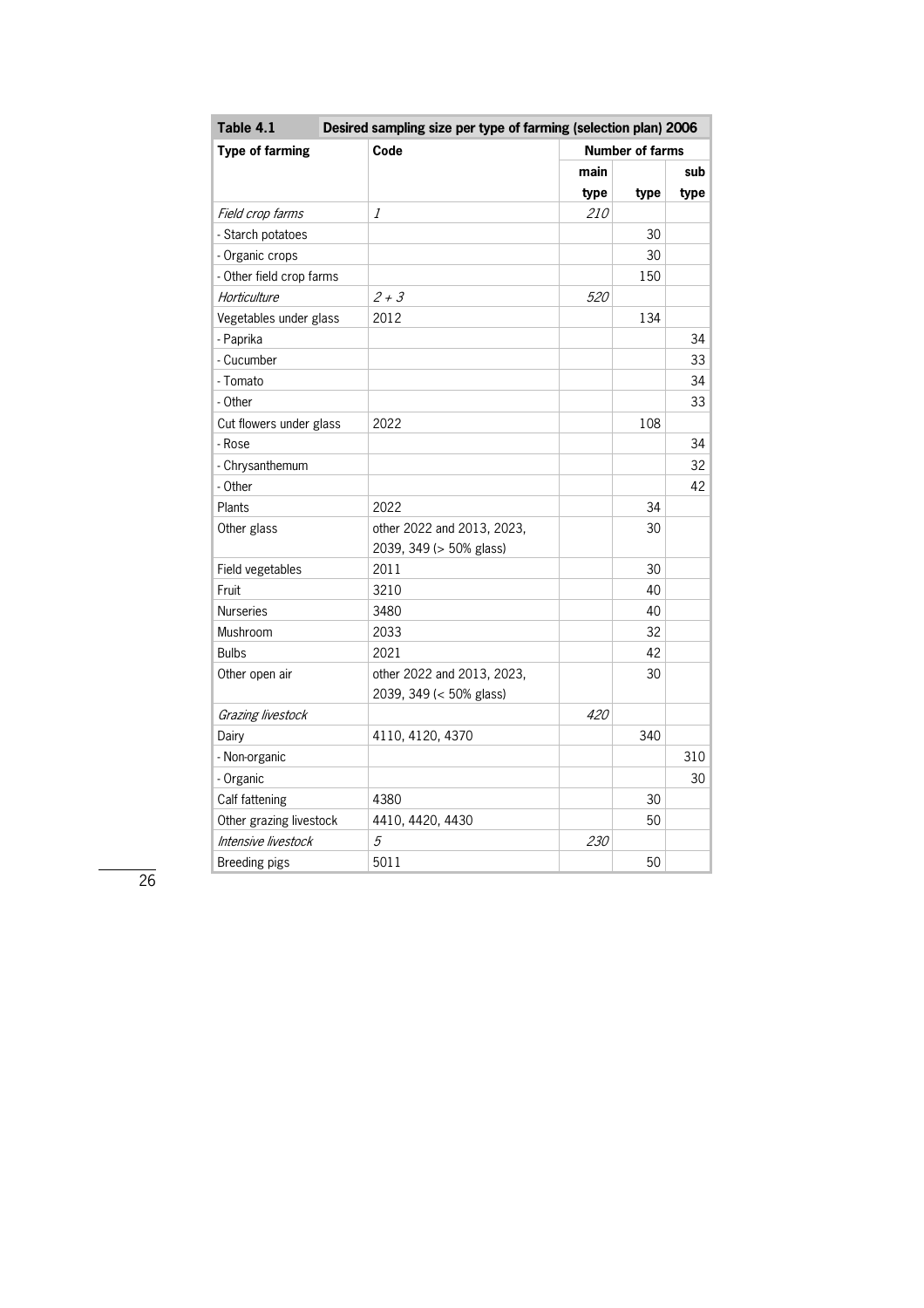| Table 4.1                 | Desired sampling size per type of farming (selection plan) 2006<br>(continued) |              |                        |      |  |  |  |
|---------------------------|--------------------------------------------------------------------------------|--------------|------------------------|------|--|--|--|
| Type of farming           | Code                                                                           |              | <b>Number of farms</b> |      |  |  |  |
|                           |                                                                                | main         |                        | sub  |  |  |  |
|                           |                                                                                | type         | type                   | type |  |  |  |
| Fattening pigs            | 5012                                                                           |              | 50                     |      |  |  |  |
| Integrated pig farms      | 5013                                                                           |              | 40                     |      |  |  |  |
| Laying hens               | 5021                                                                           |              | 30                     |      |  |  |  |
| Poultry                   | 5022                                                                           |              | 30                     |      |  |  |  |
| Other intensive livestock | other 5                                                                        |              | 30                     |      |  |  |  |
| Combined                  | $6.7$ and $8$                                                                  | <i>120</i>   |                        |      |  |  |  |
| Total                     |                                                                                | <i>1,500</i> |                        |      |  |  |  |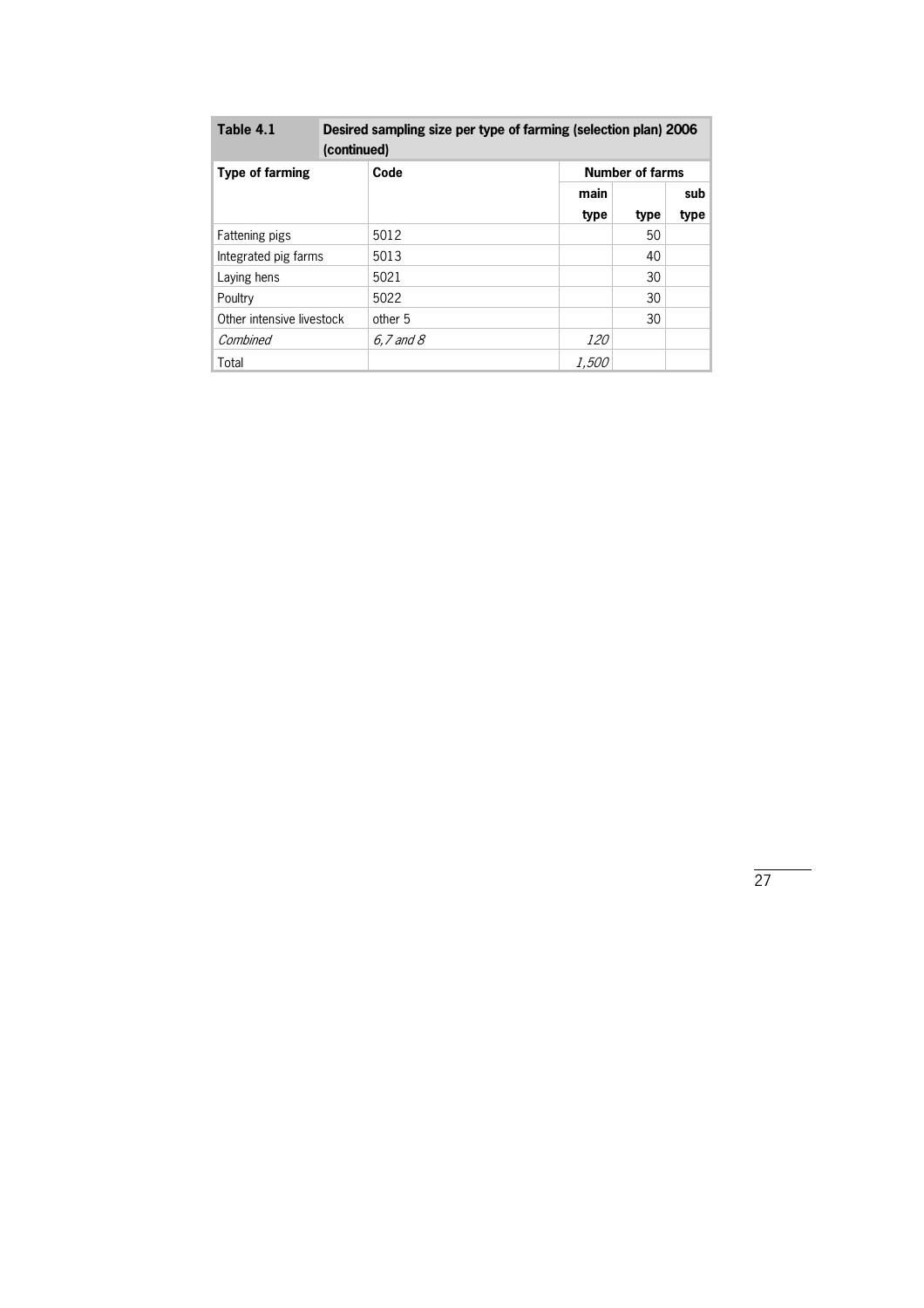# **5.1 Basic principles for 2006**

The recruitment for 2006 took place in two steps. At the end of 2005 farms were recruited for the bookkeeping year 2006. The selection of farms was based on the 2004 agricultural census. A substantial part of these farms were also used for the 2005 sample. In the summer of 2006 additional farms were recruited by a number of accounting offices to fill in remaining gaps. In the meanwhile some changes were made in the exact allocation of farms. The main change is the reduction of the number of sample farms in the type 'other open air' and the increase of the number of large farms in the types glasshouses, mushrooms and bulbs. The goal of this change was to improve the coverage in the largest size class.

#### **5.2 Elaboration of selection plan**

Table 5.1 gives a more detailed description of the selection plan as presented in table 4.1.

| Table 5.1                |  | Detailed selection plan 2006 per stratum |    |    |                |       |  |  |
|--------------------------|--|------------------------------------------|----|----|----------------|-------|--|--|
| <b>Type of farming</b>   |  | <b>ESU size class</b>                    |    |    |                |       |  |  |
|                          |  | 1                                        | 2  | 3  |                | total |  |  |
| Field crop farms         |  |                                          |    |    |                |       |  |  |
| - Starch potatoes        |  | 10                                       | 10 | 10 |                | 30    |  |  |
| - Organic crops          |  | 10                                       | 10 | 10 |                | 30    |  |  |
| - Other field crop farms |  | 45                                       | 51 | 54 |                | 150   |  |  |
| Horticulture             |  |                                          |    |    |                |       |  |  |
| Vegetables under glass   |  |                                          |    |    |                |       |  |  |
| - Paprika                |  | 11                                       | 11 | 10 | $\mathfrak{p}$ | 34    |  |  |
| - Cucumber               |  | 11                                       | 11 | 11 |                | 33    |  |  |
| - Tomato                 |  | 10                                       | 11 | 11 | $\mathfrak{p}$ | 34    |  |  |
| - Other                  |  | 11                                       | 11 | 11 |                | 33    |  |  |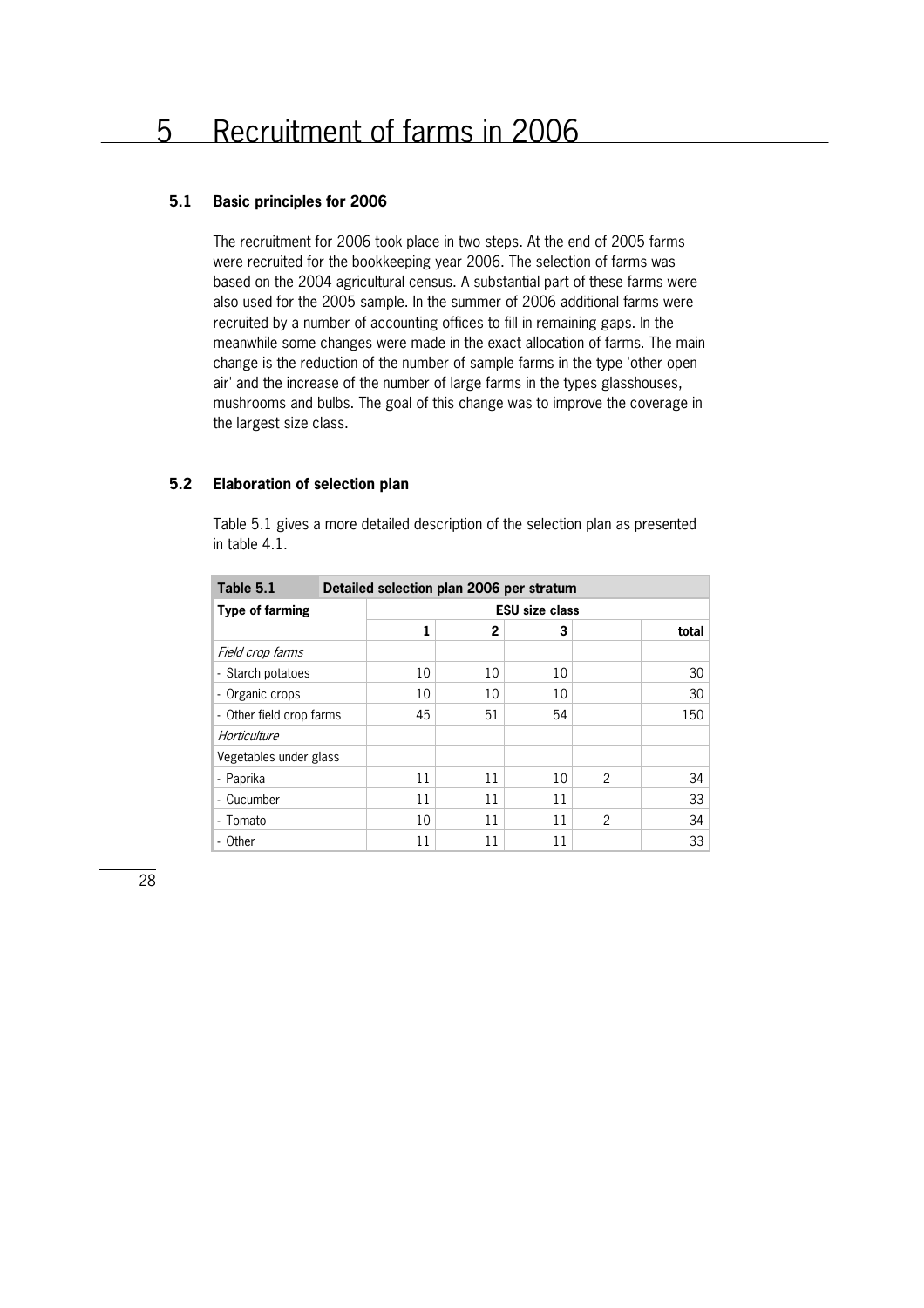| Table 5.1                 | Detailed selection plan 2006 per stratum (continued) |                |     |                |       |  |
|---------------------------|------------------------------------------------------|----------------|-----|----------------|-------|--|
| <b>Type of farming</b>    | <b>ESU size class</b>                                |                |     |                |       |  |
|                           | $\mathbf{1}$                                         | $\overline{2}$ | 3   |                | total |  |
| Cut flowers under glass   |                                                      |                |     |                |       |  |
| - Rose                    | 11                                                   | 11             | 10  | $\overline{c}$ | 34    |  |
| - Chrysanthemum           | 10                                                   | 11             | 11  |                | 32    |  |
| - Other                   | 13                                                   | 15             | 14  |                | 42    |  |
| Plants                    | 11                                                   | 11             | 10  | $\overline{2}$ | 34    |  |
| Other glass               | 10                                                   | 10             | 10  |                | 30    |  |
| Field vegetables          | 10                                                   | 10             | 10  |                | 30    |  |
| Fruit                     | 12                                                   | 14             | 14  |                | 40    |  |
| <b>Nurseries</b>          | 13                                                   | 13             | 14  |                | 40    |  |
| Mushroom                  | 10                                                   | 10             | 10  | $\overline{2}$ | 32    |  |
| <b>Bulbs</b>              | 13                                                   | 13             | 14  | $\overline{c}$ | 42    |  |
| Other open air            | 10                                                   | 10             | 10  |                | 30    |  |
| Grazing livestock         |                                                      |                |     |                |       |  |
| Dairy                     |                                                      |                |     |                |       |  |
| - Organic                 | 10                                                   | 10             | 10  |                | 30    |  |
| - Non-organic             | 103                                                  | 104            | 103 |                | 310   |  |
| Calf fattening            | 10                                                   | 10             | 10  |                | 30    |  |
| Other grazing livestock   | 17                                                   | 16             | 17  |                | 50    |  |
| Intensive livestock       |                                                      |                |     |                |       |  |
| Breeding pigs             | 20                                                   | 16             | 14  |                | 50    |  |
| Fattening pigs            | 16                                                   | 16             | 18  |                | 50    |  |
| Integrated pig farms      | 14                                                   | 12             | 14  |                | 40    |  |
| Laying hens               | 10                                                   | 10             | 10  |                | 30    |  |
| Poultry                   | 10                                                   | 10             | 10  |                | 30    |  |
| Other intensive livestock | 10                                                   | 10             | 10  |                | 30    |  |
| Combined                  | 37                                                   | 41             | 42  |                | 120   |  |
| Total                     |                                                      |                |     |                | 1,500 |  |

# **5.3 Recruitment of farms**

Based on the available number of farms in the FADN sample and the expected number of farms ending their participation before or during 2006 an estimate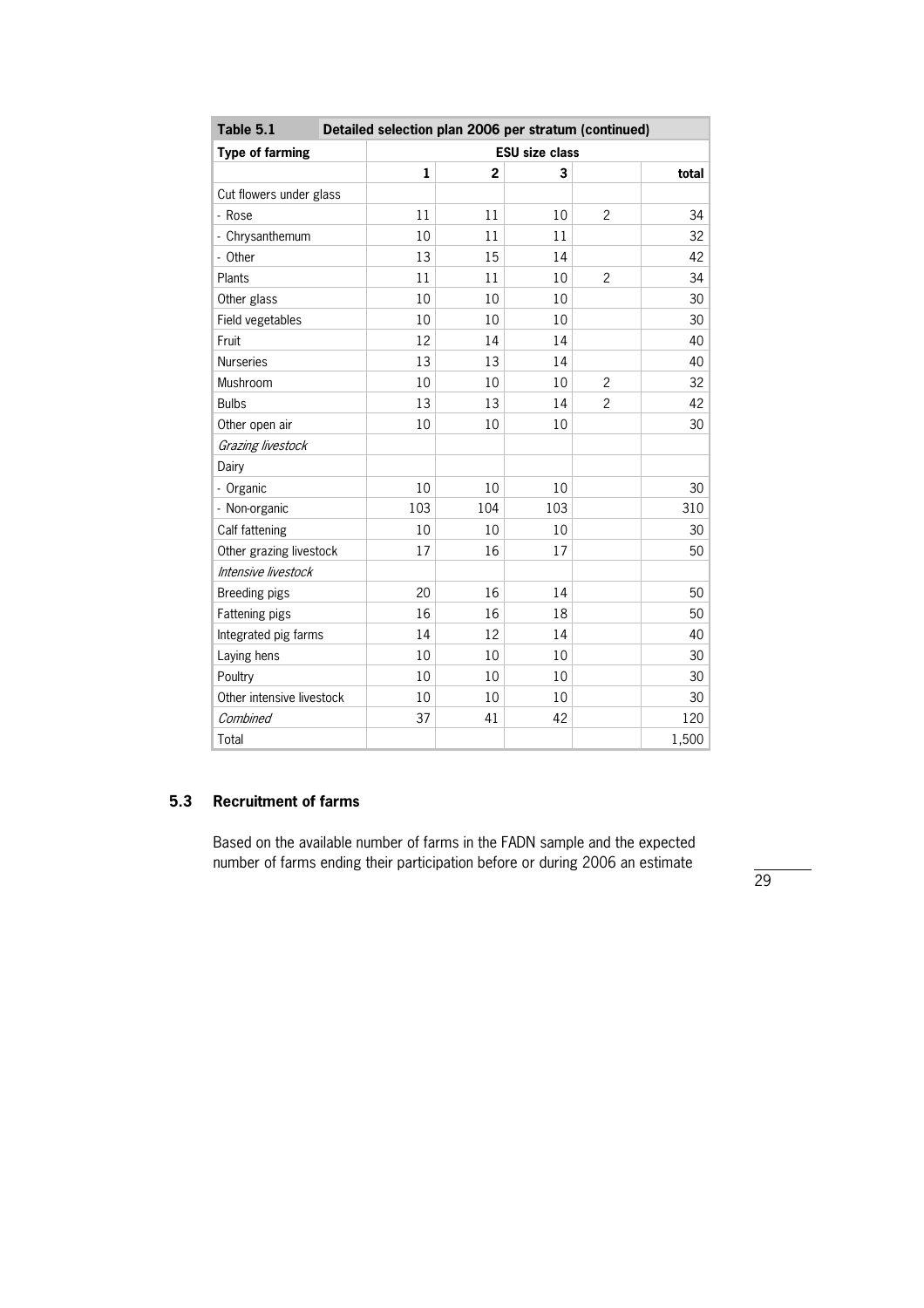was made of the number of farms to be recruited. Furthermore, the variant of bookkeeping has been explicitly considered. An evaluation has been made of the policy and research relevance of sectors and based on this importance a decision has been made whether a type of farming is assigned to the EU variant, the corporate social performance (CSP) variant or a combination of both. This implied that some farms had to be switched to the other variant. In some cases this would result in the drop-out of the farm. This has been taken into consideration in the number of farms to be recruited.

| Table 5.2                | <b>Number of farms to be recruited</b> |                       |                |      |                 |  |  |
|--------------------------|----------------------------------------|-----------------------|----------------|------|-----------------|--|--|
| <b>Type of farming</b>   | Variant                                | <b>ESU size class</b> |                |      |                 |  |  |
|                          |                                        | $\mathbf{1}$          | 2              | 3    | total           |  |  |
| Field crop farms         |                                        |                       |                |      |                 |  |  |
| - Starch potatoes        | combi                                  | 4                     | $\Omega$       | 0    | 4               |  |  |
| - Organic crops          | csp                                    | $\Omega$              | $\Omega$       | 2    | $\overline{c}$  |  |  |
| - Other field crop farms | combi                                  | 9                     | 12             | 17   | 38              |  |  |
| Horticulture             |                                        |                       |                |      |                 |  |  |
| Vegetables under glass   |                                        |                       |                |      |                 |  |  |
| - Paprika                | csp                                    | 3                     | 3              | 2(2) | 8               |  |  |
| - Cucumber               | csp                                    | $\mathfrak{p}$        | $\overline{2}$ | 0    | 4               |  |  |
| - Tomato                 | csp                                    | 5                     | 3              | 2(2) | 10              |  |  |
| - Other                  | csp                                    | 5                     | $\overline{2}$ | 8    | 15              |  |  |
| Cut flowers under glass  | csp                                    |                       |                |      |                 |  |  |
| - Rose                   | csp                                    | 8                     | 4              | 4(2) | 16              |  |  |
| - Chrysanthemum          | csp                                    | 4                     | 3              | 5    | 12              |  |  |
| - Other                  | csp                                    | 1                     | $\overline{2}$ | 3    | 6               |  |  |
| Plants                   | csp                                    | 1                     | 6              | 2(2) | 6               |  |  |
| Other glass              | combi                                  | 8                     | 3              | 3    | 14              |  |  |
| Field vegetables         | combi                                  | 5                     | $\Omega$       | 5    | 10              |  |  |
| Fruit                    | combi                                  | 5                     | $\Omega$       | 0    | 5               |  |  |
| <b>Nurseries</b>         | eu                                     | 12                    | 9              | 12   | 33              |  |  |
| Mushroom                 | eu                                     | 9                     | 4              | 9(2) | 22              |  |  |
| <b>Bulbs</b>             | combi                                  | 4                     | 4              | 2(2) | 10              |  |  |
| Other open air           | eu                                     | 5                     | 1              | 4    | 10 <sup>1</sup> |  |  |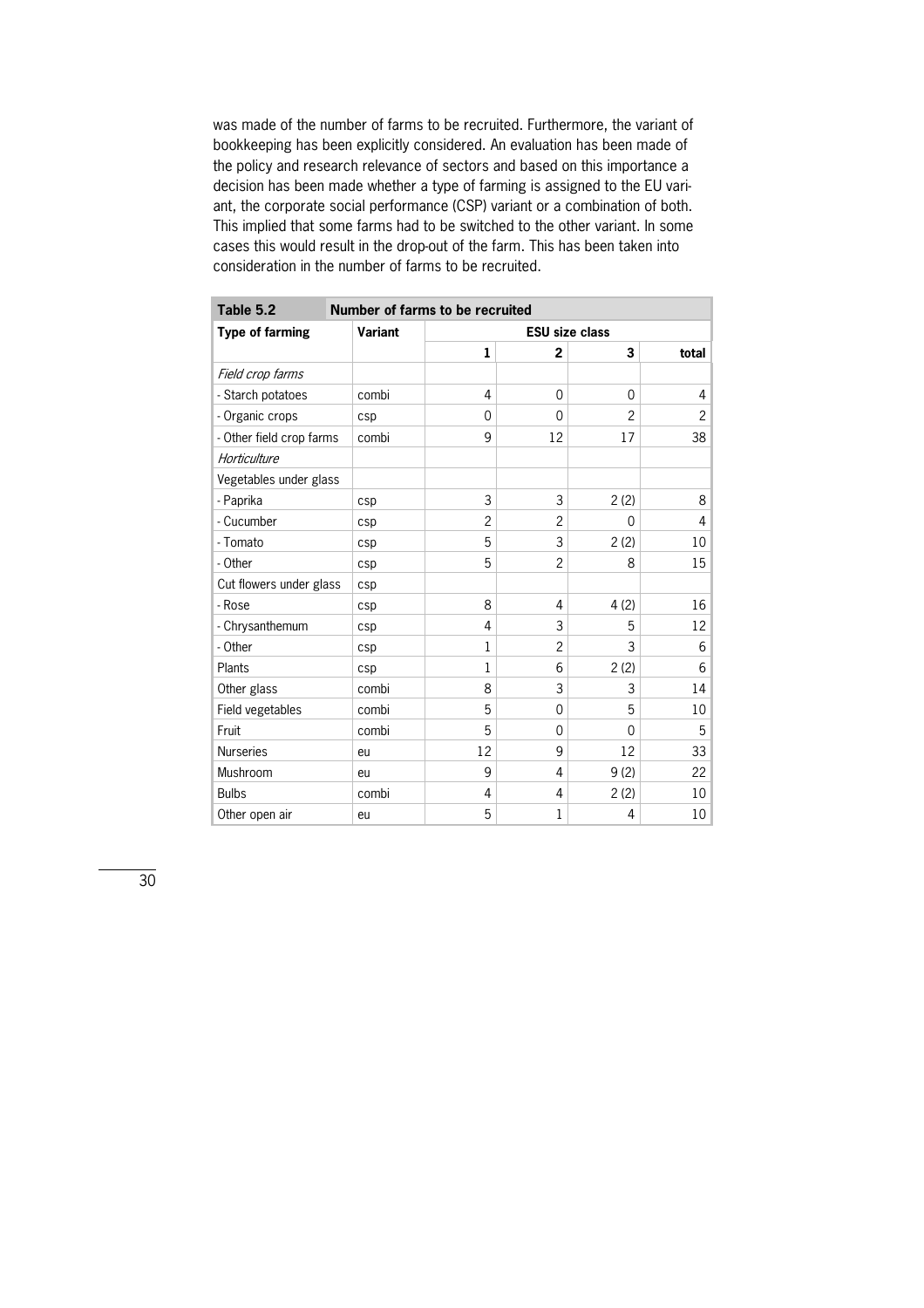| Table 5.2                 |                | Number of farms to be recruited (continued) |          |                       |          |  |  |  |
|---------------------------|----------------|---------------------------------------------|----------|-----------------------|----------|--|--|--|
| <b>Type of farming</b>    | <b>Variant</b> |                                             |          | <b>ESU size class</b> |          |  |  |  |
|                           |                | 1                                           | 2        | 3                     | total    |  |  |  |
| Grazing livestock         |                |                                             |          |                       |          |  |  |  |
| Dairy                     |                |                                             |          |                       |          |  |  |  |
| - Organic                 | combi          | $\Omega$                                    | 2        | $\Omega$              | 2        |  |  |  |
| - Non-organic             | csp            | 16                                          | 0        | 3                     | 19       |  |  |  |
| Calf fattening            | combi          | 4                                           | 0        | $\Omega$              | 4        |  |  |  |
| Other grazing livestock   | combi          | 12                                          | 4        | 5                     | 21       |  |  |  |
| Intensive livestock       |                |                                             |          |                       |          |  |  |  |
| Breeding pigs             | csp            | $\Omega$                                    | 0        | 2                     | $2\vert$ |  |  |  |
| Fattening pigs            | csp            | 3                                           | 0        | 3                     | 6        |  |  |  |
| Integrated pig farms      | csp            | $\Omega$                                    | $\Omega$ | 2                     | 2        |  |  |  |
| Laying hen                | csp            | $\Omega$                                    | $\Omega$ | $\Omega$              | 0        |  |  |  |
| Poultry                   | csp            | $\Omega$                                    | $\Omega$ | $\Omega$              | $\Omega$ |  |  |  |
| Other intensive livestock | eu             | 5                                           | 5        | 5                     | 15       |  |  |  |
| Combined                  | combi          | 3                                           | 7        | 12                    | 22       |  |  |  |
| Total                     |                |                                             |          |                       | 318(12)  |  |  |  |

 Based on the number of farms to be recruited, as displayed in table 5.2, farms were randomly selected from the 2004 agricultural census. The random draw of farms took place per stratum. The number of drawn farms per stratum was 7 times higher than the required number of farms to ensure enough addresses, even with a high non-response rate in specific types of farming. The addresses were requested from an agency (Dienst Regelingen) of the Ministry of Agriculture. The farm identifiers of the randomly selected farms were sent to the Ministry who sent back the addresses of these farms (under the strict condition that this information was only used for the recruitment of farms for the FADN). Using these addresses farms were contacted and asked to participate in the FADN.

Farms are asked to participate in the system in order to compensate for attrition and to take structural changes in agriculture into account. Some of the farms approached during the recruitment phase refused to participate. These refusals do not cause problems if these farms do not differ from farms that participate in their place. In the case where farms that refuse to participate systematically differ from the participating farms, this could result in a bias. If for example older farm\* ers are less inclined to participate, this will result in a different age distribution in

 $\overline{31}$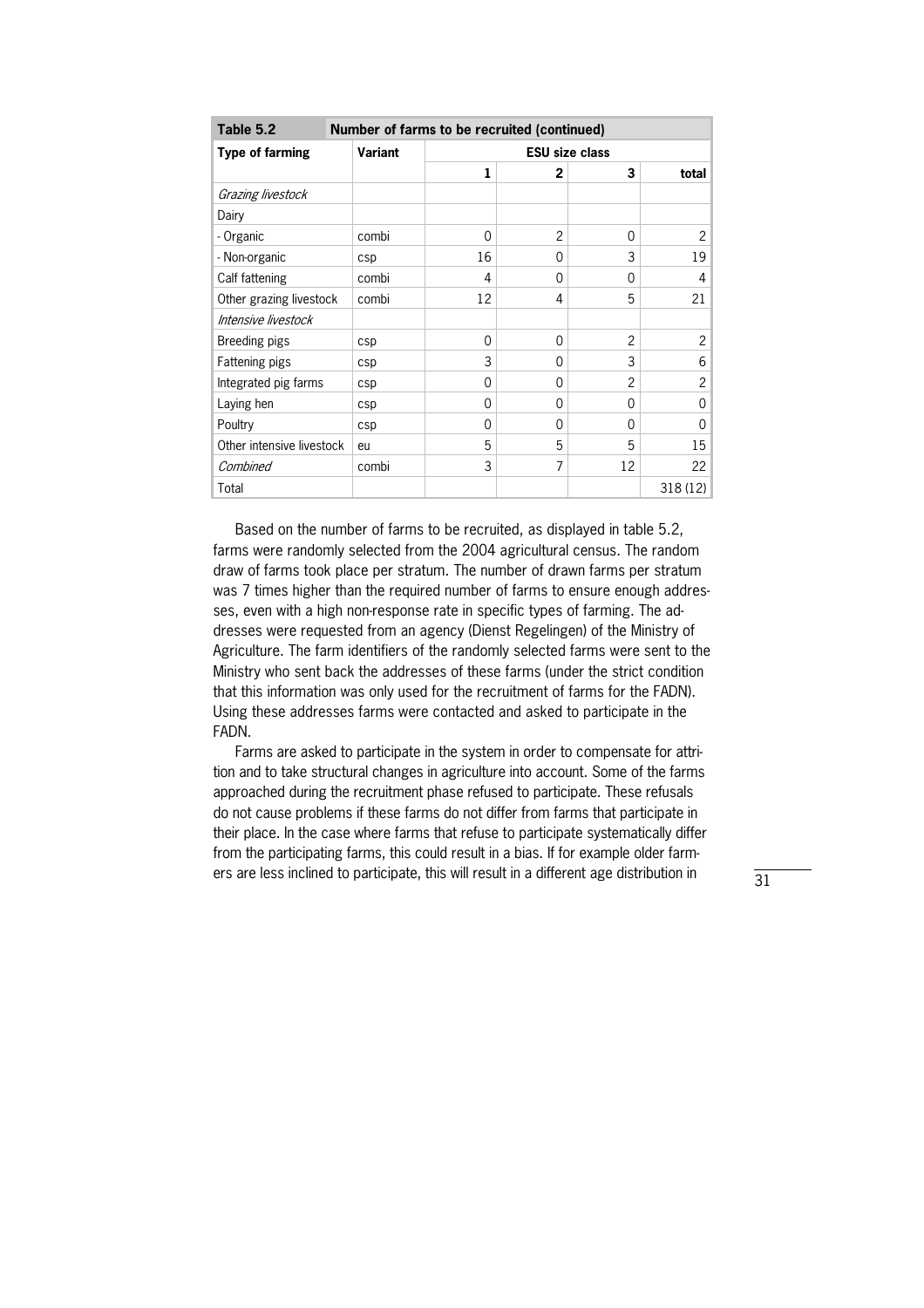the sample compared to the population. The representativeness of the data with respect to age will be called into question - whether this is a problem or not depends on the research goals and the extent to which the important variables correlate with age. The representativeness is analysed in chapter 6. Table 5.3 describes the response rate in the different types of farming. This table only includes those farms which were asked to participate in the CSP variant. This variant will be explained in more detail at the end of this section.

| Table 5.3                | Response rate in different types of farming, recruitment for |                |                |              |                   |          |  |  |  |  |  |
|--------------------------|--------------------------------------------------------------|----------------|----------------|--------------|-------------------|----------|--|--|--|--|--|
|                          | <b>CSP</b> variant                                           |                |                |              |                   |          |  |  |  |  |  |
|                          | <b>Refusals</b>                                              | Recrui-        | Unsuit-        | <b>Total</b> | <b>Unsuitable</b> | Response |  |  |  |  |  |
|                          |                                                              | ted            | able           |              | %                 | %        |  |  |  |  |  |
| Field crop farms         |                                                              |                |                |              |                   |          |  |  |  |  |  |
| - Starch potatoes        | 5                                                            | $\mathbf{1}$   | 0              | 6            | 0                 | 17       |  |  |  |  |  |
| - Organic crops          | 9                                                            | 4              | 5              | 18           | 28                | 31       |  |  |  |  |  |
| - Other field crop farms | 79                                                           | 26             | 13             | 118          | 11                | 25       |  |  |  |  |  |
| Horticulture             |                                                              |                |                |              |                   |          |  |  |  |  |  |
| Vegetables under glass   |                                                              |                |                |              |                   |          |  |  |  |  |  |
| - Paprika                | 8                                                            | $\mathbf{1}$   | 3              | 12           | 25                | 11       |  |  |  |  |  |
| - Cucumber               | 13                                                           | 4              | $\overline{c}$ | 19           | 11                | 24       |  |  |  |  |  |
| - Tomato                 | 31                                                           | 6              | 4              | 41           | 10                | 16       |  |  |  |  |  |
| - Other                  | 42                                                           | 7              | 9              | 58           | 16                | 14       |  |  |  |  |  |
| Cut flowers under glass  |                                                              |                |                |              |                   |          |  |  |  |  |  |
| - Rose                   | 22                                                           | $\overline{0}$ | $\overline{7}$ | 29           | 24                | 0        |  |  |  |  |  |
| - Chrysanthemum          | 22                                                           | 3              | 3              | 28           | 11                | 12       |  |  |  |  |  |
| - Other                  | 31                                                           | $\overline{7}$ | 8              | 46           | 17                | 18       |  |  |  |  |  |
| Plants                   | 7                                                            | $\mathbf{1}$   | $\overline{c}$ | 10           | 20                | 12       |  |  |  |  |  |
| Other glass              | $\mathbf 0$                                                  | $\overline{0}$ | 0              | $\Omega$     |                   |          |  |  |  |  |  |
| Field vegetables         | $\Omega$                                                     | 0              | 0              | $\Omega$     |                   |          |  |  |  |  |  |
| Fruit                    | $\Omega$                                                     | 0              | 0              | $\Omega$     |                   |          |  |  |  |  |  |
| <b>Nurseries</b>         | $\Omega$                                                     | 0              | 0              | $\Omega$     |                   |          |  |  |  |  |  |
| Mushroom                 | $\Omega$                                                     | $\overline{0}$ | 0              | $\Omega$     |                   |          |  |  |  |  |  |
| <b>Bulbs</b>             | $\overline{0}$                                               | 0              | 0              | 0            |                   |          |  |  |  |  |  |
| Other open air           | $\overline{0}$                                               | 0              | 0              | 0            |                   |          |  |  |  |  |  |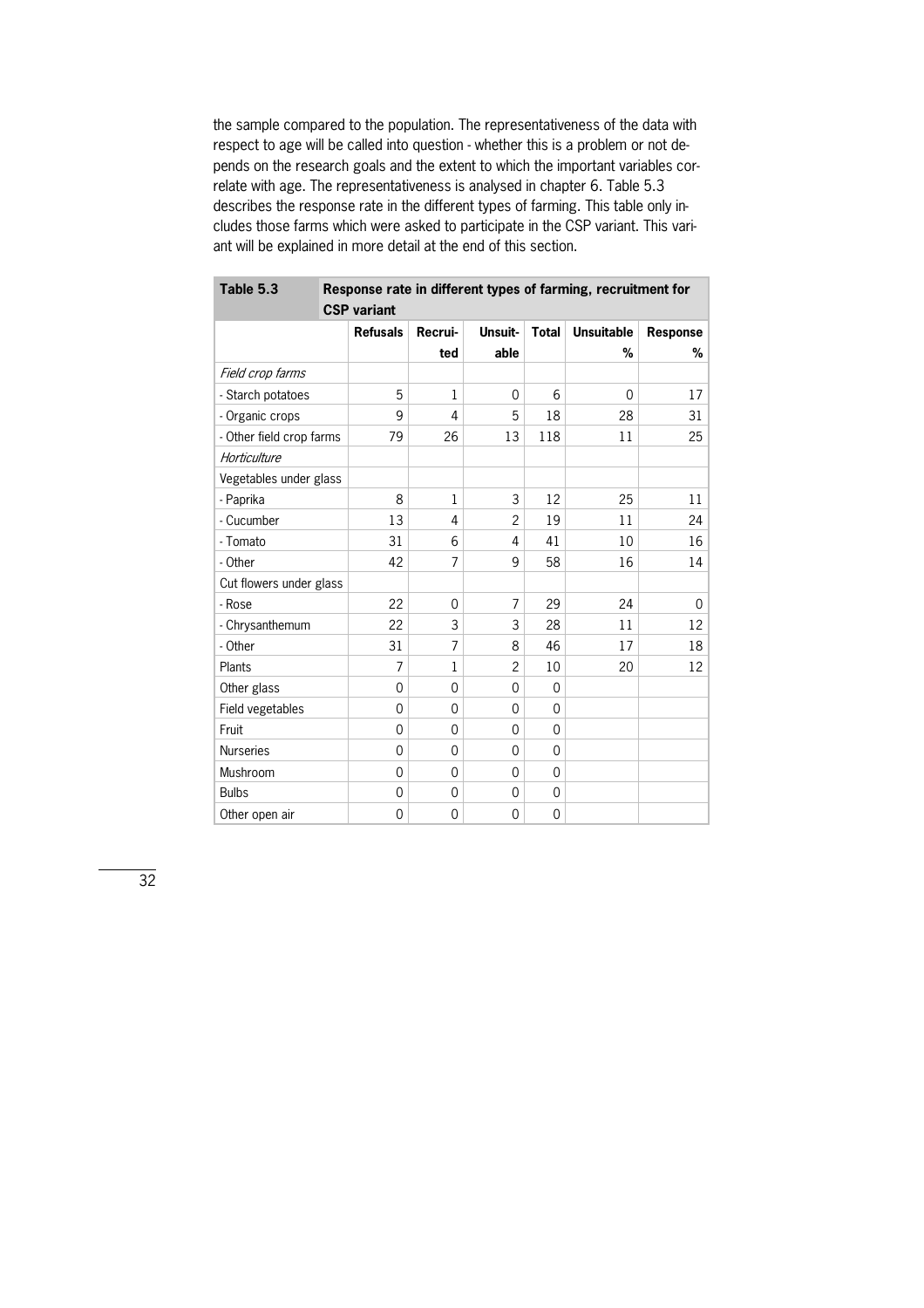| Table 5.3               |                 | Response rate in different types of farming, recruitment for |              |              |                   |          |  |  |  |  |
|-------------------------|-----------------|--------------------------------------------------------------|--------------|--------------|-------------------|----------|--|--|--|--|
|                         |                 | <b>CSP variant (continued)</b>                               |              |              |                   |          |  |  |  |  |
|                         | <b>Refusals</b> | Recrui-                                                      | Unsuit-      | <b>Total</b> | <b>Unsuitable</b> | Response |  |  |  |  |
|                         |                 | ted                                                          | able         |              | %                 | %        |  |  |  |  |
| Grazing livestock       |                 |                                                              |              |              |                   |          |  |  |  |  |
| Dairy                   |                 |                                                              |              |              |                   |          |  |  |  |  |
| - Organic               | 5               | 1                                                            | $\mathbf{1}$ | 7            | 14                | 17       |  |  |  |  |
| - Non-organic           | 1               | $\Omega$                                                     | 0            | 1            |                   |          |  |  |  |  |
| Calf fattening          | 0               | $\Omega$                                                     | $\Omega$     | $\Omega$     |                   |          |  |  |  |  |
| Other grazing livestock | 1               | 0                                                            | 0            | 1            |                   |          |  |  |  |  |
| Intensive livestock     |                 |                                                              |              |              |                   |          |  |  |  |  |
| Breeding pigs           | 1               | $\Omega$                                                     | $\Omega$     | 1            |                   |          |  |  |  |  |
| Fattening pigs          | 57              | 11                                                           | 15           | 83           | 18                | 16       |  |  |  |  |
| Integrated pig farms    | $\Omega$        | $\Omega$                                                     | 0            | $\Omega$     |                   |          |  |  |  |  |
| Laying hens             | 0               | 0                                                            | $\Omega$     | $\Omega$     |                   |          |  |  |  |  |
| Poultry                 | 0               | 0                                                            | $\Omega$     | $\Omega$     |                   |          |  |  |  |  |
| Other intensive         | $\Omega$        | 0                                                            | $\Omega$     | $\Omega$     |                   |          |  |  |  |  |
| livestock               |                 |                                                              |              |              |                   |          |  |  |  |  |
| Combined                | 0               | $\Omega$                                                     | 0            | $\Omega$     |                   |          |  |  |  |  |
| Total                   | 334             | 72                                                           | 72           | 478          |                   |          |  |  |  |  |

To develop a better understanding of the reasons for non-response a number of questions were asked to all farmers approached. Table 5.4 shows the results for the questions asked. In these questions the farmer had to indicate to which extent he/she agrees with a statement about his knowledge or his attitude. The table shows a clear difference between those farmers who are willing to cooperate and those who are not. The ones who are willing to participate are more informed about the activities of LEI and the use of FADN data. Providing data and the FADN system is considered more useful by those who are willing to participate. The opinion about LEI with respect to objectivity and carefulness is better among the participants. The last question shows that non-participants have a significantly lower trust in the government.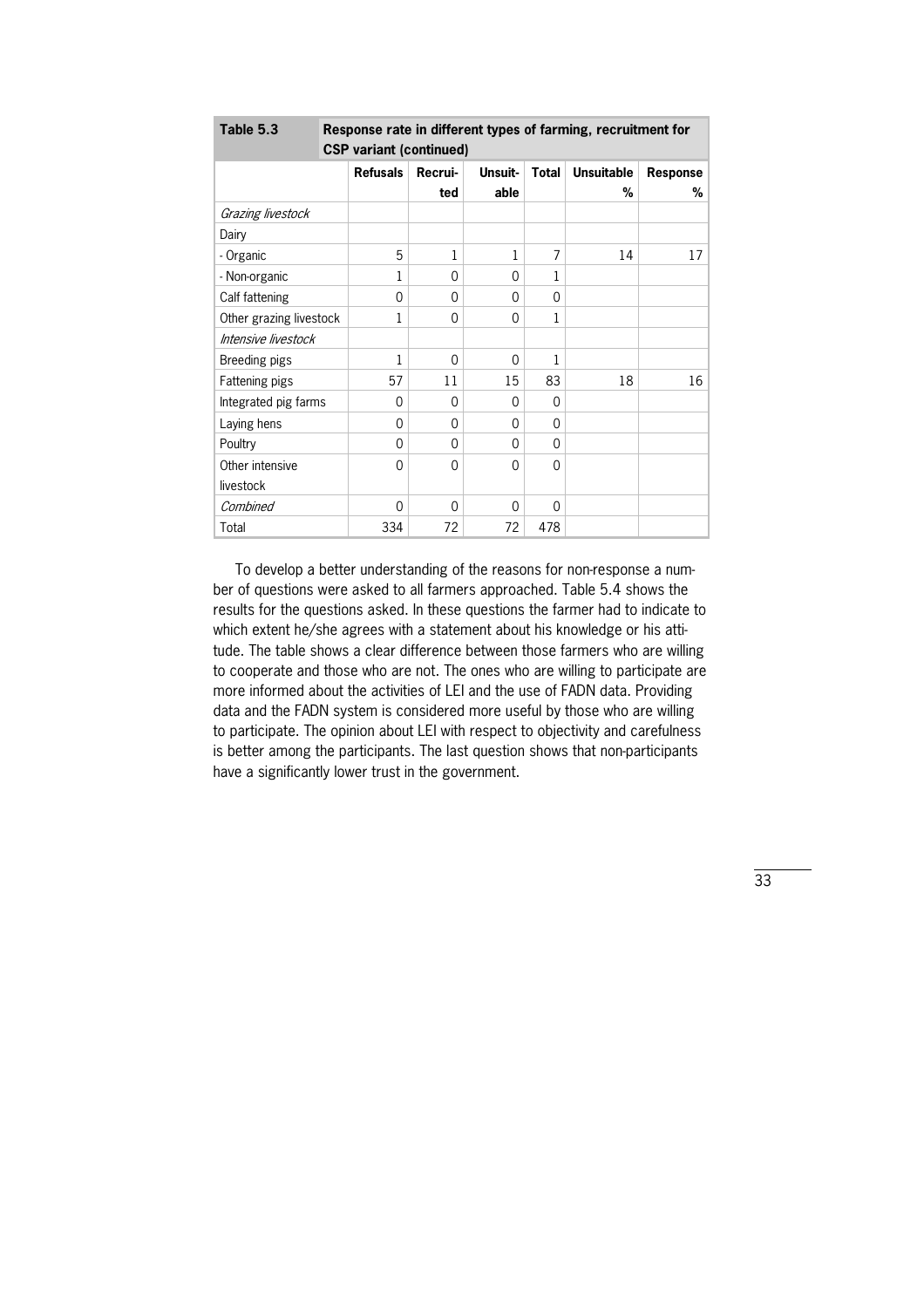| Attitude of farmers $(-2)$ = disagree, 2 = agree) |         |                                      |                 |           |                    |  |  |
|---------------------------------------------------|---------|--------------------------------------|-----------------|-----------|--------------------|--|--|
|                                                   |         |                                      |                 |           |                    |  |  |
|                                                   | average | <b>SE</b>                            | average         | <b>SE</b> |                    |  |  |
| 1 Informed about LEI                              | 1.70    | 0.09                                 | 2.15            | 0.08      | S                  |  |  |
| 2 Informed about the FADN system                  |         | 0.11                                 | 1.14            | 0.17      | ns                 |  |  |
| 3 Informed about the use of FADN data             |         | 0.10                                 | 1.03            | 0.15      | S                  |  |  |
| 4 Usefulness of FADN system                       | 0.96    | 0.08                                 | 1.66            | 0.11      | S                  |  |  |
| 5 Usefulness of providing data                    |         | 0.08                                 | 1.72            | 0.09      | S                  |  |  |
| 6 Carefulness of LEI                              |         | 0.08                                 | 1.74            | 0.11      | S                  |  |  |
| 7 Objectivity of LEI                              |         | 0.07                                 | 1.35            | 0.12      | S                  |  |  |
| 8 Trust in the government                         | 0.00    | 0.07                                 | 0.35            | 0.12      | S                  |  |  |
|                                                   |         | 0.82<br>0.39<br>0.88<br>1.08<br>1.03 | Non participant |           | <b>Participant</b> |  |  |

 $\parallel$  SE - standard error; s - significant difference, ns - non-significant difference.

Using these same variables discriminant analysis was applied to find the factors that are most discriminating between farmers who are willing to participate and farmers who refuse to participate. The analyses of the attitude of farmers shows that 'usefulness of FADN system', 'usefulness of providing data' are the most important factors in predicting the participation of an individual farmer. This is a similar result compared to the previous recruitment (Vrolijk et al., 2008).

 Table 5.5 describes the number of farms where accounts were completed for the first time for the bookkeeping year 2006. Due to several factors this is not exactly the same as the number of farms recruited. First, farms can drop out during the first year of participation. Second, some farms were already recruited during a previous year, but due to capacity problems their bookkeeping was not completed for that year.

| Table 5.5                | Number of farms with 2006 as first year of completion of<br>bookkeeping, recruited for EU or CSP |   |                       |    |  |  |
|--------------------------|--------------------------------------------------------------------------------------------------|---|-----------------------|----|--|--|
| <b>Type of farming</b>   |                                                                                                  |   | <b>ESU size class</b> |    |  |  |
|                          |                                                                                                  |   | 2                     | 3  |  |  |
| Field crop farms         |                                                                                                  |   |                       |    |  |  |
| - Starch potatoes        |                                                                                                  | 2 |                       |    |  |  |
| - Organic crops          |                                                                                                  |   |                       |    |  |  |
| - Other field crop farms |                                                                                                  | 2 | 12                    | 14 |  |  |
| Horticulture             |                                                                                                  |   |                       |    |  |  |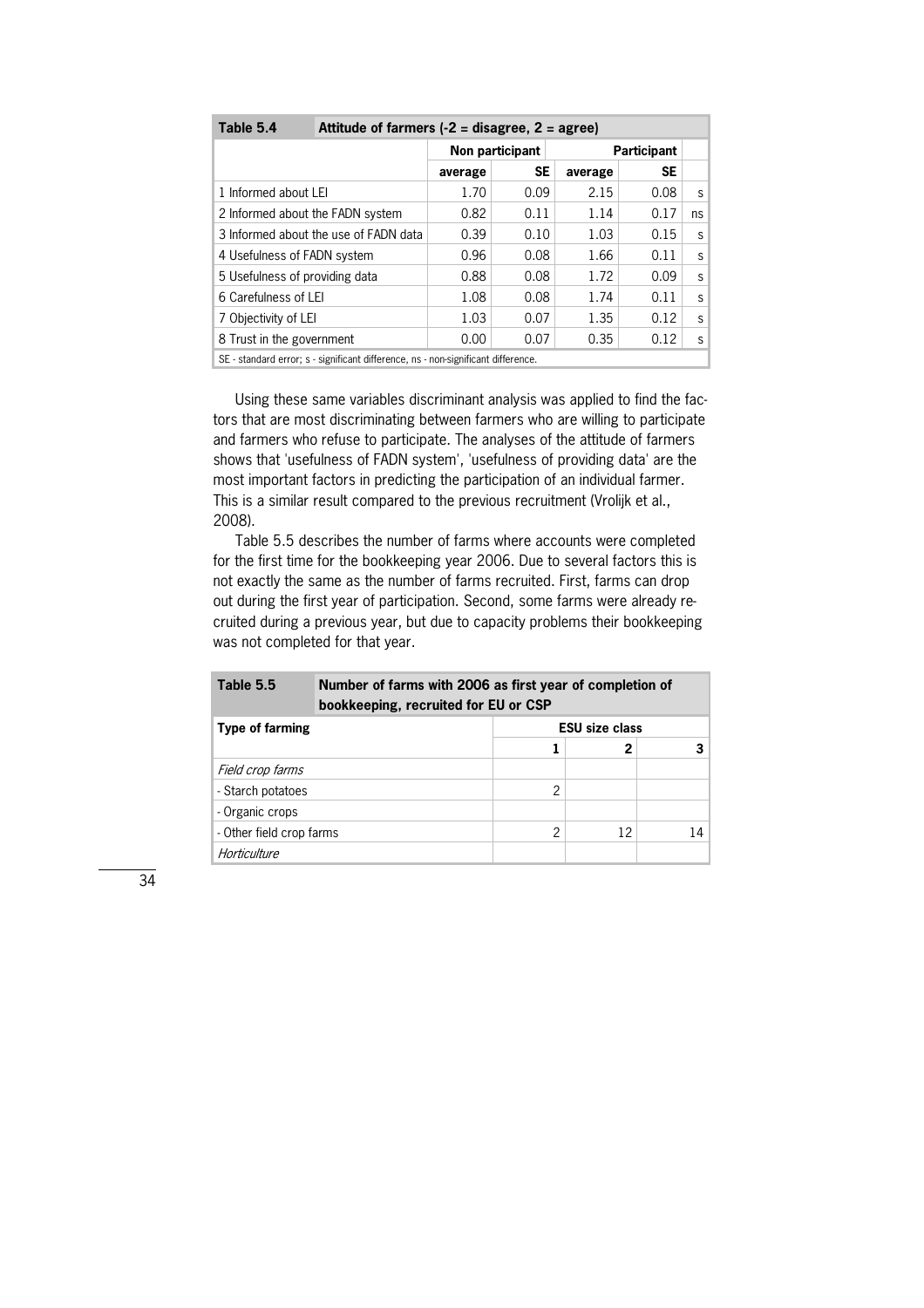| Table 5.5                 | Number of farms with 2006 as first year of completion of |                       |                |                |  |  |  |
|---------------------------|----------------------------------------------------------|-----------------------|----------------|----------------|--|--|--|
|                           | bookkeeping, recruited for EU or CSP (continued)         |                       |                |                |  |  |  |
| <b>Type of farming</b>    |                                                          | <b>ESU size class</b> |                |                |  |  |  |
|                           |                                                          | 1                     | 2              | 3              |  |  |  |
| Vegetables under glass    |                                                          |                       |                |                |  |  |  |
| - Paprika                 |                                                          | 1                     |                |                |  |  |  |
| - Cucumber                |                                                          | 5                     |                | $\mathbf{1}$   |  |  |  |
| - Tomato                  |                                                          | $\mathfrak{p}$        | 3              | $\mathbf{1}$   |  |  |  |
| - Other                   |                                                          | $\mathbf{1}$          | 5              |                |  |  |  |
| Cut flowers under glass   |                                                          |                       |                |                |  |  |  |
| - Rose                    |                                                          |                       |                | $\overline{c}$ |  |  |  |
| - Chrysanthemum           |                                                          | $\overline{c}$        |                | 3              |  |  |  |
| - Other                   |                                                          |                       | 8              |                |  |  |  |
| Plants                    |                                                          |                       | $\overline{2}$ |                |  |  |  |
| Other glass               |                                                          | 4                     |                |                |  |  |  |
| Field vegetables          |                                                          |                       | $\overline{c}$ |                |  |  |  |
| Fruit                     |                                                          |                       |                | $\mathsf 3$    |  |  |  |
| <b>Nurseries</b>          |                                                          | 1                     | 4              | $\overline{c}$ |  |  |  |
| Mushroom                  |                                                          |                       |                | $\overline{c}$ |  |  |  |
| <b>Bulbs</b>              |                                                          |                       |                |                |  |  |  |
| Other open air            |                                                          |                       | $\mathbf{1}$   | 3              |  |  |  |
| Grazing livestock         |                                                          |                       |                |                |  |  |  |
| Dairy                     |                                                          |                       | $\mathbf{1}$   | 3              |  |  |  |
| - Organic                 |                                                          |                       | $\overline{c}$ |                |  |  |  |
| - Non-organic             |                                                          | $\overline{c}$        | 3              | 14             |  |  |  |
| Calf fattening            |                                                          |                       |                |                |  |  |  |
| Other grazing livestock   |                                                          | 3                     | 2              | 1              |  |  |  |
| Intensive livestock       |                                                          |                       |                |                |  |  |  |
| Breeding pigs             |                                                          |                       |                |                |  |  |  |
| Fattening pigs            |                                                          | 2                     | $\mathbf 1$    | 2              |  |  |  |
| Integrated pig farms      |                                                          |                       |                |                |  |  |  |
| Laying hens               |                                                          |                       |                |                |  |  |  |
| Poultry                   |                                                          |                       |                | $\mathbf{1}$   |  |  |  |
| Other intensive livestock |                                                          | 1                     | 2              |                |  |  |  |
| Combined                  |                                                          | 5                     | 4              | 4              |  |  |  |
| Total                     |                                                          | 33                    | 52             | 56             |  |  |  |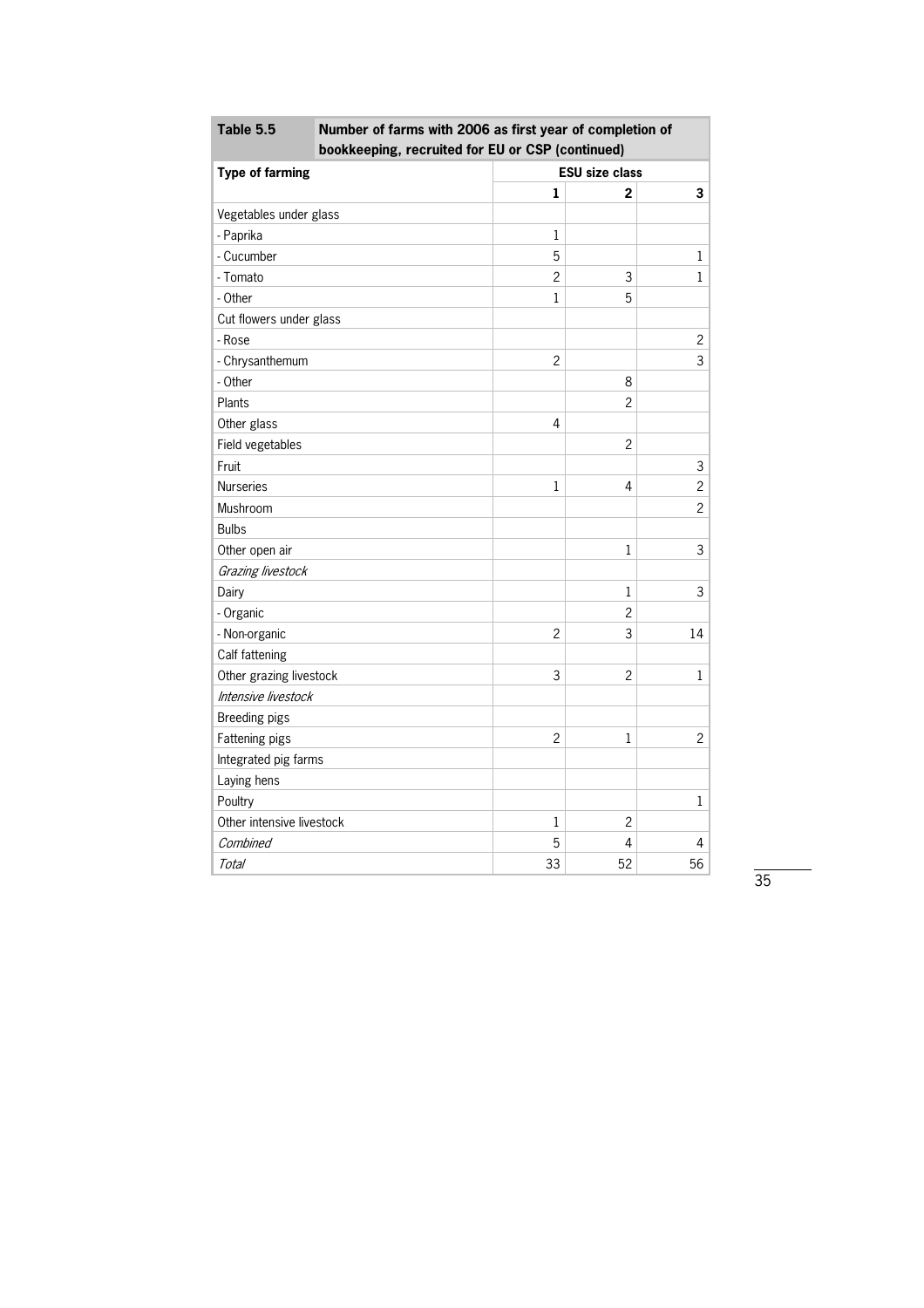| Table 5.6                | Comparison of the field of observation (population) and<br>the sample available for research purposes in 2006<br>(2006 agricultural census) |            |                        |                |  |  |  |
|--------------------------|---------------------------------------------------------------------------------------------------------------------------------------------|------------|------------------------|----------------|--|--|--|
| <b>Type of farming</b>   | Code                                                                                                                                        |            | <b>Number of farms</b> |                |  |  |  |
|                          |                                                                                                                                             | population | total                  | <b>CSP</b>     |  |  |  |
| Field crop farms         | 1                                                                                                                                           |            |                        |                |  |  |  |
| - Starch potatoes        |                                                                                                                                             | 1,063      | 32                     | 28             |  |  |  |
| - Organic crops          |                                                                                                                                             | 234        | 28                     | 23             |  |  |  |
| - Other field crop farms |                                                                                                                                             | 6,924      | 131                    | 114            |  |  |  |
| Horticulture             | $2 + 3$                                                                                                                                     |            |                        |                |  |  |  |
| Vegetables under glass   | 2012                                                                                                                                        |            |                        |                |  |  |  |
| - Paprika                |                                                                                                                                             | 356        | 37                     | 34             |  |  |  |
| - Cucumber               |                                                                                                                                             | 264        | 38                     | 31             |  |  |  |
| - Tomato                 |                                                                                                                                             | 271        | 31                     | 22             |  |  |  |
| - Other                  |                                                                                                                                             | 771        | 30                     | 22             |  |  |  |
| Cut flowers under glass  | 2022                                                                                                                                        |            |                        |                |  |  |  |
| - Rose                   |                                                                                                                                             | 356        | 29                     | 26             |  |  |  |
| - Chrysanthemum          |                                                                                                                                             | 226        | 26                     | 24             |  |  |  |
| - Other                  |                                                                                                                                             | 1,709      | 56                     | 38             |  |  |  |
| Plants                   | 2022                                                                                                                                        | 1,128      | 32                     | 28             |  |  |  |
| Other glass              |                                                                                                                                             | 721        | 27                     | 11             |  |  |  |
| Field vegetables         | 2011                                                                                                                                        | 907        | 32                     | 7              |  |  |  |
| Fruit                    | 3210                                                                                                                                        | 1,446      | 40                     | 31             |  |  |  |
| <b>Nurseries</b>         | 3480                                                                                                                                        | 2,002      | 34                     | $\overline{c}$ |  |  |  |
| Mushroom                 | 2033                                                                                                                                        | 258        | 21                     | 0              |  |  |  |
| <b>Bulbs</b>             | 2021                                                                                                                                        | 911        | 39                     | 26             |  |  |  |
| Other open air           |                                                                                                                                             | 1,308      | 32                     | 8              |  |  |  |
| Grazing livestock        | $\overline{A}$                                                                                                                              |            |                        |                |  |  |  |
| Dairy                    | 4110+4120+4370                                                                                                                              |            |                        |                |  |  |  |
| - Organic                |                                                                                                                                             | 323        | 30                     | 29             |  |  |  |
| - Non-organic            |                                                                                                                                             | 19,198     | 314                    | 237            |  |  |  |
| Calf fattening           | 4380                                                                                                                                        | 1,071      | 30                     | 14             |  |  |  |
| Other grazing livestock  | 4410+4420+4430                                                                                                                              | 7,564      | 7815                   | 55             |  |  |  |
| Intensive livestock      | $\sqrt{5}$                                                                                                                                  |            |                        |                |  |  |  |
| Breeding pigs            | 5011                                                                                                                                        | 1,453      | 51                     | 43             |  |  |  |
| Fattening pigs           | 5012                                                                                                                                        | 1,435      | 39                     | 24             |  |  |  |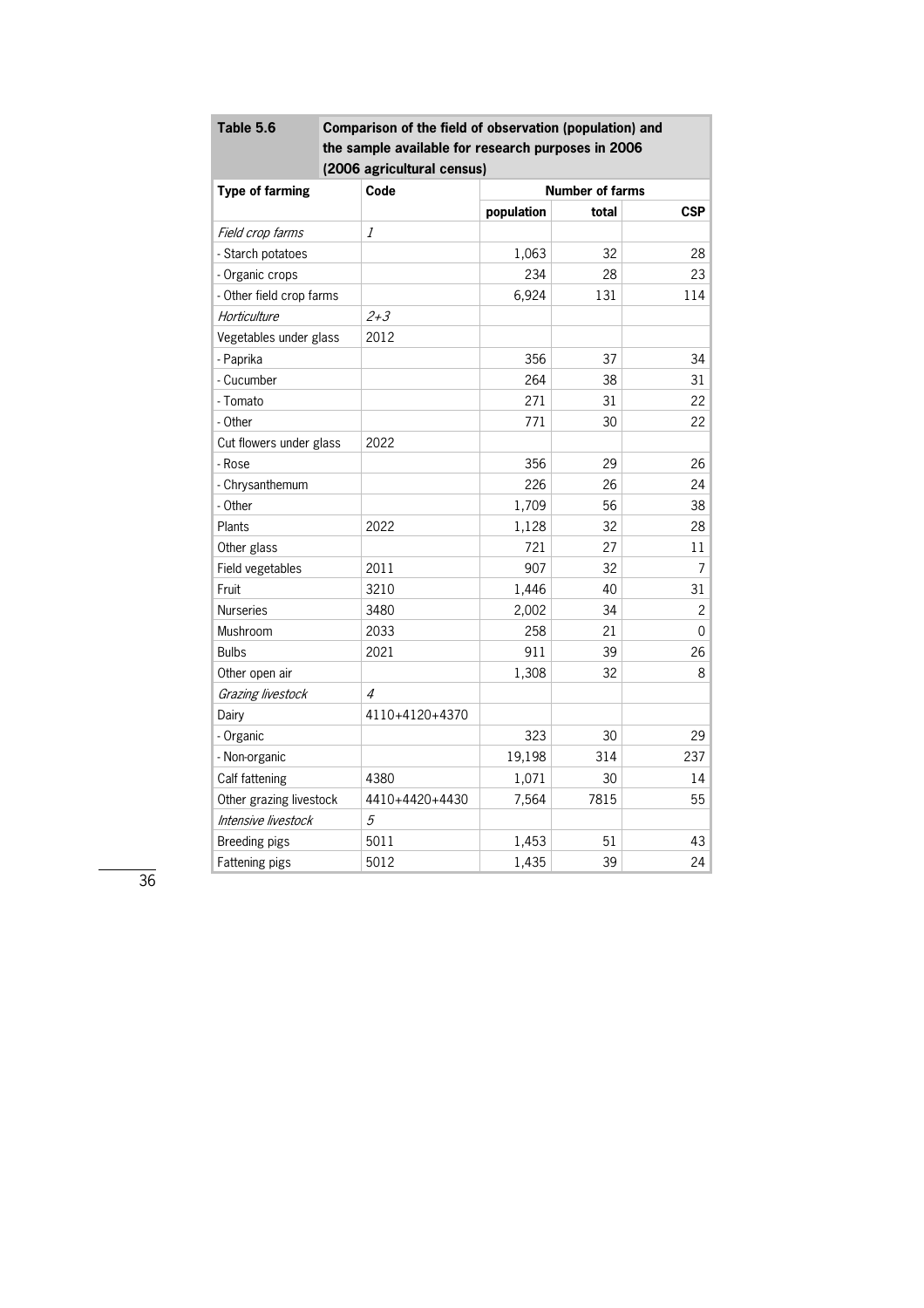| Table 5.6                 | Comparison of the field of observation (population) and<br>the sample available for research purposes in 2006<br>(2006 agricultural census) (continued) |         |            |                        |            |  |
|---------------------------|---------------------------------------------------------------------------------------------------------------------------------------------------------|---------|------------|------------------------|------------|--|
| <b>Type of farming</b>    | Code                                                                                                                                                    |         |            | <b>Number of farms</b> |            |  |
|                           |                                                                                                                                                         |         | population | total                  | <b>CSP</b> |  |
| Integrated pig farms      | 5013                                                                                                                                                    |         | 995        | 46                     | 40         |  |
| Laying hens               | 5021                                                                                                                                                    |         | 945        | 42                     | 39         |  |
| Poultry                   | 5022                                                                                                                                                    |         | 425        | 34                     | 27         |  |
| Other intensive livestock |                                                                                                                                                         | other 5 | 340        | 23                     | 4          |  |
| Combined                  | 6-8                                                                                                                                                     |         | 5,498      | 113                    | 62         |  |
| Total                     |                                                                                                                                                         |         | 60.353     | 1,472                  | 1.030      |  |

In table 5.6 a distinction is made between CSP observations (corporate social performance) and the total number of observations. Poppe (2004) de\* scribes that the introduction of a new bookkeeping system and budget cuts have resulted in a large pressure on available capacity. To deal with this pressure, a flexible data collection system has been introduced with two main variants in the data collection: the EU variant and the CSP variant. In the EU farmincome variant the most essential financial economic information is collected. This is the information that each member state is obliged to provide to Brussels. The information covered in this variant mainly focuses on family farm income, the balance sheet, a limited number of technical data (cropping pattern, live\* stock) and information on the EU subsidies. In the second variant, the CSP variant, a wide range of data is collected for EU and national purposes. It covers all the topics that are nowadays considered relevant in a report on the corporate social performance of a company or a farm. Therefore, besides the financial economic information as collected in the EU variant, a wide range of data is col\* lected such as environmental data, other farm incomes, off-farm income, animal welfare, animal health and the level of innovation of firms.

# **5.4 Supply of 2006 farm results to the European Commission**

The final delivery of 2006 data to the EU has taken place in December 2007. Data of 1,506 farms have been provided to Brussels (table 5.7). This is the highest number of farms since many years and it fulfils the obligation of 1,500 farms.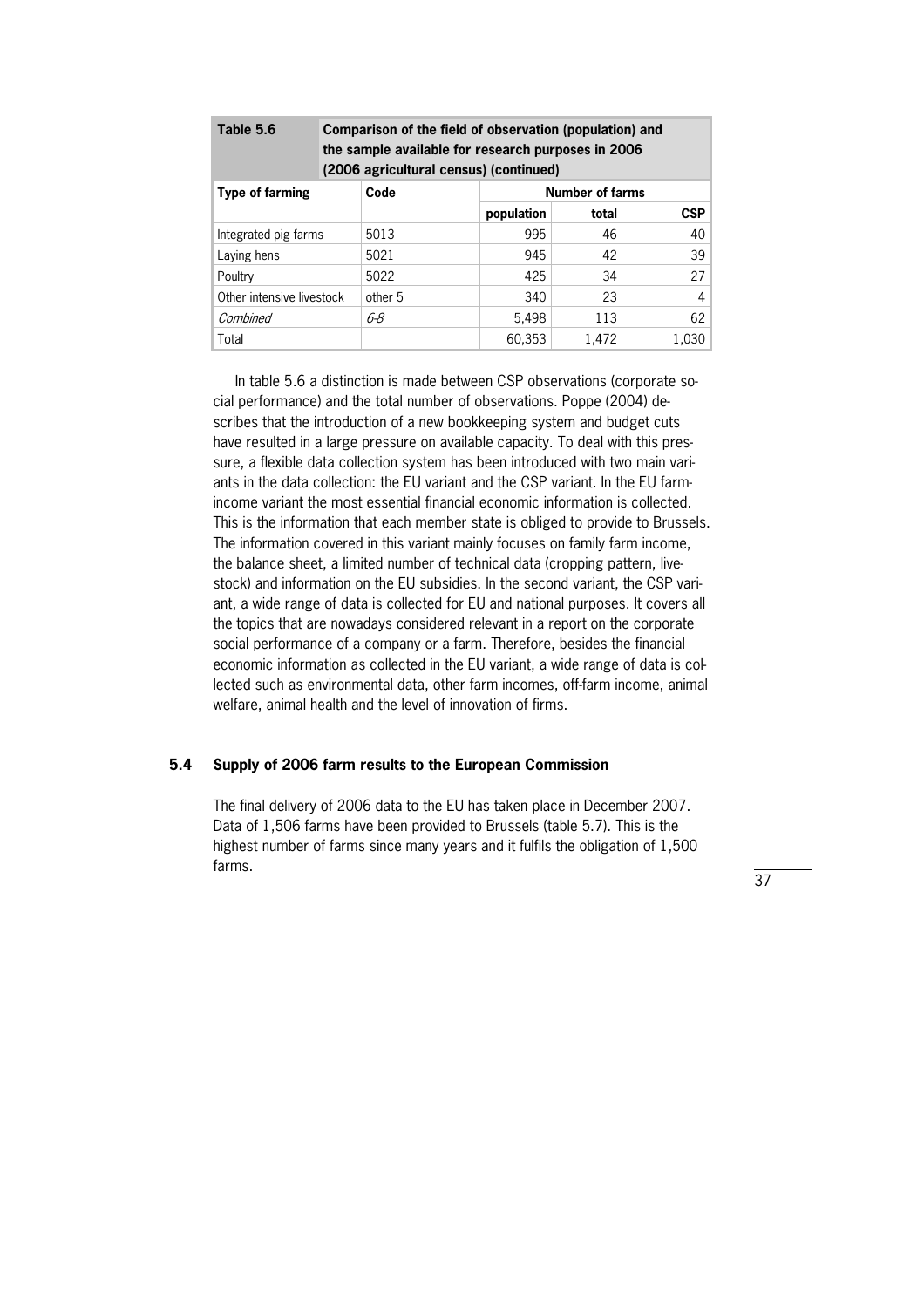| Table 5.7                                                                                                                                                                                                                               | Comparison between the number of farms supplied to the EU<br>and those available for research |                       |                |  |  |
|-----------------------------------------------------------------------------------------------------------------------------------------------------------------------------------------------------------------------------------------|-----------------------------------------------------------------------------------------------|-----------------------|----------------|--|--|
| <b>Bookkeeping</b>                                                                                                                                                                                                                      | <b>Provided to the</b>                                                                        | <b>Weighted farms</b> | <b>Other</b>   |  |  |
| year                                                                                                                                                                                                                                    | <b>European</b>                                                                               | available for         | available      |  |  |
|                                                                                                                                                                                                                                         | <b>Commission</b>                                                                             | research              | farms a)       |  |  |
| 1990/91                                                                                                                                                                                                                                 | 1,587                                                                                         | 1,576                 | 12             |  |  |
| 1991/92                                                                                                                                                                                                                                 | 1,505                                                                                         | 1,547                 | 8              |  |  |
| 1992/93                                                                                                                                                                                                                                 | 1,513                                                                                         | 1,516                 | 7              |  |  |
| 1993/94                                                                                                                                                                                                                                 | 1,525                                                                                         | 1,520                 | $\overline{7}$ |  |  |
| 1994/95                                                                                                                                                                                                                                 | 1,546                                                                                         | 1,534                 | 13             |  |  |
| 1995/96                                                                                                                                                                                                                                 | 1,536                                                                                         | 1,530                 | 6              |  |  |
| 1996/97                                                                                                                                                                                                                                 | 1,551                                                                                         | 1,545                 | 6              |  |  |
| 1997/98                                                                                                                                                                                                                                 | 1,529                                                                                         | 1,522                 | $\overline{7}$ |  |  |
| 1998/99                                                                                                                                                                                                                                 | 1,368                                                                                         | 1,363                 | 5              |  |  |
| 1999/00                                                                                                                                                                                                                                 | 1,341                                                                                         | 1,334                 | 7              |  |  |
| 2000 b                                                                                                                                                                                                                                  | N/A                                                                                           | N/A                   | N/A            |  |  |
| 2001                                                                                                                                                                                                                                    | 1,330                                                                                         | 1,310                 | 20             |  |  |
| 2002                                                                                                                                                                                                                                    | 1,358                                                                                         | 1,344                 | 14             |  |  |
| 2003                                                                                                                                                                                                                                    | 1,437                                                                                         | 1,399                 | 38             |  |  |
| 2004                                                                                                                                                                                                                                    | 1,420                                                                                         | 1,392                 | 28             |  |  |
| 2005                                                                                                                                                                                                                                    | 1,458                                                                                         | 1,406                 | 52             |  |  |
| 2006                                                                                                                                                                                                                                    | 1,506                                                                                         | 1,472                 | 34             |  |  |
| a) Other available farms are farms that are also available but without a weight. Reasons for not having a weight<br>are: a farm is outside of the defined field of observation because a farm is too large or to small according to the |                                                                                               |                       |                |  |  |

information in the agricultural census. In alternative weighting systems (based on the characteristics of the farm these farms do get a weight; b) Bookkeeping year 1999/00 ended for arable farms and husbandry at 30 April 2000. Due to capacity problems related to IT problems, farm data for the period from 30 April 2000 to 31 December 2000 (respectively 1 January 2000 to 31 December 2000) are not processed but estimated based on data of 1999/00 and 2000/01.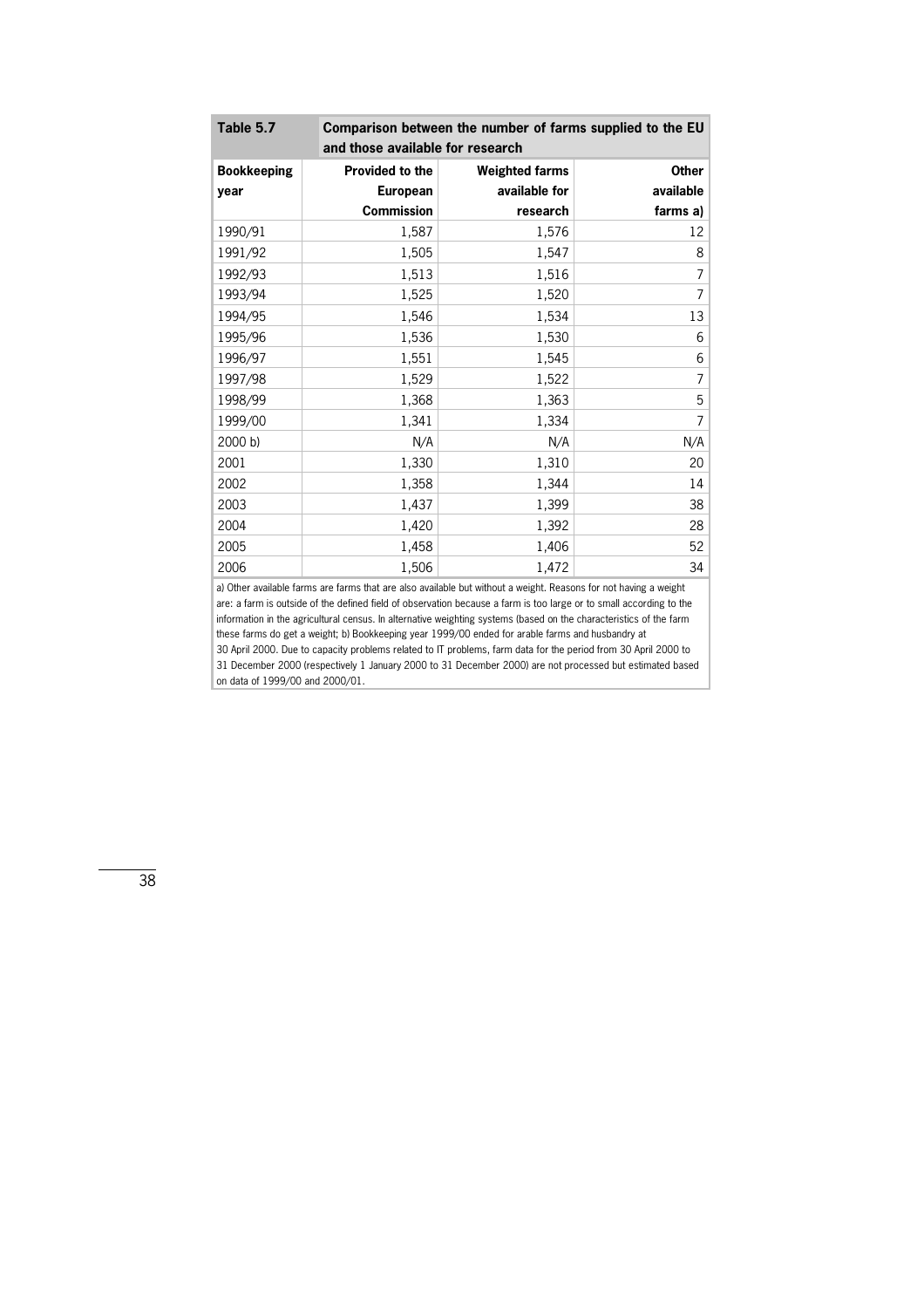#### **6.1 Introduction**

In this chapter the FADN sample for the year 2006 is evaluated in a qualitative and quantitative way. Section 6.2 provides an evaluation of the methodology of stratification and weighting. A crucial element is the calculation of weights. Section 6.3 provides the quantitative evaluation of the year 2006. This section fo\* cuses on the quality of the estimations that can be made based on the sample.

#### **6.2 Evaluation of stratification and weighting**

#### 6.2.1 Introduction

This section deals with some practical problems related to the estimation proc\* ess. Weights of individual farms are used to make estimations of frequencies, totals and averages of groups of farms (aggregated results) based on the data from the agricultural census and the FADN data.

 The method to calculate the weights of individual farms is crucial. The goal is to achieve unbiased estimates with a minimal variance. This enables the estimation of the confidence interval of the real population value and the minimisation of the total error. This is true for direct estimators. In the case of a ratio estimator this is not necessarily true, but ratio estimators are outside the scope of this publication (see Vrolijk et al., 2001) for a more extensive description of ratio estimators and other estimators).

In the next section the method to calculate the weights of the farms is described in general terms. The method applied to calculate the weights is evaluated from a practical and theoretical perspective.

#### 6.2.2 Method of calculation of weights

The objective of the Dutch FADN system is to give a representative view of the total population. The question is therefore how to draw conclusions on totals, averages and frequencies that are valid for the whole population based on individual farm data. For example, how much is the average family farm income of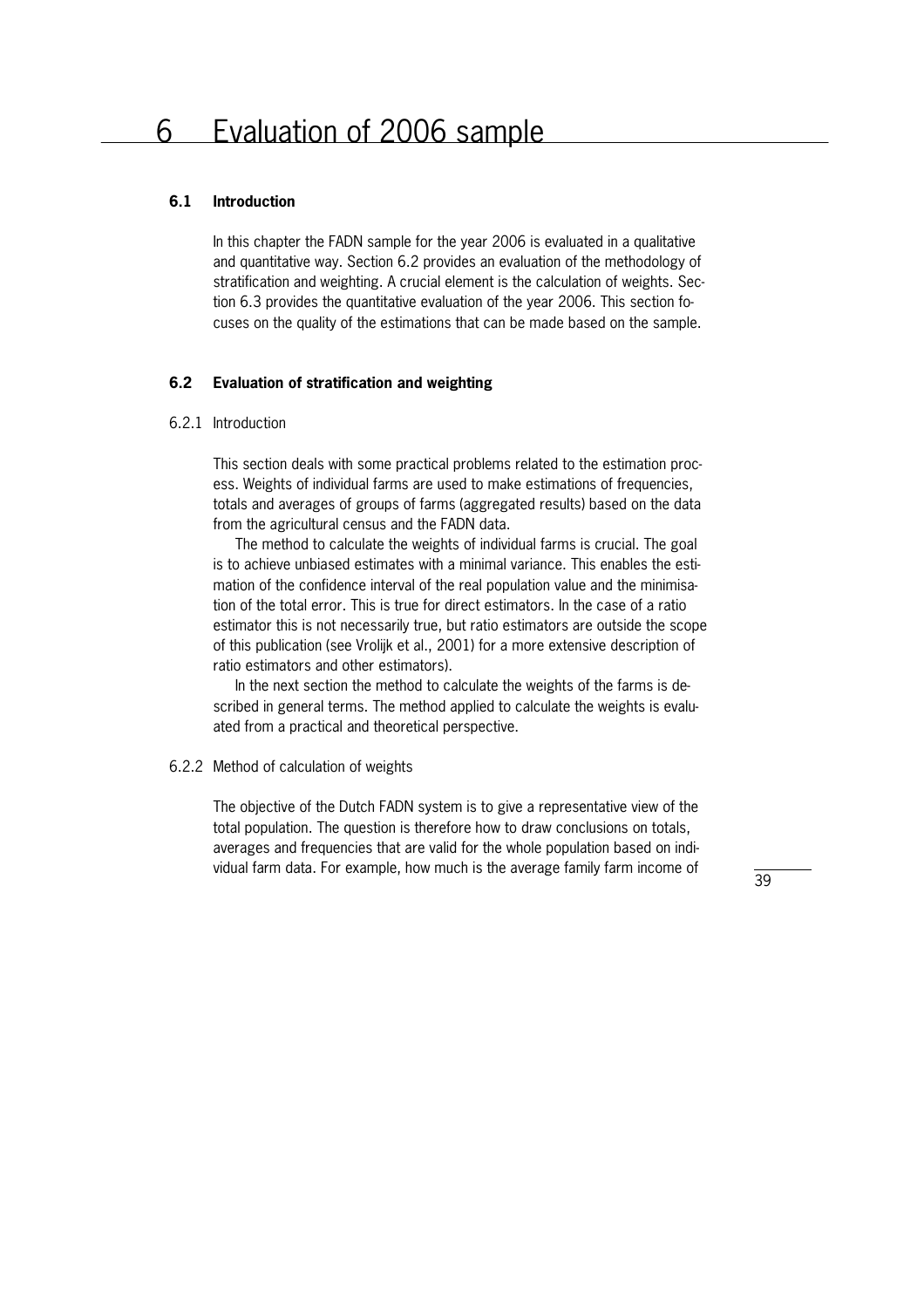all farms in agriculture and horticulture? The solution is found in weighting: the individual farm data are raised to the population level (for some variables the estimated values can be compared to the data that is available for the whole population, i.e. data which are included in the yearly agricultural census). A weight is assigned to every observed farm in the FADN system. The weight is defined as the ratio between the number of farms in a stratum according the agricultural census and the number of farms in the sample (in the FADN system). For the assignment of farms in the FADN system to strata the information from the year 2006 is used. These data can be different from the data when the farm was chosen in the system for the first time. This implies some kind of poststratification. Weights can be calculated as soon as a substantial number of farms have been completed. During the year, when additional farms are completed, the weights are recalculated. The weights of the farms are recalculated until the accounts of all farms are completed and the final set of weights can be established. For preliminary estimations based on for example 50% of the farms, one should be aware of the fact that this 50% is not necessary represen\* tative for the whole population.

 The (post) stratification of the farms is based on the 2006 agricultural cen\* sus. The population in a specific stratum is continuously changing. Therefore the farms that belong to a stratum in 2005 are not exactly the same as the farms that belong to that stratum in 2006. Due to these changes farms included in one stratum could have had different inclusion probabilities at the time of recruitment. In theory, to achieve unbiased estimators these differences in inclu\* sion probabilities should be taken into account in the estimation process. However, the consequence of this would be a very complicated system with many different substrata with different inclusion probabilities. Therefore this complicated procedure is not applied. As a result, the theoretical assumption of a strict a-select sample can not be validated.

 Although the calculation method applied in practice can lead to systematic distortions between estimated values and real values, the assumption of a ran\* dom sample is made. This leads to several attractive consequences. The method to calculate weights is relatively easy, involving a limited set of homogenous strata and resulting in a more effective use of data.

 Because of the applied sampling procedure (see section 2.1) the different strata have different sampling fractions. Strata with relatively homogenous units have a lower sampling fraction than very heterogeneous strata. This also implies that farms have very diverging weights. Farms from a homogenous cluster will have a larger weight (in principal the reciprocal of the sampling fraction) and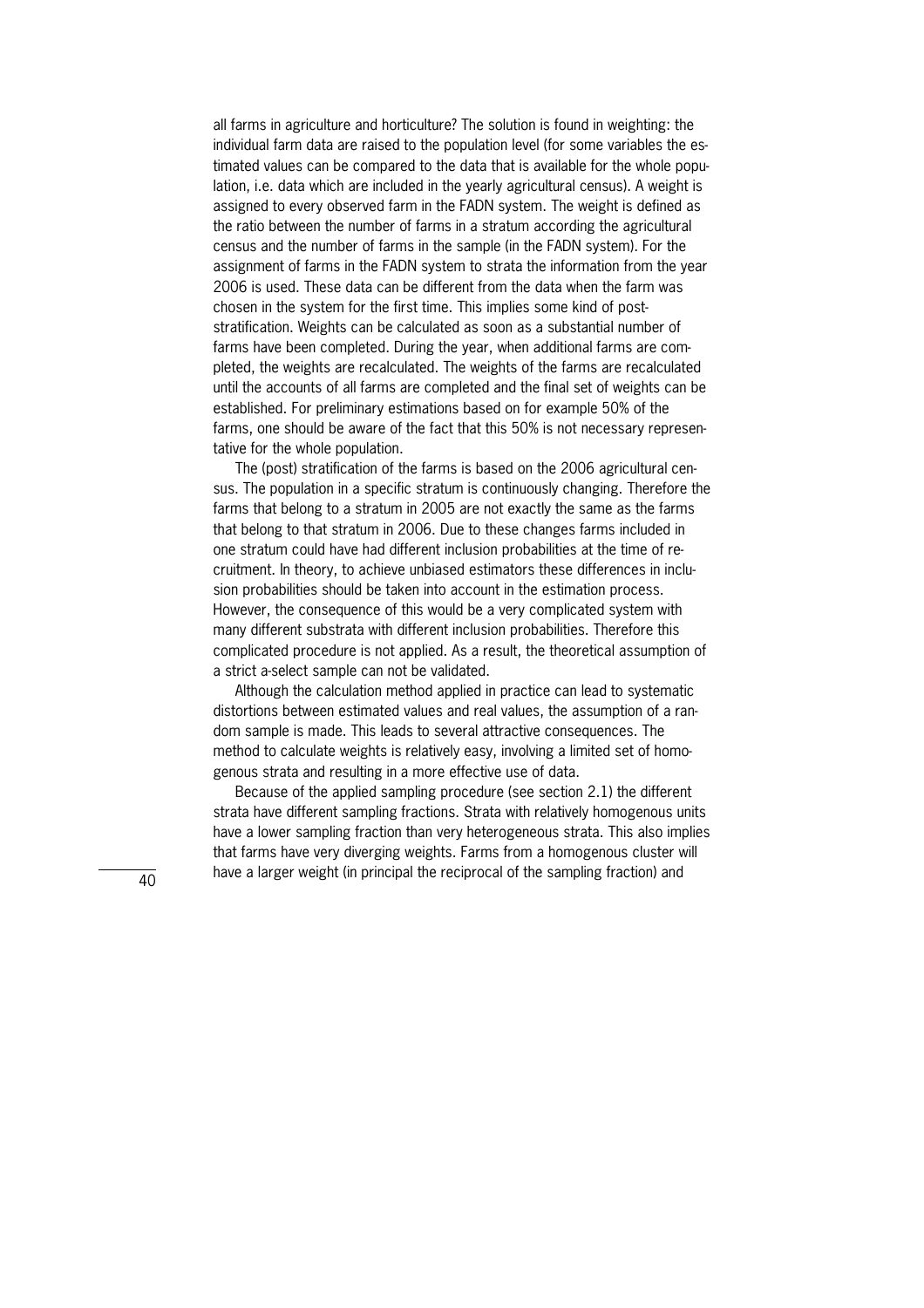therefore represent a larger number of farms. The differences in sampling fractions are shown in table 6.1. These percentages are calculated by dividing the required number of farms in the selection plan (table 5.1) by the number of population units (table 3.3).

| Table 6.1                | Sampling fractions in different strata (2006 sample) |                       |                |      |  |  |  |
|--------------------------|------------------------------------------------------|-----------------------|----------------|------|--|--|--|
| <b>Type of farming</b>   |                                                      | <b>ESU size class</b> |                |      |  |  |  |
|                          |                                                      | $\mathbf{1}$          | $\overline{2}$ | 3    |  |  |  |
| Field crop farms         |                                                      |                       |                |      |  |  |  |
| Starch potatoes          |                                                      | 0.02                  | 0.03           | 0.05 |  |  |  |
| - Organic crops          |                                                      | 0.16                  | 0.14           | 0.10 |  |  |  |
| - Other field crop farms |                                                      | 0.01                  | 0.02           | 0.08 |  |  |  |
| Horticulture             |                                                      |                       |                |      |  |  |  |
| Vegetables under glass   |                                                      |                       |                |      |  |  |  |
| - Paprika                |                                                      | 0.14                  | 0.08           | 0.09 |  |  |  |
| - Cucumber               |                                                      | 0.13                  | 0.10           | 0.16 |  |  |  |
| - Tomato                 |                                                      | 0.19                  | 0.10           | 0.12 |  |  |  |
| - Other                  |                                                      | 0.03                  | 0.04           | 0.13 |  |  |  |
| Cut flowers under glass  |                                                      |                       |                |      |  |  |  |
| - Rose                   |                                                      | 0.13                  | 0.09           | 0.08 |  |  |  |
| - Chrysanthemum          |                                                      | 0.13                  | 0.17           | 0.13 |  |  |  |
| - Other                  |                                                      | 0.02                  | 0.02           | 0.05 |  |  |  |
| Plants                   |                                                      | 0.02                  | 0.03           | 0.05 |  |  |  |
| Other glass              |                                                      | 0.03                  | 0.05           | 0.06 |  |  |  |
| Field vegetables         |                                                      | 0.02                  | 0.03           | 0.09 |  |  |  |
| Fruit                    |                                                      | 0.02                  | 0.02           | 0.06 |  |  |  |
| <b>Nurseries</b>         |                                                      | 0.01                  | 0.02           | 0.05 |  |  |  |
| Mushroom                 |                                                      | 0.07                  | 0.14           | 0.36 |  |  |  |
| <b>Bulbs</b>             |                                                      | 0.03                  | 0.05           | 0.08 |  |  |  |
| Other open air           |                                                      | 0.01                  | 0.02           | 0.08 |  |  |  |
| Grazing livestock        |                                                      |                       |                |      |  |  |  |
| Dairy                    |                                                      |                       |                |      |  |  |  |
| - Organic                |                                                      | 0.07                  | 0.10           | 0.14 |  |  |  |
| - Non-organic            |                                                      | 0.01                  | 0.01           | 0.03 |  |  |  |
| Calf fattening           |                                                      | 0.03                  | 0.02           | 0.05 |  |  |  |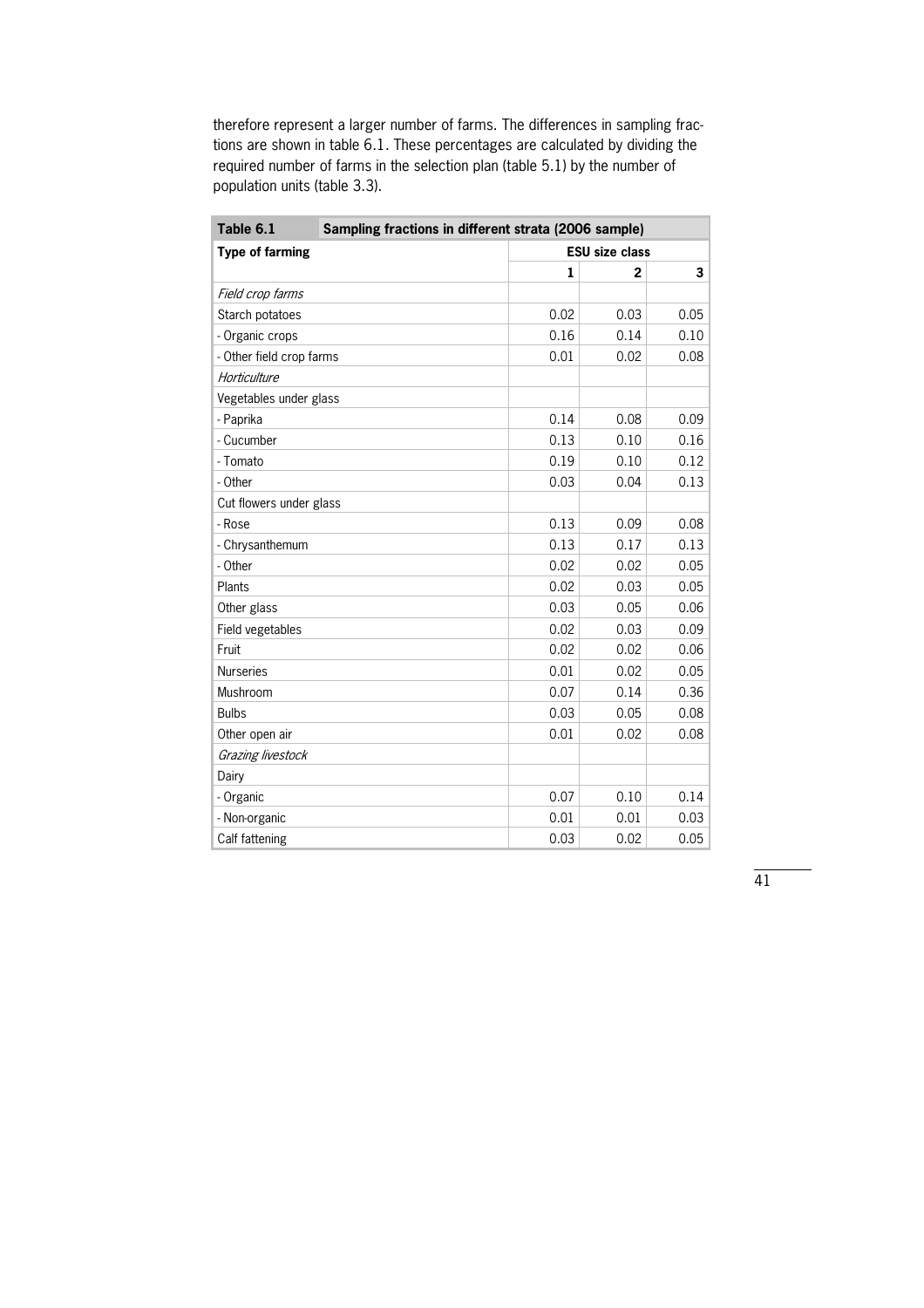| Table 6.1                 | Sampling fractions in different strata (2006 sample)<br>(continued) |      |                       |                |  |  |  |
|---------------------------|---------------------------------------------------------------------|------|-----------------------|----------------|--|--|--|
| <b>Type of farming</b>    |                                                                     |      | <b>ESU size class</b> |                |  |  |  |
|                           |                                                                     |      | 2                     | 3 <sup>1</sup> |  |  |  |
| Other grazing livestock   |                                                                     | 0.00 | 0.01                  | 0.05           |  |  |  |
| Intensive livestock       |                                                                     |      |                       |                |  |  |  |
| Breeding pigs             |                                                                     | 0.02 | 0.03                  | 0.13           |  |  |  |
| Fattening pigs            |                                                                     | 0.02 | 0.03                  | 0.17           |  |  |  |
| Integrated pig farms      |                                                                     | 0.03 | 0.03                  | 0.13           |  |  |  |
| Laying hens               |                                                                     | 0.02 | 0.03                  | 0.24           |  |  |  |
| Poultry                   |                                                                     | 0.06 | 0.05                  | 0.16           |  |  |  |
| Other intensive livestock |                                                                     | 0.06 | 0.09                  | 0.14           |  |  |  |
| Combined                  |                                                                     | 0.01 | 0.02                  | 0.06           |  |  |  |

#### 6.2.3 Remarks on the weights of 2006

In the report on farm results for 2006 the research population is defined as all farms in the 2006 agricultural census (between the lower and upper threshold). The weight per farm is calculated as the ratio between the number of farms in the census and the number of farms in the sample.

 In the calculation of aggregated results (averages, frequencies and totals) for the year 2006 the 2006 agricultural census is the starting point. Because of the complete registration of farms in the population (almost all farms are registered in the agricultural census) the aggregated numbers of farms are exactly the same as the number of farms in the census. However, in using these numbers in the calculation of weights for estimations for 2006 two remarks should be made.

Every year all horticultural and agricultural farms are registered in the agricultural census, but this registration only represents the situation at a certain moment during the year. Therefore it is possible that farms are missing from this registration. Furthermore, the trend is for number of farms to fall significantly (this trend is stronger for certain types of farms and less strong for oth\* ers). As a consequence estimations for the year 2006 might be overestimations of reality.

Distortions in the number of farms in the census can therefore cause incorrect estimations of aggregates.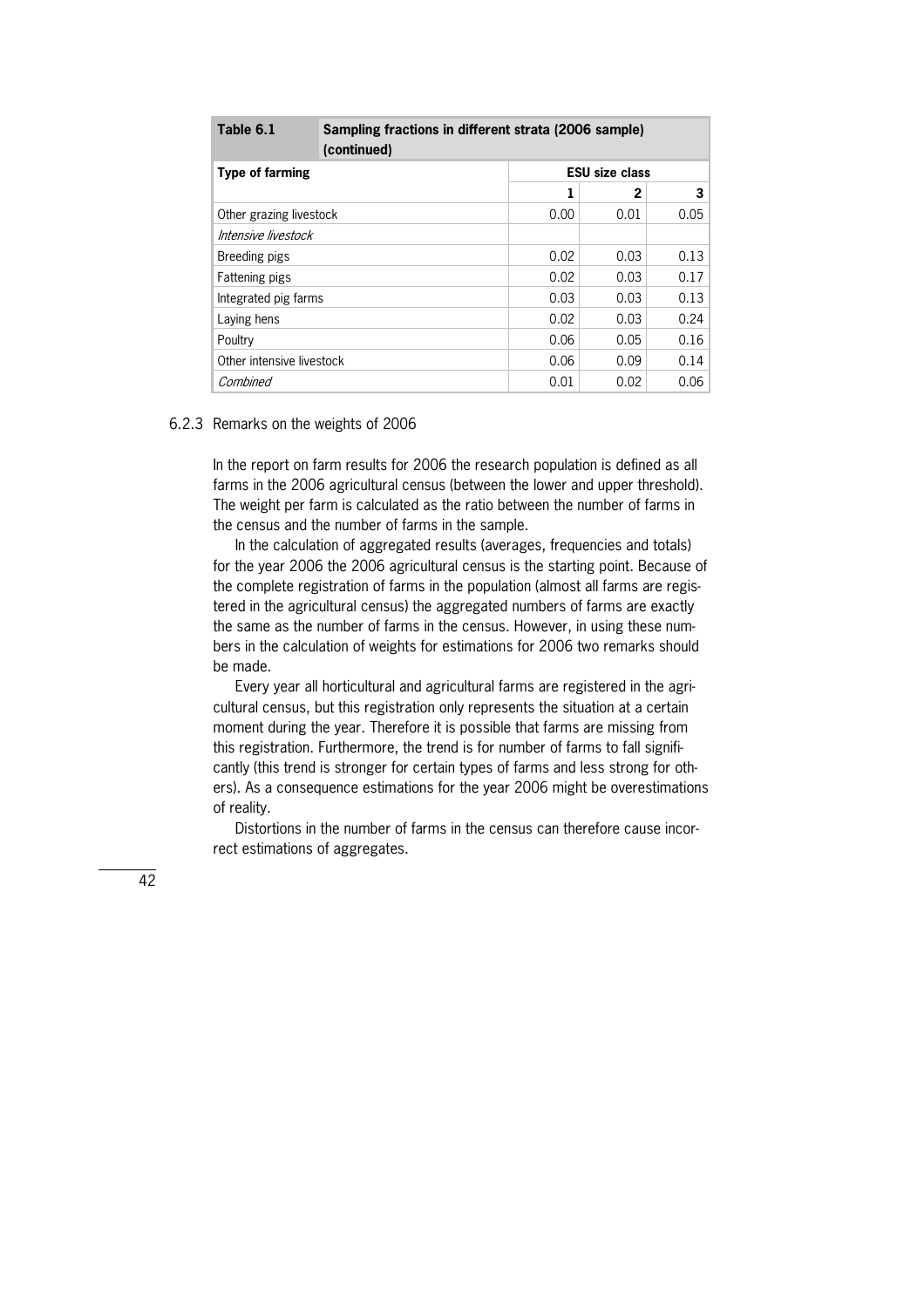Furthermore, the typology of farms according to the agricultural census might differ from the typology according to the FADN data. The census reflects the situation at a certain point in time, while the FADN system describes the farm during a whole year. In order to take these differences into account two weighting methodologies are available in the Dutch FADN system.

# **6.3 Quantitative evaluation of 2006**

#### 6.3.1 Introduction

This section focuses on the quality of the estimations based on the 2006 FADN sample. Figure 6.1 shows the same structure as displayed in figure 2.1, but it adds the quality aspects. Section 6.3.2 provides information on the coverage of the sample; the coverage compares the total populations as described by the census and the field of observation of the FADN sample. Section 6.3.3 analyses the extent to which distortions might occur between the sample and the population due to over or under representation of farms with specific characteristics; it compares the characteristics between the field of observation and the actual FADN sample. Section 6.3.4 provides information on the reliability of estimates as made based on the FADN sample. The last quality aspect listed in figure 6.1, the response rate and the non-response, has already been described in the previous chapter.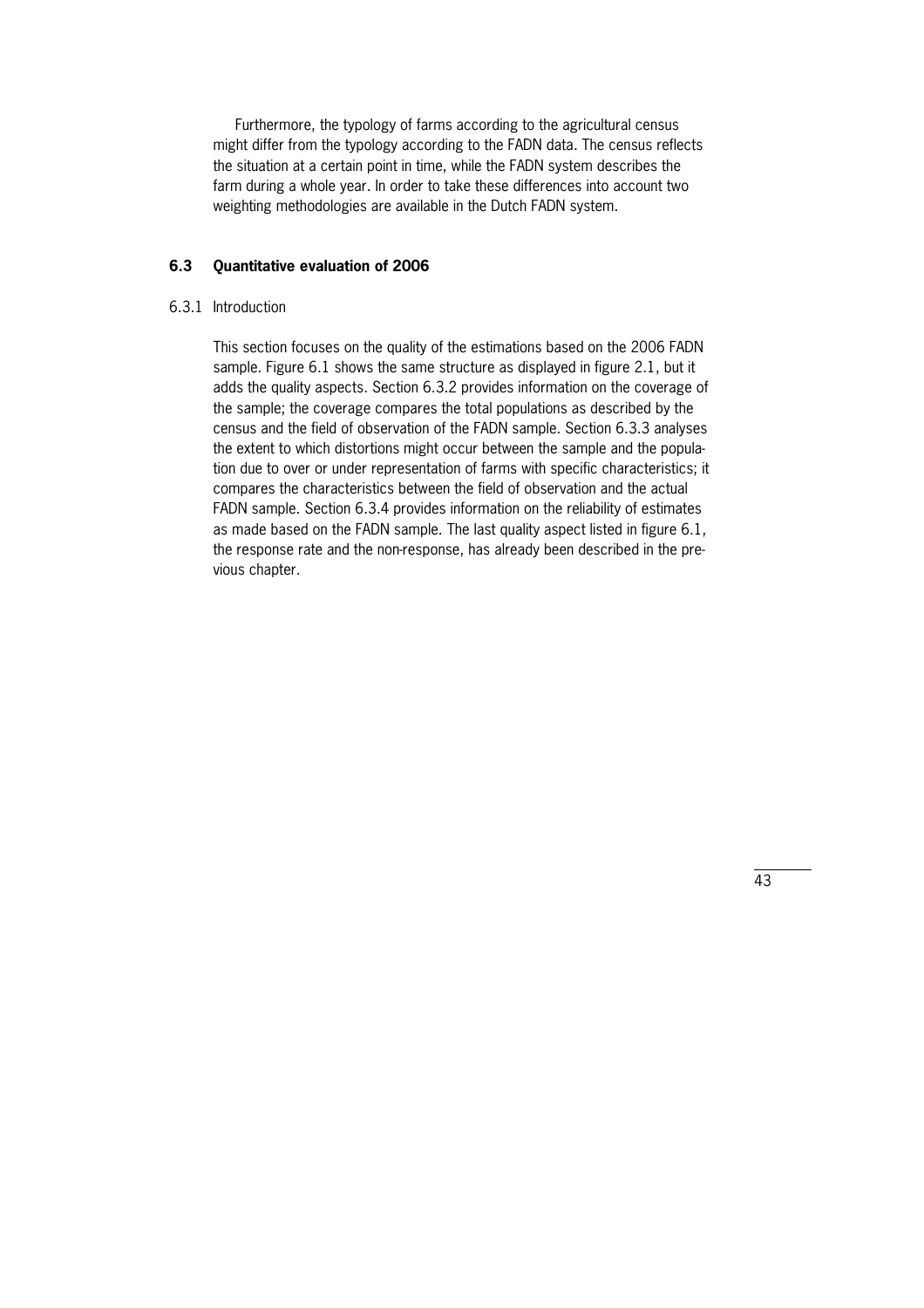

#### 6.3.2 Coverage

It is desirable to have a sample that represents the population as well as possible. A clear distinction should be made between the coverage and the representativeness. This section describes the coverage, section 6.3.3 deals with the representativeness. To get an idea about the extent to which the total popula\* tion is covered by the sample it is relevant to distinguish several aspects. Farms that are too small or are not registered in time are not part of the agricultural census (b). The sampling frame (c) is the basis for the choice of sample farms and consists of farms registered in the agricultural census and have a size of more then 16 ESU and less then 2,000 ESU. From this sampling frame the sample is drawn (d).

 In policy analysis and research it is essential to distinguish between farming types (for example specialised pig fattening farms) and agricultural activities (pig fattening). In the report on the redesign of the FADN sample it was illustrated that types of farming should not only be the focus of research (Vrolijk and Lodder, 2002). Agricultural activities are important in many research projects.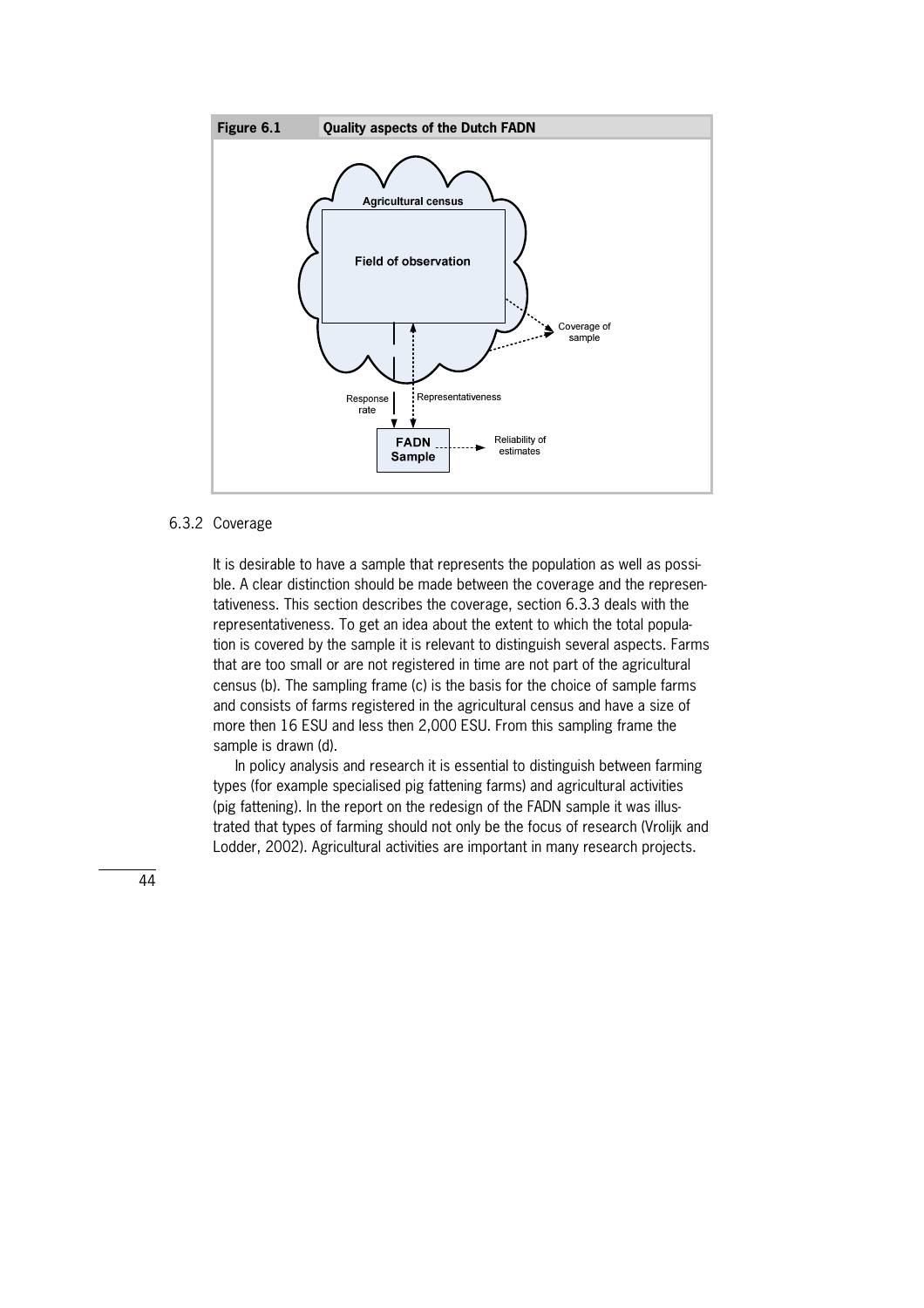| Figure 6.2       | Relationship between FADN sample and all farms |                                            |  |                                       |  |                                    |  |
|------------------|------------------------------------------------|--------------------------------------------|--|---------------------------------------|--|------------------------------------|--|
| All Farms<br>(a) |                                                | Farms in the<br>agricultural<br>census (b) |  | Farms in the<br>sampling<br>frame (c) |  | Farms in the<br>FADN sample<br>(d) |  |

 Table 6.2 gives an indication to what extent the FADN sample covers the whole population. Therefore a comparison is made between the farms in the sampling framework (all the farms that have a chance of being included in the FADN sample) (c) and the total population as described by the agricultural cen\* sus (b). Direct comparison with all farms (a) would be better but the unregistered farms are unknown, and the practical difference is very limited. The sampling framework covers the population to a large extent. For example with respect to the production, almost 93% is covered by the sample. Small farms are excluded from the sampling framework, this means that a substantial number of the farms and to a lesser extent also of labour are outside of the sampling frame. With respect to agricultural activities, the table shows that some activities are not well covered by the sample. This mainly concerns the activities that are commonly found on very small or on very large specialised farms.

| Table 6.2                           | Coverage of the sample compared to 2006 agricultural<br>census |                              |                                      |      |  |  |  |  |  |  |
|-------------------------------------|----------------------------------------------------------------|------------------------------|--------------------------------------|------|--|--|--|--|--|--|
| Variable-<br>agricultural<br>census | <b>Number</b><br>according to<br>census                        | Not covered in sample<br>(%) | Percentage<br>covered -<br>by sample |      |  |  |  |  |  |  |
|                                     |                                                                | of which<br>$16$ ESU         | of which<br>>2,000 ESU               |      |  |  |  |  |  |  |
| Farms                               | 79,435                                                         | 23.5                         | 0.2                                  | 76.4 |  |  |  |  |  |  |
| Dutch size units                    | 7,216,896                                                      | 1.9                          | 5.3                                  | 92.8 |  |  |  |  |  |  |
| Farm managers                       | 63,808                                                         | 13.9                         | 0.2                                  | 85.8 |  |  |  |  |  |  |
| Family labour                       | 106,597                                                        | 10.8                         | 0.2                                  | 89.0 |  |  |  |  |  |  |
| Paid labour                         | 43,685                                                         | 2.6                          | 7.7                                  | 89.7 |  |  |  |  |  |  |
| Total labour                        | 150,282                                                        | 8.5                          | 2.4                                  | 89.2 |  |  |  |  |  |  |
| Size in hectares                    |                                                                |                              |                                      |      |  |  |  |  |  |  |
| Agricultural area                   | 1,919,704                                                      | 5.5                          | 0.6                                  | 94.0 |  |  |  |  |  |  |
| Arable                              | 1,007,616                                                      | 4.5                          | 0.6                                  | 94.9 |  |  |  |  |  |  |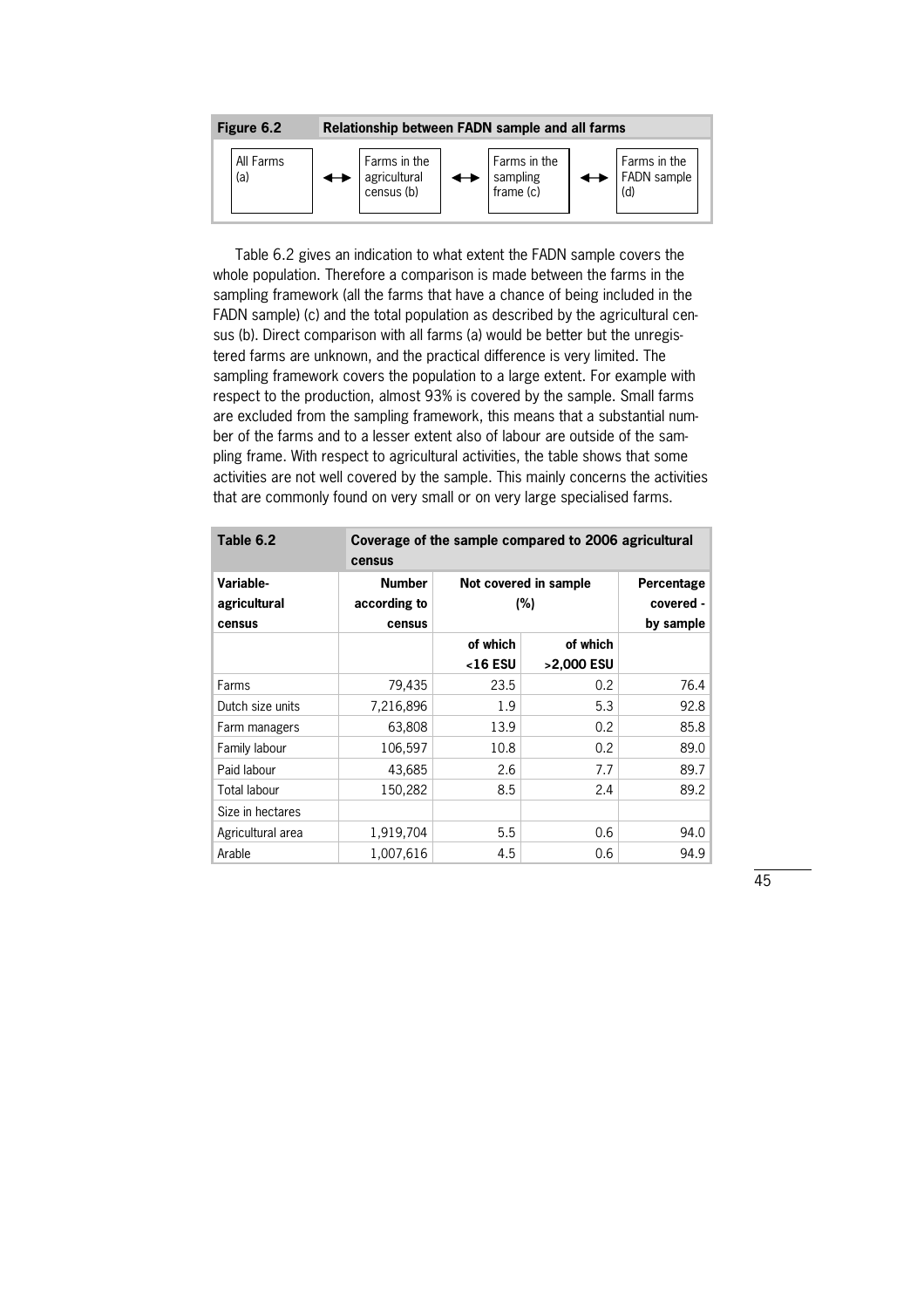| Table 6.2                     | Coverage of the sample compared to 2006 agricultural |          |                       |            |  |  |  |  |  |
|-------------------------------|------------------------------------------------------|----------|-----------------------|------------|--|--|--|--|--|
|                               | census (continued)                                   |          |                       |            |  |  |  |  |  |
| Variable-                     | <b>Number</b>                                        |          | Not covered in sample | Percentage |  |  |  |  |  |
| agricultural                  | according to                                         |          | (%)                   | covered -  |  |  |  |  |  |
| census                        | census                                               |          |                       | by sample  |  |  |  |  |  |
|                               |                                                      | of which | of which              |            |  |  |  |  |  |
|                               |                                                      | <16 ESU  | >2,000 ESU            |            |  |  |  |  |  |
| Grassland                     | 817,129                                              | 7.1      | 0.0                   | 92.8       |  |  |  |  |  |
| Horticulture under<br>glass   | 10,381                                               | 0.1      | 11.5                  | 88.4       |  |  |  |  |  |
| Vegetables in the<br>open air | 84,579                                               | 1.0      | 4.2                   | 94.8       |  |  |  |  |  |
| Number of animals             |                                                      |          |                       |            |  |  |  |  |  |
| Dairy cows                    | 1,419,716                                            | 0.1      | 0.1                   | 99.8       |  |  |  |  |  |
| Fattening calves              | 843,725                                              | 0.9      | 0.0                   | 99.1       |  |  |  |  |  |
| Ewes                          | 680,684                                              | 21.2     | 0.0                   | 78.7       |  |  |  |  |  |
| Fattening pigs                | 5,475,689                                            | 1.4      | 0.8                   | 97.8       |  |  |  |  |  |
| Breeding pigs                 | 1,233,769                                            | 0.2      | 0.7                   | 99.1       |  |  |  |  |  |
| Laying hens                   | 41,641,960                                           | 0.4      | 0.0                   | 99.6       |  |  |  |  |  |
| Poultry                       | 41,913,979                                           | 0.1      | 0.1                   | 99.8       |  |  |  |  |  |
| Size in hectares              |                                                      |          |                       |            |  |  |  |  |  |
| Winter cereal                 | 121,502                                              | 4.7      | 0.5                   | 94.8       |  |  |  |  |  |
| Seed potatoes                 | 37,428                                               | 0.2      | 0.1                   | 99.8       |  |  |  |  |  |
| Consumption pota-<br>toes     | 69,478                                               | 1.3      | 0.6                   | 98.1       |  |  |  |  |  |
| Starch potatoes               | 49,592                                               | 0.9      | 1.8                   | 97.3       |  |  |  |  |  |
| Sugar beets                   | 82,782                                               | 2.8      | 0.5                   | 96.7       |  |  |  |  |  |
| Peas for canning              | 5,302                                                | 1.5      | 4.3                   | 94.3       |  |  |  |  |  |
| Seed onions                   | 18,486                                               | 0.5      | 0.2                   | 99.3       |  |  |  |  |  |
| Grass seed                    | 26,142                                               | 3.4      | 0.3                   | 96.3       |  |  |  |  |  |
| Green maize                   | 218,036                                              | 7.9      | 0.2                   | 91.9       |  |  |  |  |  |
| Brussel sprouts               | 3,354                                                | 0.4      | 0.3                   | 99.2       |  |  |  |  |  |
| Cabbage all types             | 2,667                                                | 0.5      | 1.3                   | 98.2       |  |  |  |  |  |
| Asparagus                     | 2,461                                                | 2.3      | 0.4                   | 97.2       |  |  |  |  |  |
| Tulips                        | 10,362                                               | 0.1      | 5.1                   | 94.7       |  |  |  |  |  |
| Hedges                        | 2,605                                                | 2.3      | 1.5                   | 96.2       |  |  |  |  |  |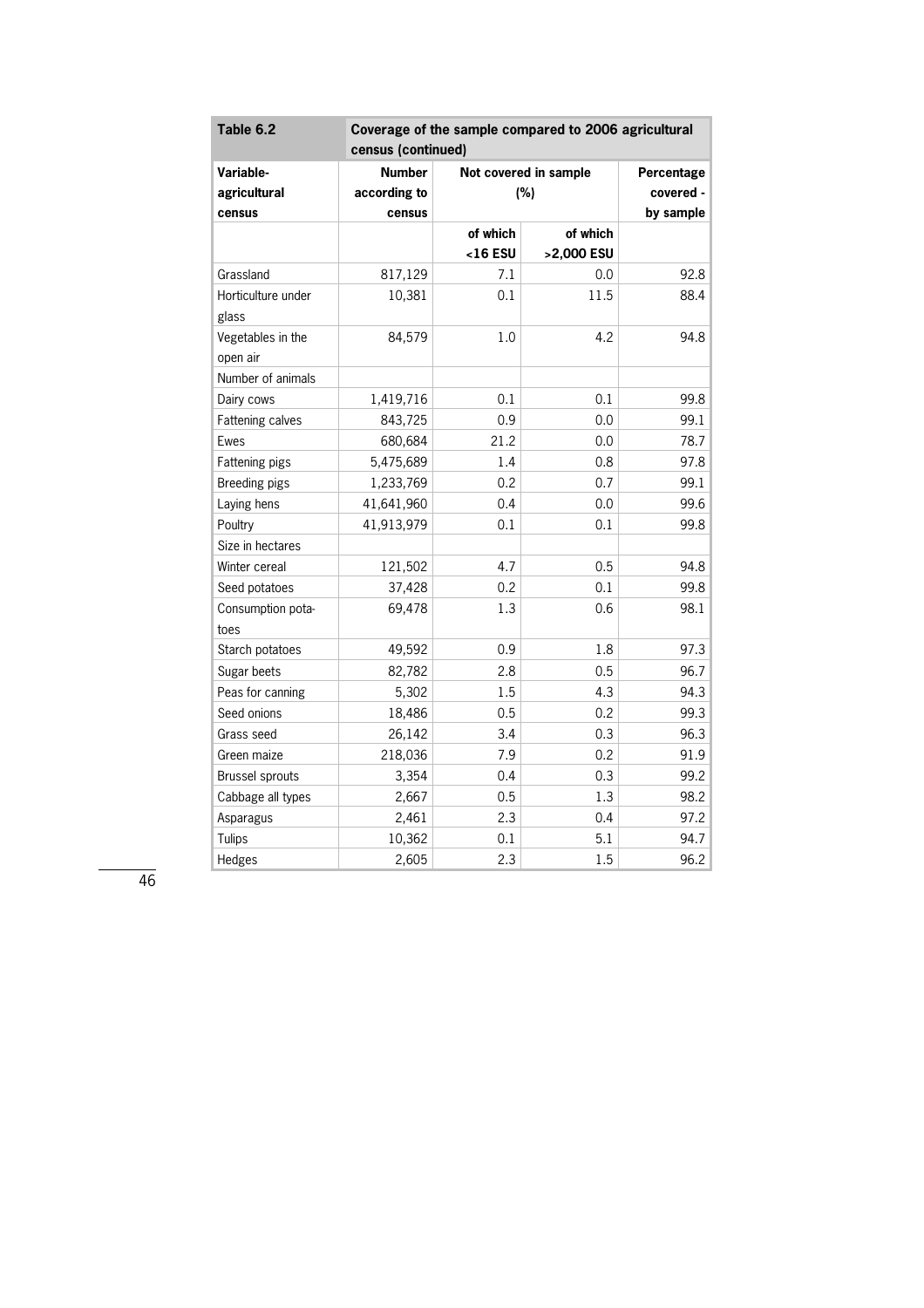| Table 6.2            |                    | Coverage of the sample compared to 2006 agricultural |                       |            |  |  |  |  |  |  |
|----------------------|--------------------|------------------------------------------------------|-----------------------|------------|--|--|--|--|--|--|
|                      | census (continued) |                                                      |                       |            |  |  |  |  |  |  |
| Variable-            | <b>Number</b>      |                                                      | Not covered in sample | Percentage |  |  |  |  |  |  |
| agricultural         | according to       |                                                      | (%)                   | covered -  |  |  |  |  |  |  |
| census               | census             |                                                      |                       | by sample  |  |  |  |  |  |  |
|                      |                    | of which                                             | of which              |            |  |  |  |  |  |  |
|                      |                    | $16$ ESU                                             | >2,000 ESU            |            |  |  |  |  |  |  |
| <b>Trees</b>         | 5,246              | 0.8                                                  | 8.8                   | 90.4       |  |  |  |  |  |  |
| Apples               | 9,562              | 1.6                                                  | 0.0                   | 98.4       |  |  |  |  |  |  |
| Pears                | 6,914              | 1.5                                                  | 0.0                   | 98.5       |  |  |  |  |  |  |
| Tomatoes under glass | 1,481              | 0.0                                                  | 32.0                  | 68.0       |  |  |  |  |  |  |
| Cucumbers under      | 638                | 0.0                                                  | 1.6                   | 98.4       |  |  |  |  |  |  |
| glass                |                    |                                                      |                       |            |  |  |  |  |  |  |
| Paprika under glass  | 1,214              | 0.0                                                  | 12.5                  | 87.5       |  |  |  |  |  |  |
| Roses                | 754                | 0.0                                                  | 7.7                   | 92.3       |  |  |  |  |  |  |
| Chrysanthemum        | 597                | 0.1                                                  | 0.2                   | 99.7       |  |  |  |  |  |  |
| Fresia               | 152                | 0.0                                                  | 0.0                   | 100.0      |  |  |  |  |  |  |
| Ornamentals leave    | 548                | 0.1                                                  | 12.9                  | 87.1       |  |  |  |  |  |  |
| Ornamentals flower   | 838                | 0.0                                                  | 11.5                  | 88.5       |  |  |  |  |  |  |
| <b>Mushrooms</b>     | 71                 | 0.0                                                  | 15.7                  | 84.1       |  |  |  |  |  |  |

 To give a complete picture of a certain agricultural activity it is therefore im\* portant to look at the activities on all farm types. For example, not only pig fattening farms will create added value from pig fattening, also other types of farms can be involved in this activity (although it is not their main business). The next table describes to which extent a certain activity can be found on certain types of farming. The figures in italics express that an activity belongs to that type of farming (based on the principal types of farming). For example, 82.8% of the agricultural activity fattening pigs can be found on the intensive livestock farms. This means that 17.2% of this activity can be found on farms that belong to other types of farming, for example arable farms. Looking in more detail, the skewness is even larger. Type of farming 5011, the specialised pig fattening farms are responsible for 56% of the pig fattening activity. This implies that 44% of this activity takes place within other types. Production of mushrooms is a highly specialised agricultural activity. More than 99% of this activity takes place on specialised mushroom farms.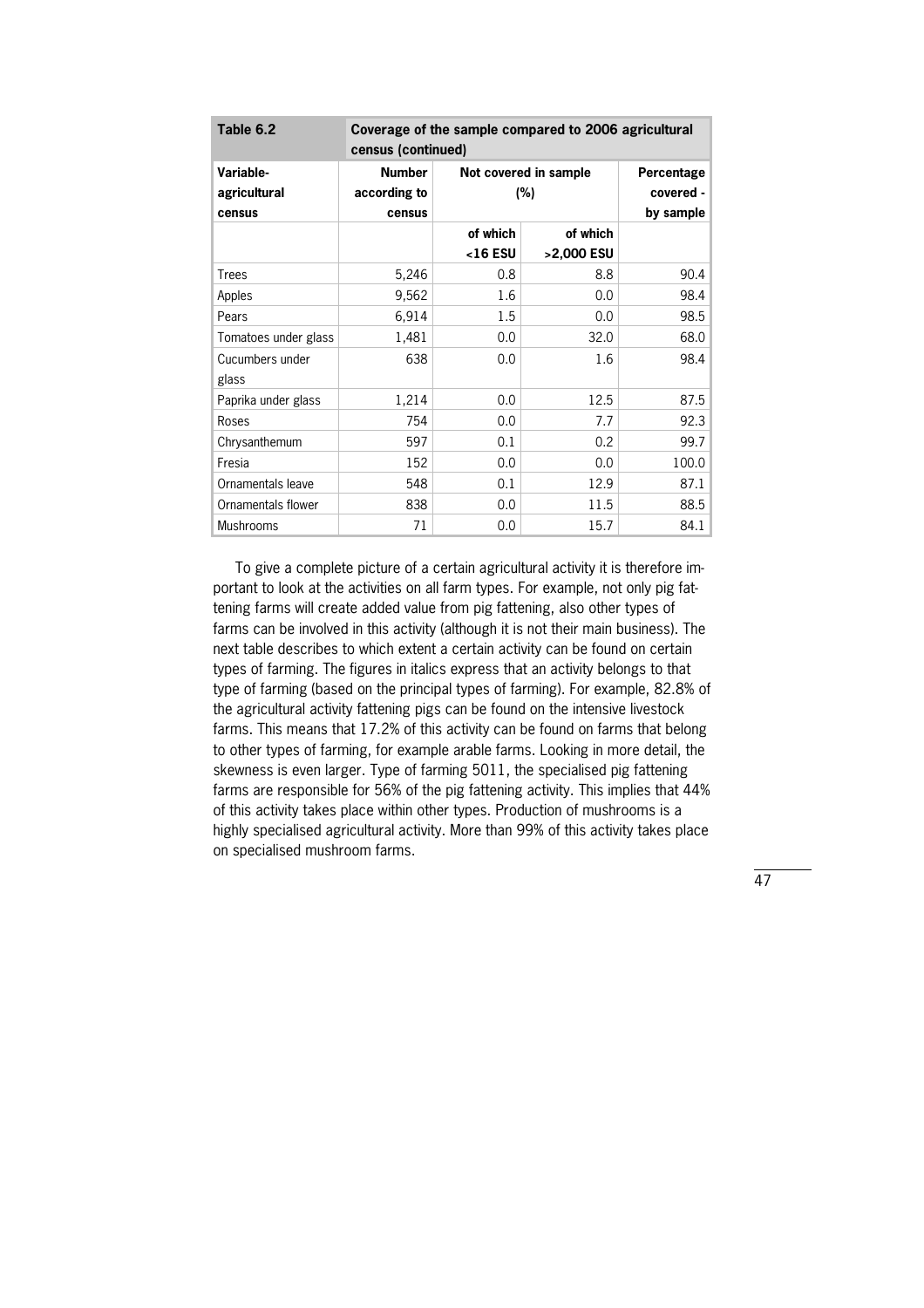| Table 6.3                   |       | Relationship between types of farming and agricultural<br>activities - share of ESU 2006 |       |      |            |                  |           |            |         |  |  |
|-----------------------------|-------|------------------------------------------------------------------------------------------|-------|------|------------|------------------|-----------|------------|---------|--|--|
| <b>Type of farming</b>      | Dairy | Cattle                                                                                   | Sheep | Goat | Grass-land | Fattening<br>pig | Other pig | Laying hen | Poultry |  |  |
| Field crop farms            |       |                                                                                          |       |      |            |                  |           |            |         |  |  |
| - Starch potatoes           | 0.01  | 0.37                                                                                     | 0.18  | 0.01 | 0.20       | 0.00             | 0.25      | 0.12       | 0.67    |  |  |
| - Organic crops             | 0.00  | 0.17                                                                                     | 0.08  | 0.00 | 0.26       | 0.00             | 0.05      | 0.07       | 0.00    |  |  |
| - Other field crop<br>farms | 0.06  | 2.15                                                                                     | 3.37  | 0.20 | 4.48       | 0.15             | 0.82      | 0.67       | 2.40    |  |  |
| Horticulture                |       |                                                                                          |       |      |            |                  |           |            |         |  |  |
| Vegetables under<br>glass   |       |                                                                                          |       |      |            |                  |           |            |         |  |  |
|                             | 0.00  | 0.00                                                                                     | 0.02  | 0.00 | 0.01       | 0.00             | 0.00      | 0.00       | 0.00    |  |  |
| - Cucumber                  | 0.00  | 0.00                                                                                     | 0.01  | 0.00 | 0.01       | 0.01             | 0.00      | 0.00       | 0.00    |  |  |
| - Tomato                    | 0.00  | 0.00                                                                                     | 0.00  | 0.00 | 0.01       | 0.00             | 0.00      | 0.00       | 0.00    |  |  |
| - Other                     | 0.00  | 0.00                                                                                     | 0.07  | 0.01 | 0.06       | 0.00             | 0.03      | 0.00       | 0.00    |  |  |
| Cut flowers under<br>glass  |       |                                                                                          |       |      |            |                  |           |            |         |  |  |
| - Rose                      | 0.00  | 0.00                                                                                     | 0.04  | 0.01 | 0.02       | 0.00             | 0.00      | 0.00       | 0.00    |  |  |
| - Chrysanthemum             | 0.00  | 0.00                                                                                     | 0.02  | 0.00 | 0.00       | 0.00             | 0.00      | 0.00       | 0.00    |  |  |
| - Other                     | 0.00  | 0.00                                                                                     | 0.08  | 0.01 | 0.06       | 0.00             | 0.00      | 0.17       | 0.00    |  |  |
| Plants                      | 0.00  | 0.00                                                                                     | 0.05  | 0.00 | 0.05       | 0.00             | 0.00      | 0.00       | 0.00    |  |  |
| Other glass                 | 0.00  | 0.00                                                                                     | 0.02  | 0.01 | 0.03       | 0.00             | 0.00      | 0.00       | 0.00    |  |  |
| Field vegetables            | 0.01  | 0.27                                                                                     | 0.07  | 0.01 | 0.15       | 0.03             | 0.12      | 0.04       | 0.10    |  |  |
| Fruit                       | 0.01  | 0.17                                                                                     | 0.21  | 0.01 | 0.28       | 0.01             | 0.07      | 0.18       | 0.00    |  |  |
| <b>Nurseries</b>            | 0.02  | 0.23                                                                                     | 0.18  | 0.01 | 0.34       | 0.25             | 0.23      | 0.07       | 0.00    |  |  |
| Mushroom                    | 0.00  | 0.06                                                                                     | 0.02  | 0.00 | 0.05       | 0.00             | 0.00      | 0.00       | 0.00    |  |  |
| <b>Bulbs</b>                | 0.04  | 0.12                                                                                     | 0.15  | 0.00 | 0.16       | 0.07             | 0.20      | 0.00       | 0.26    |  |  |
| Other open air              | 0.04  | 0.28                                                                                     | 0.18  | 0.01 | 0.30       | 0.03             | 0.27      | 0.05       | 0.30    |  |  |
| Grazing livestock           |       |                                                                                          |       |      |            |                  |           |            |         |  |  |
| Dairy                       |       |                                                                                          |       |      |            |                  |           |            |         |  |  |
| - Organic                   | 92.58 | 40.08                                                                                    | 21.67 | 1.29 | 3.03       | 2.05             | 8.18      | 1.09       | 1.01    |  |  |
| - Non-organic               | 1.32  | 0.75                                                                                     | 0.49  | 0.05 | 0.46       | 0.05             | 0.07      | 0.24       | 0.00    |  |  |
| Calf fattening              | 0.02  | 0.71                                                                                     | 0.55  | 0.09 | 0.07       | 0.00             | 0.22      | 0.15       | 0.14    |  |  |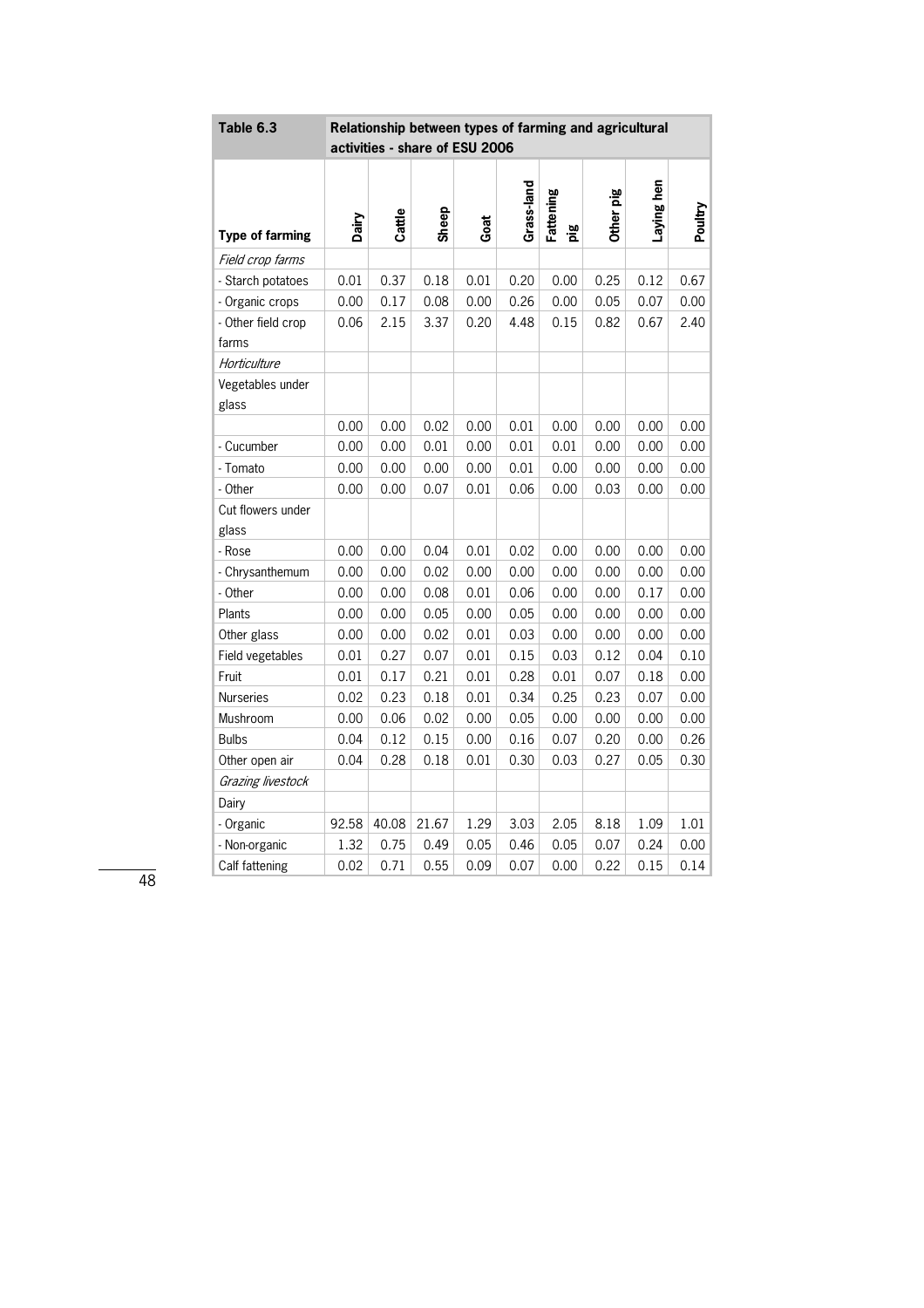| Table 6.3               |       | Relationship between types of farming and agricultural |       |       |            |                       |                  |               |         |  |
|-------------------------|-------|--------------------------------------------------------|-------|-------|------------|-----------------------|------------------|---------------|---------|--|
|                         |       | activities - share of ESU 2006 (continued)             |       |       |            |                       |                  |               |         |  |
| Type of farming         | Dairy | Cattle                                                 | Sheep | Goat  | Grass-land | Fattening<br>ە.<br>قا | ە.<br>ق<br>Other | hen<br>Laying | Poultry |  |
| Other grazing           | 1.59  | 36.89                                                  | 60.99 | 91.23 | 73.56      | 0.26                  | 1.22             | 0.50          | 0.09    |  |
| livestock               |       |                                                        |       |       |            |                       |                  |               |         |  |
| Intensive livestock     |       |                                                        |       |       |            |                       |                  |               |         |  |
| Fattening pigs          | 0.03  | 0.24                                                   | 0.93  | 0.11  | 1.46       | 56.04                 | 3.92             | 0.19          | 0.11    |  |
| Breeding pigs           | 0.01  | 0.38                                                   | 0.62  | 0.03  | 1.05       | 0.26                  | 36.88            | 0.03          | 0.05    |  |
| Integrated<br>pig farms | 0.02  | 0.53                                                   | 0.52  | 0.02  | 0.79       | 25.26                 | 25.37            | 0.01          | 0.37    |  |
| Laying hens             | 0.01  | 0.15                                                   | 0.58  | 0.01  | 0.81       | 0.14                  | 0.33             | 80.02         | 0.11    |  |
| Poultry                 | 0.02  | 0.03                                                   | 0.23  | 0.00  | 0.28       | 0.03                  | 0.15             | 0.04          | 70.42   |  |
| Other intensive         | 0.02  | 0.15                                                   | 0.15  | 0.01  | 0.17       | 1.11                  | 1.56             | 4.80          | 3.83    |  |
| livestock               |       |                                                        |       |       |            |                       |                  |               |         |  |
| Mixed                   | 4.19  | 16.26                                                  | 8.50  | 6.88  | 11.84      | 14.26                 | 20.06            | 11.54         | 20.13   |  |
| Total                   | 100   | 100                                                    | 100   | 100   | 100        | 100                   | 100              | 100           | 100     |  |

| Table 6.3                   |       | Relationship between types of farming and agricultural<br>activities - share of ESU 2006 (continued) |                        |      |      |          |              |                     |                      |                             |
|-----------------------------|-------|------------------------------------------------------------------------------------------------------|------------------------|------|------|----------|--------------|---------------------|----------------------|-----------------------------|
| Type of<br>farming          | Wheat | Root crops                                                                                           | Vegetable<br>÷<br>open | Ĕ    | Tree | Mushroom | <b>Bulbs</b> | Vegetables<br>glass | Cut flowers<br>glass | <b>Ornamentals</b><br>glass |
| Field crop<br>farms         |       |                                                                                                      |                        |      |      |          |              |                     |                      |                             |
| - Starch<br>potatoes        | 6.45  | 14.51                                                                                                | 0.24                   | 0.04 | 0.00 | 0.00     | 0.00         | 0.00                | 0.00                 | 6.45                        |
| - Organic<br>crops          | 1.64  | 0.95                                                                                                 | 2.62                   | 0.48 | 0.07 | 0.00     | 0.07         | 0.03                | 0.00                 | 1.64                        |
| - Other field<br>crop farms | 55.92 | 60.69                                                                                                | 2.93                   | 0.80 | 0.09 | 0.00     | 0.73         | 0.00                | 0.01                 | 55.92                       |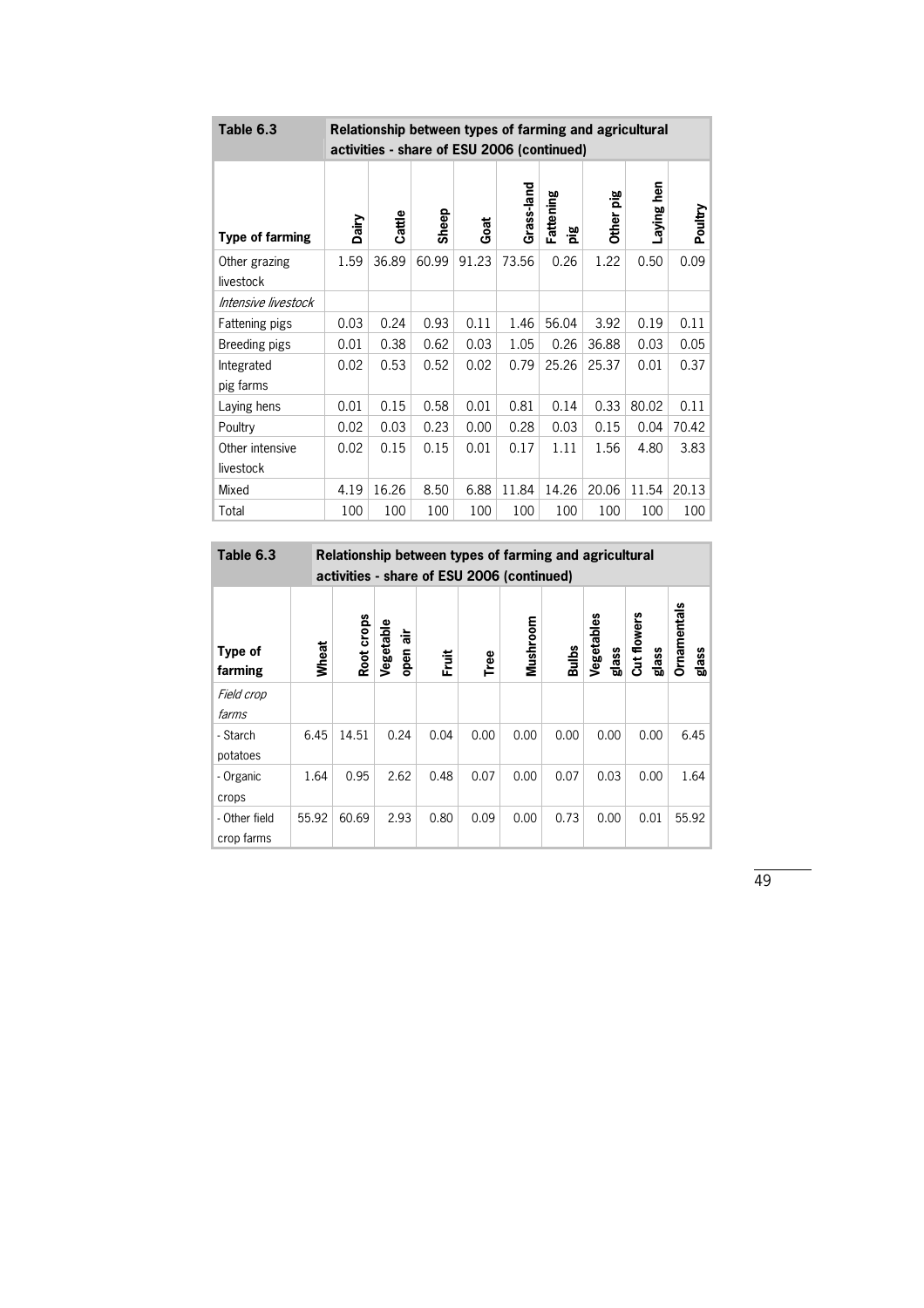| Table 6.3                  | Relationship between types of farming and agricultural |            |                       |              |       |                                            |       |                     |                      |                             |
|----------------------------|--------------------------------------------------------|------------|-----------------------|--------------|-------|--------------------------------------------|-------|---------------------|----------------------|-----------------------------|
|                            |                                                        |            |                       |              |       | activities - share of ESU 2006 (continued) |       |                     |                      |                             |
| Type of<br>farming         | Wheat                                                  | Root crops | Vegetable<br>open air | <b>Fruit</b> | Tree  | Mushroom                                   |       | Vegetables<br>glass | Cut flowers<br>glass | <b>Ornamentals</b><br>glass |
| Horticulture               |                                                        |            |                       |              |       |                                            |       |                     |                      |                             |
| Vegetables<br>under glass  |                                                        |            |                       |              |       |                                            |       |                     |                      |                             |
| - Paprika                  | 0.01                                                   | 0.00       | 0.04                  | 0.02         | 0.01  | 0.00                                       | 0.00  | 27.00               | 0.04                 | 0.01                        |
| - Cucumber                 | 0.02                                                   | 0.00       | 0.05                  | 0.00         | 0.00  | 0.00                                       | 0.00  | 10.76               | 0.03                 | 0.02                        |
| - Tomato                   | 0.01                                                   | 0.00       | 0.02                  | 0.00         | 0.01  | 0.00                                       | 0.00  | 36.94               | 0.02                 | 0.01                        |
| - Other                    | 0.17                                                   | 0.02       | 2.17                  | 0.18         | 0.04  | 0.00                                       | 0.00  | 21.70               | 0.12                 | 0.17                        |
| Cut flowers<br>under glass |                                                        |            |                       |              |       |                                            |       |                     |                      |                             |
| - Rose                     | 0.00                                                   | 0.00       | 0.00                  | 0.00         | 0.09  | 0.00                                       | 0.00  | 0.03                | 29.29                | 0.00                        |
| - Chrysan-<br>themum       | 0.01                                                   | 0.00       | 0.00                  | 0.01         | 0.00  | 0.00                                       | 0.00  | 0.01                | 10.01                | 0.01                        |
| - Other                    | 0.09                                                   | 0.03       | 0.16                  | 0.06         | 0.13  | 0.00                                       | 1.14  | 0.15                | 48.75                | 0.09                        |
| Plants                     | 0.02                                                   | 0.00       | 0.03                  | 0.02         | 0.19  | 0.00                                       | 0.00  | 0.11                | 0.92                 | 0.02                        |
| Other glass                | 0.07                                                   | 0.02       | 1.50                  | 0.25         | 3.02  | 0.00                                       | 3.32  | 1.81                | 5.45                 | 0.07                        |
| Field<br>vegetables        | 0.64                                                   | 0.54       | 59.97                 | 0.29         | 0.06  | 0.00                                       | 0.01  | 0.41                | 0.02                 | 0.64                        |
| Fruit                      | 0.42                                                   | 0.20       | 0.22                  | 85.15        | 0.10  | 0.00                                       | 0.00  | 0.02                | 0.00                 | 0.42                        |
| <b>Nurseries</b>           | 0.55                                                   | 0.22       | 0.32                  | 0.42         | 84.59 | 0.00                                       | 0.02  | 0.01                | 0.08                 | 0.55                        |
| Mushroom                   | 0.02                                                   | 0.00       | 0.00                  | 0.11         | 0.00  | 99.34                                      | 0.00  | 0.00                | 0.00                 | 0.02                        |
| <b>Bulbs</b>               | 0.83                                                   | 1.03       | 0.54                  | 0.00         | 0.03  | 0.00                                       | 76.98 | 0.01                | 1.21                 | 0.83                        |
| Other                      | 0.75                                                   | 0.75       | 7.56                  | 2.14         | 3.50  | 0.02                                       | 9.54  | 0.66                | 3.42                 | 0.75                        |
| open air                   |                                                        |            |                       |              |       |                                            |       |                     |                      |                             |
| Grazing<br>livestock       |                                                        |            |                       |              |       |                                            |       |                     |                      |                             |
| Dairy                      |                                                        |            |                       |              |       |                                            |       |                     |                      |                             |
| - Organic                  | 3.02                                                   | 3.26       | 0.80                  | 0.42         | 0.27  | 0.00                                       | 0.35  | 0.00                | 0.00                 | 3.02                        |
| - Non-organic              | 0.18                                                   | 0.01       | 0.01                  | 0.00         | 0.00  | 0.00                                       | 0.00  | 0.00                | 0.00                 | 0.18                        |
| Calf fattening             | 0.28                                                   | 0.10       | 0.09                  | 0.02         | 0.02  | 0.00                                       | 0.00  | 0.00                | 0.00                 | 0.28                        |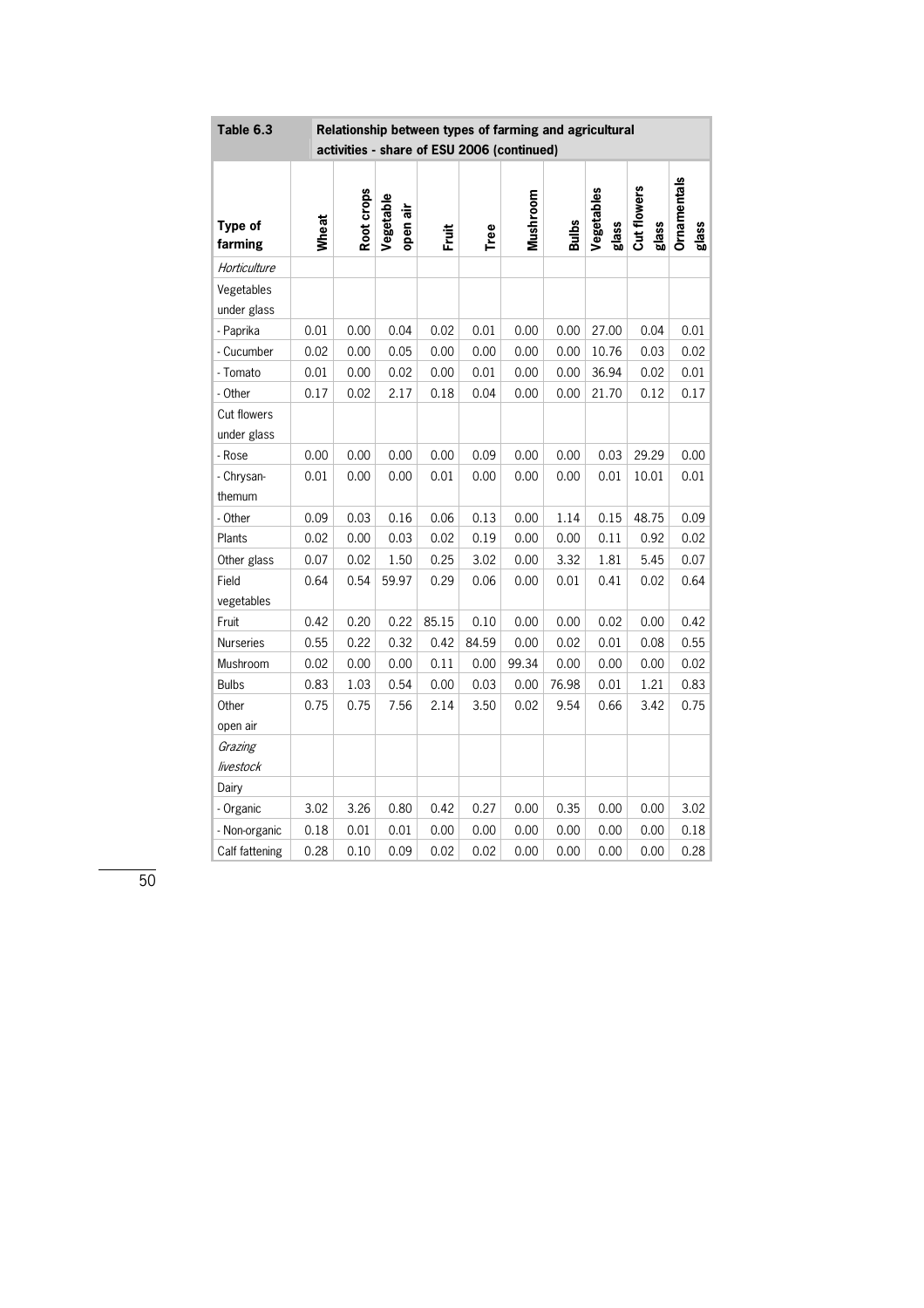| Table 6.3                            |       | Relationship between types of farming and agricultural |                       |      |      |          |              |                     |                      |                      |  |  |
|--------------------------------------|-------|--------------------------------------------------------|-----------------------|------|------|----------|--------------|---------------------|----------------------|----------------------|--|--|
|                                      |       | activities - share of ESU 2006 (continued)             |                       |      |      |          |              |                     |                      |                      |  |  |
| Type of<br>farming                   | Wheat | Root crops                                             | Vegetable<br>open air | Ĕ    | Tree | Mushroom | <b>Bulbs</b> | Vegetables<br>glass | Cut flowers<br>glass | Ornamentals<br>glass |  |  |
| Other grazing<br>livestock           | 4.27  | 0.60                                                   | 0.32                  | 0.24 | 0.09 | 0.00     | 0.04         | 0.00                | 0.00                 | 4.27                 |  |  |
| <i><b>Intensive</b></i><br>livestock |       |                                                        |                       |      |      |          |              |                     |                      |                      |  |  |
| Fattening<br>pigs                    | 1.99  | 0.34                                                   | 0.23                  | 0.06 | 0.01 | 0.00     | 0.02         | 0.00                | 0.00                 | 1.99                 |  |  |
| Breeding pigs                        | 1.33  | 0.20                                                   | 0.07                  | 0.01 | 0.04 | 0.00     | 0.00         | 0.00                | 0.00                 | 1.33                 |  |  |
| Integrated<br>pig farms              | 2.09  | 0.58                                                   | 0.31                  | 0.04 | 0.09 | 0.00     | 0.01         | 0.00                | 0.00                 | 2.09                 |  |  |
| Laying hens                          | 0.62  | 0.17                                                   | 0.26                  | 0.04 | 0.05 | 0.00     | 0.00         | 0.00                | 0.00                 | 0.62                 |  |  |
| Poultry                              | 0.38  | 0.07                                                   | 0.10                  | 0.01 | 0.00 | 0.00     | 0.00         | 0.00                | 0.00                 | 0.38                 |  |  |
| Other<br>intensive<br>livestock      | 0.22  | 0.05                                                   | 0.01                  | 0.00 | 0.01 | 0.00     | 0.00         | 0.00                | 0.00                 | 0.22                 |  |  |
| Mixed                                | 18.00 | 15.65                                                  | 19.43                 | 9.19 | 7.49 | 0.64     | 7.77         | 0.35                | 0.62                 | 18.00                |  |  |
| Total                                | 100   | 100                                                    | 100                   | 100  | 100  | 100      | 100          | 100                 | 100                  | 100                  |  |  |

#### 6.3.3 Representativeness

Because of the stratification scheme the sample will provide a good representation of the population on the main characteristics (stratification variables) at the beginning of a year. During the year farms might drop out of the sample and changes might occur in the population. Despite these changes the representativeness is maintained by applying post-stratification on the resulting sample and the changed population. Representativeness with respect to the stratification variables does not necessary imply that the sample is representative for all variables. Such a full representativeness is impossible unless the sample size approximates the whole population. Table 6.4 shows to what extent the sample is representative for a number of variables in the agricultural census.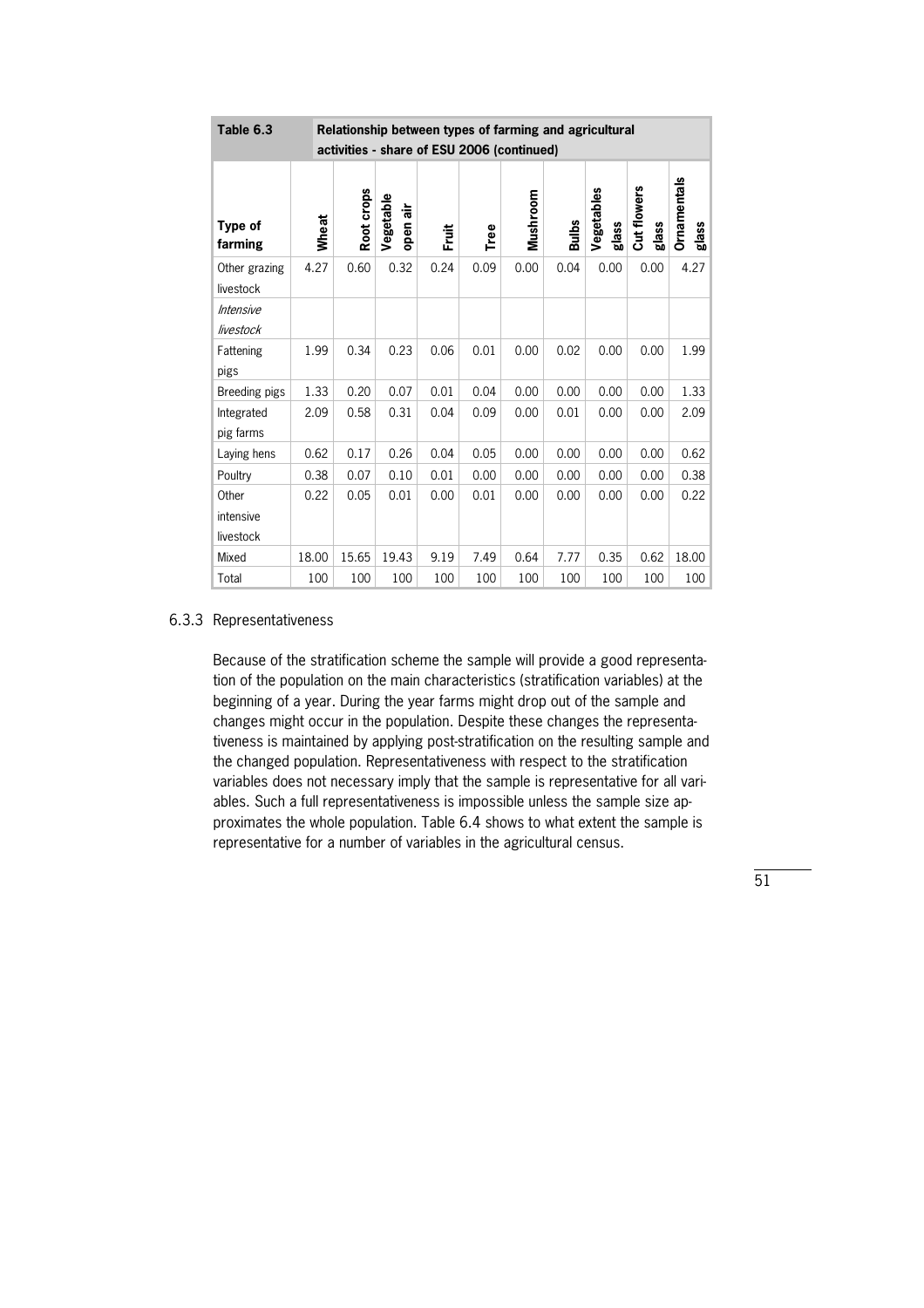The following guideline can help in the interpretation of the table: a relative difference which is close to the relative standard error cannot be regarded as proof of systematic differences between the sample and the population. If the relative difference is more than two times the relative standard error then it is less likely that these differences can be explained by sampling errors. It is very unlikely that the difference is caused by coincidence if the relative difference is more than 3 times the relative standard error.

 An example can illustrate how the table should be interpreted. The average number of DSU (Dutch size units) of pigs as measured in the 2006 agricultural census is 7.68 (i.e. the average of all farms within the field of observation). If the same variable is estimated based on the FADN sample an average of 8.18 is calculated. It might seem that the number of pigs is slightly overestimated in the sample. However, the relative standard error of the estimate is 3.3%. When this standard error is compared to the relative difference between both values (6%), then the conclusion that there is a significant difference, cannot be sup\* ported.

| Table 6.4                   | Comparison of farms in the agricultural census (16-1,200)<br>ESU) and farms in the Dutch FADN (2006 agricultural census) |             |                 |           |                              |            |  |  |  |
|-----------------------------|--------------------------------------------------------------------------------------------------------------------------|-------------|-----------------|-----------|------------------------------|------------|--|--|--|
| Variable                    | Average                                                                                                                  |             | <b>Relative</b> |           | <b>Ratio Census and FADN</b> |            |  |  |  |
|                             |                                                                                                                          | calculated  |                 | all farms |                              | farms with |  |  |  |
|                             | based on                                                                                                                 |             | error           |           |                              | value $>0$ |  |  |  |
|                             | census                                                                                                                   | <b>FADN</b> | (FADN)          | average   | number                       | average    |  |  |  |
|                             | (1)                                                                                                                      | (2)         |                 | (1/2)     |                              |            |  |  |  |
| dsu                         | 110.41                                                                                                                   | 110.66      | 0.79            | 99.8      | 100.37                       | 99.4       |  |  |  |
| Activities (dsu)            |                                                                                                                          |             |                 |           |                              |            |  |  |  |
| Field crops                 | 13.18                                                                                                                    | 14.11       | 2.5             | 93.4      | 91.65                        | 101.9      |  |  |  |
| Grassland                   | 1.66                                                                                                                     | 1.94        | 14.06           | 85.5      | 99.23                        | 86.2       |  |  |  |
| Horticulture in the<br>open | 17.08                                                                                                                    | 15.89       | 2.88            | 107.5     | 101.19                       | 106.2      |  |  |  |
| Horticulture under<br>glass | 26.57                                                                                                                    | 24.85       | 1.96            | 106.9     | 99.7                         | 107.2      |  |  |  |
| Cattle                      | 34.68                                                                                                                    | 36.3        | 1.57            | 95.5      | 98.21                        | 97.3       |  |  |  |
| Dairy cows                  | 28.2                                                                                                                     | 29.61       | 1.69            | 95.2      | 96.3                         | 98.9       |  |  |  |
| Fattening cattle            | 0.85                                                                                                                     | 1.05        | 17.98           | 81.3      | 95.13                        | 85.5       |  |  |  |
| Veal                        | 1.77                                                                                                                     | 1.76        | 7.06            | 100.3     | 112.33                       | 89.3       |  |  |  |
| Horses                      | 2.51                                                                                                                     | 1.27        | 20              | 196.7     | 136.22                       | 144.4      |  |  |  |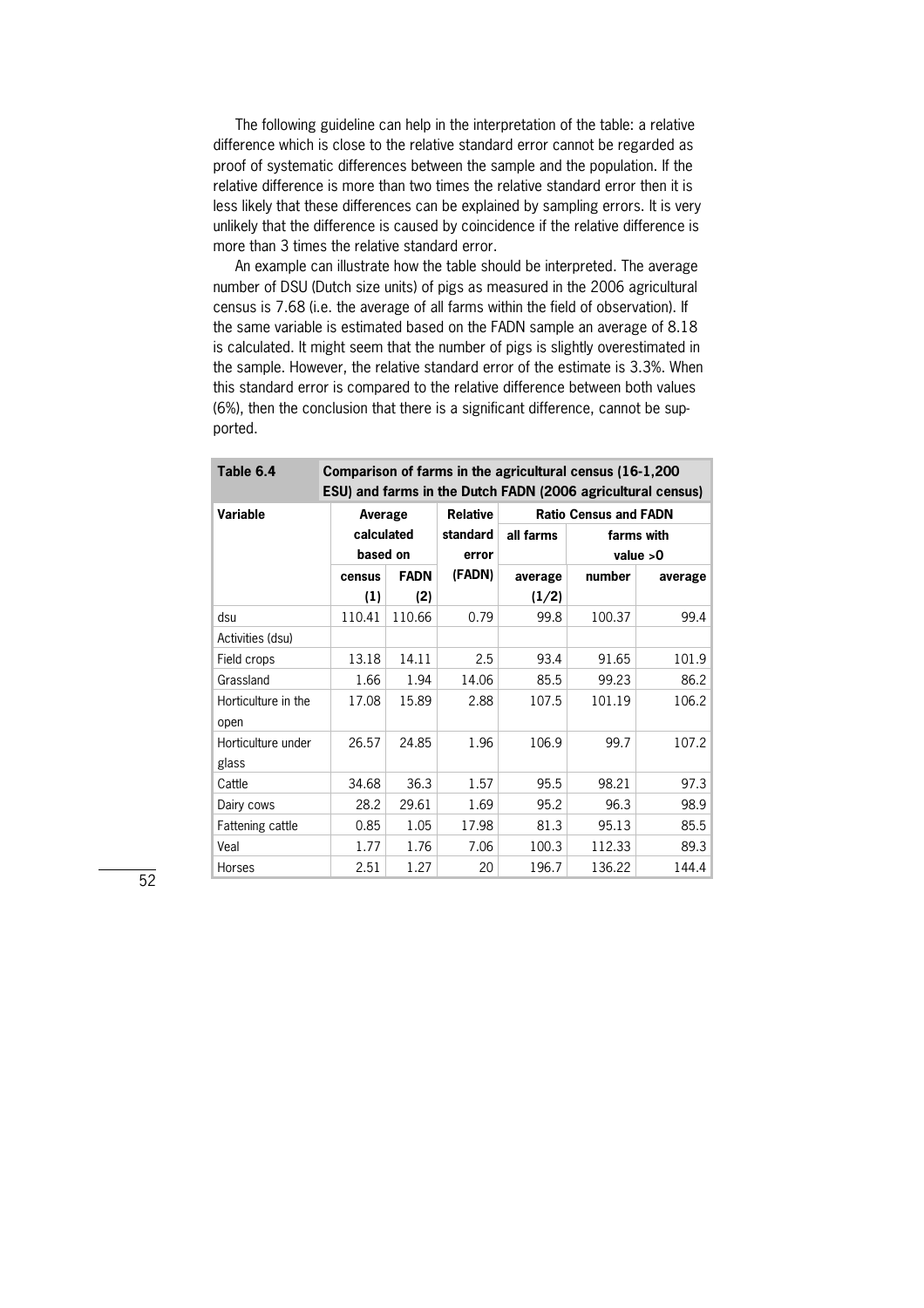| Table 6.4             |             |             |                 | Comparison of farms in the agricultural census (16-1,200    |                              |            |
|-----------------------|-------------|-------------|-----------------|-------------------------------------------------------------|------------------------------|------------|
|                       |             |             |                 | ESU) and farms in the Dutch FADN (2006 agricultural census) |                              |            |
|                       | (continued) |             |                 |                                                             |                              |            |
| Variable              | Average     |             | <b>Relative</b> |                                                             | <b>Ratio Census and FADN</b> |            |
|                       | calculated  |             | standard        | all farms                                                   |                              | farms with |
|                       | based on    |             | error           |                                                             |                              | value $>0$ |
|                       | census      | <b>FADN</b> | (FADN)          | average                                                     | number                       | average    |
|                       | (1)         | (2)         |                 | (1/2)                                                       |                              |            |
| Sheep                 | 0.46        | 0.63        | 24.36           | 73.4                                                        | 94.7                         | 77.5       |
| Goats                 | 0.32        | 0.98        | 29.01           | 32.4                                                        | 75.9                         | 42.7       |
| Pigs                  | 7.68        | 8.18        | 3.33            | 93.9                                                        | 92.56                        | 101.4      |
| Fattening pigs        | 3.47        | 3.51        | 4.77            | 98.8                                                        | 95.39                        | 103.5      |
| Breeding pigs         | 4.19        | 4.64        | 4.39            | 90.4                                                        | 92.56                        | 97.7       |
| Poultry               | 3.3         | 3.44        | 5.43            | 96                                                          | 82.72                        | 116        |
| Fattening peepers     | 0.94        | 0.91        | 12.52           | 102.5                                                       | 102.29                       | 100.2      |
| Laying hens           | 1.58        | 1.93        | 8.31            | 82                                                          | 68.9                         | 119        |
| Dugs                  | 0.06        | 0.04        |                 |                                                             |                              |            |
| Turkey                | 0.1         | 0.16        | 33.54           | 63.4                                                        | 71.6                         | 88.6       |
| <b>Rabbits</b>        | 0.03        | 0.05        | 49.27           | 72.3                                                        | 178.87                       | 40.4       |
| Fur animals           | 0.59        | 0.36        | 30.38           | 164.8                                                       | 92.12                        | 178.9      |
| Sizes (ha)            |             |             |                 |                                                             |                              |            |
| <b>UAA</b>            | 29.74       | 31.55       | 1.64            | 94.3                                                        | 100.45                       | 93.8       |
| Field crops           | 15.76       | 17.09       | 2.75            | 92.2                                                        | 95.43                        | 96.6       |
| Horticulture open air | 1.32        | 1.35        | 4.11            | 98                                                          | 101.19                       | 96.9       |
| Horticulture glass    | 0.15        | 0.15        | 2.26            | 102.9                                                       | 99.7                         | 103.2      |
| Permanent grass       | 12.16       | 12.65       | 3.87            | 96.1                                                        | 98.29                        | 97.8       |
| Other                 | 4.31        | 0.96        | 8.16            | 449.8                                                       | 96.85                        | 464.4      |
| Forest                | 0.31        | 0.04        | 35.53           | 720.1                                                       | 81.36                        | 885        |
| eigendom              | 16.87       | 17.39       | 2.65            | 97                                                          | 99.34                        | 97.6       |
| erfpacht              | 0.52        | 0.57        | 20.91           | 91.9                                                        | 109.14                       | 84.2       |
| pacht                 | 1.22        | 1.34        | 11.42           | 91.1                                                        | 88.83                        | 102.6      |
| pacht anders          | 0.32        | 0.36        | 28.83           | 87.7                                                        | 102.99                       | 85.1       |
| Acreages field crops  |             |             |                 |                                                             |                              |            |
| Grains                | 3.36        | 3.63        | 5.42            | 92.4                                                        | 94.54                        | 97.7       |
| Leguminous plants     | 0.04        | 0.07        | 29.47           | 62.9                                                        | 64.12                        | 98.1       |
| Commercial crops      | 0.18        | 0.22        | 21.15           | 81.4                                                        | 85.23                        | 95.5       |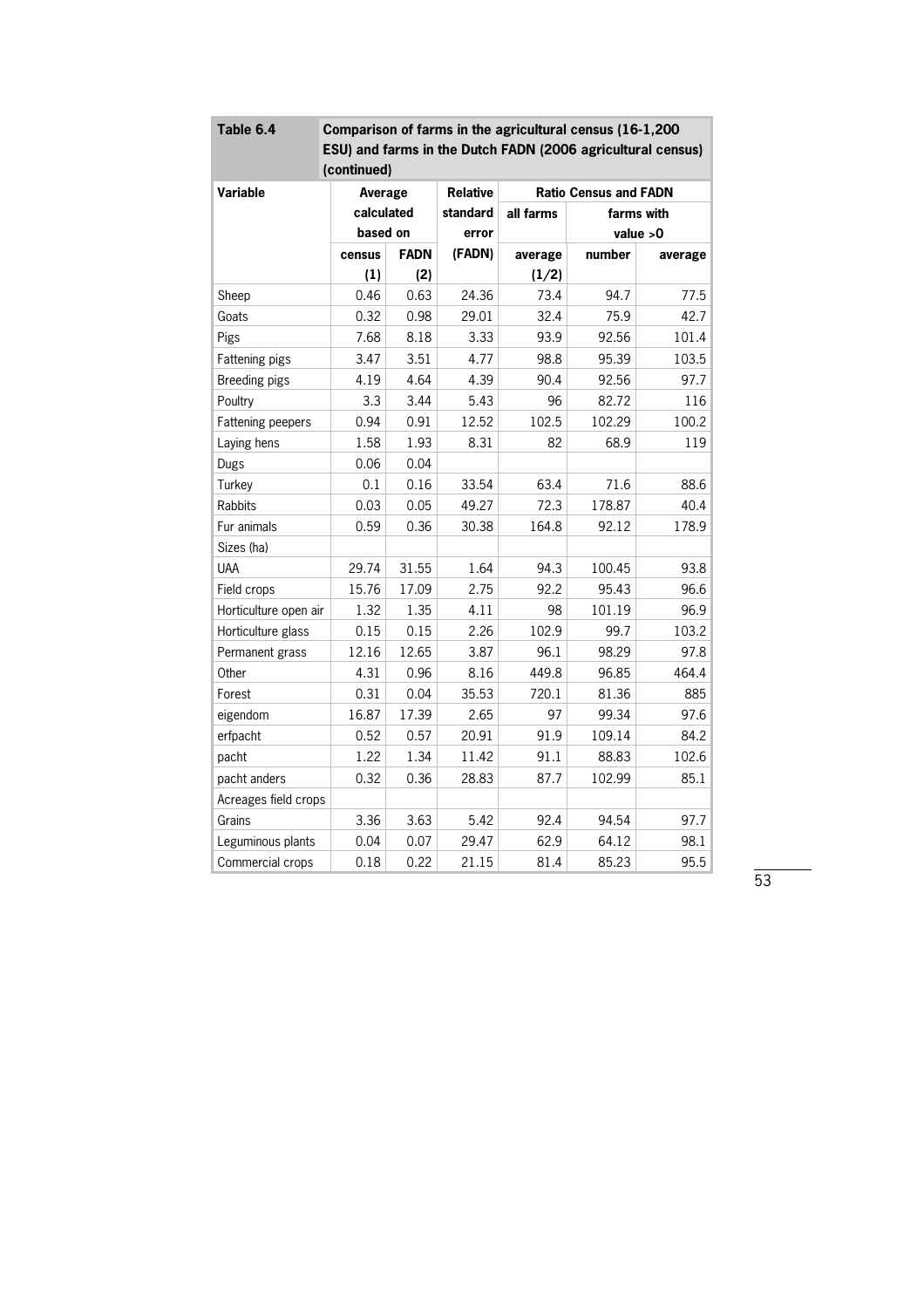| Table 6.4                    | Comparison of farms in the agricultural census (16-1,200    |             |                 |           |                              |            |  |  |  |
|------------------------------|-------------------------------------------------------------|-------------|-----------------|-----------|------------------------------|------------|--|--|--|
|                              | ESU) and farms in the Dutch FADN (2006 agricultural census) |             |                 |           |                              |            |  |  |  |
|                              | (continued)                                                 |             |                 |           |                              |            |  |  |  |
| Variable                     | Average                                                     |             | <b>Relative</b> |           | <b>Ratio Census and FADN</b> |            |  |  |  |
|                              |                                                             | calculated  |                 | all farms | farms with                   |            |  |  |  |
|                              | based on                                                    |             | error           |           |                              | value $>0$ |  |  |  |
|                              | census                                                      | <b>FADN</b> | (FADN)          | average   | number                       | average    |  |  |  |
|                              | (1)                                                         | (2)         |                 | (1/2)     |                              |            |  |  |  |
| Seeds                        | 0.43                                                        | 0.67        | 12.03           | 63.7      | 61.7                         | 103.3      |  |  |  |
| Tuberous and                 | 3.86                                                        | 4.12        | 3.23            | 93.6      | 90.56                        | 103.4      |  |  |  |
| carrots                      |                                                             |             |                 |           |                              |            |  |  |  |
| Green fodder                 | 6.63                                                        | 6.96        | 4.76            | 95.2      | 95.49                        | 99.7       |  |  |  |
| Green fertiliser             | 0.32                                                        | 0.51        | 26.99           | 63        | 83.79                        | 75.2       |  |  |  |
| Horticulture in the open air |                                                             |             |                 |           |                              |            |  |  |  |
| Vegetables (market           | 0.39                                                        | 0.42        | 9.94            | 91.3      | 82.21                        | 111.1      |  |  |  |
| garden)                      |                                                             |             |                 |           |                              |            |  |  |  |
| Stone fruit                  | 0.28                                                        | 0.31        | 6.7             | 88        | 109.75                       | 80.2       |  |  |  |
| Small fruits                 | 0.02                                                        | 0.04        | 45.39           | 60.6      | 74.72                        | 81.1       |  |  |  |
| Flower nursery               | 0.04                                                        | 0.03        | 21.03           | 148       | 98.39                        | 150.4      |  |  |  |
| Tree nursery                 | 0.21                                                        | 0.17        | 11.99           | 124.2     | 123.25                       | 100.8      |  |  |  |
| Flower bulbs                 | 0.36                                                        | 0.37        | 6.38            | 97.9      | 79.56                        | 123        |  |  |  |
| Glass houses                 |                                                             |             |                 |           |                              |            |  |  |  |
| Vegetables                   | 0.06                                                        | 0.06        | 3.32            | 95.4      | 92.71                        | 102.9      |  |  |  |
| Tomatoes                     | 0.02                                                        | 0.02        | 3.25            | 106.1     | 91.91                        | 115.4      |  |  |  |
| Cucumbers                    | 0.01                                                        | 0.01        | 3.87            | 71.2      | 89.38                        | 79.7       |  |  |  |
| Paprika                      | 0.02                                                        | 0.02        | 4.38            | 100.5     | 81.78                        | 122.9      |  |  |  |
| Fruit                        | 0                                                           | 0           | 49.93           | 34.9      | 52.32                        | 66.7       |  |  |  |
| Cut flowers                  | 0.05                                                        | 0.05        | 3.45            | 98.4      | 101.57                       | 96.8       |  |  |  |
| Roses                        | 0.01                                                        | 0.01        | 6.05            | 118       | 108.9                        | 108.3      |  |  |  |
| Chrysanthemum                | 0.01                                                        | 0.01        | 7.9             | 104.2     | 88.11                        | 118.3      |  |  |  |
| Plants                       | 0.03                                                        | 0.02        | 5.59            | 115.7     | 111.89                       | 103.4      |  |  |  |
| Tree nursery                 | 0.01                                                        | 0           | 23.93           | 160.6     | 111.07                       | 144.6      |  |  |  |
| Standing glass               | 0.15                                                        | 0.14        | 2.21            | 104       | 100.7                        | 103.2      |  |  |  |
| Mushrooms                    |                                                             |             |                 |           |                              |            |  |  |  |
| Cell                         | 0.03                                                        | 0.03        | 9.21            | 96.2      | 77.18                        | 124.6      |  |  |  |
| Size (are)                   | $\boldsymbol{0}$                                            | 0           | 9.09            | 102       | 77.18                        | 132.2      |  |  |  |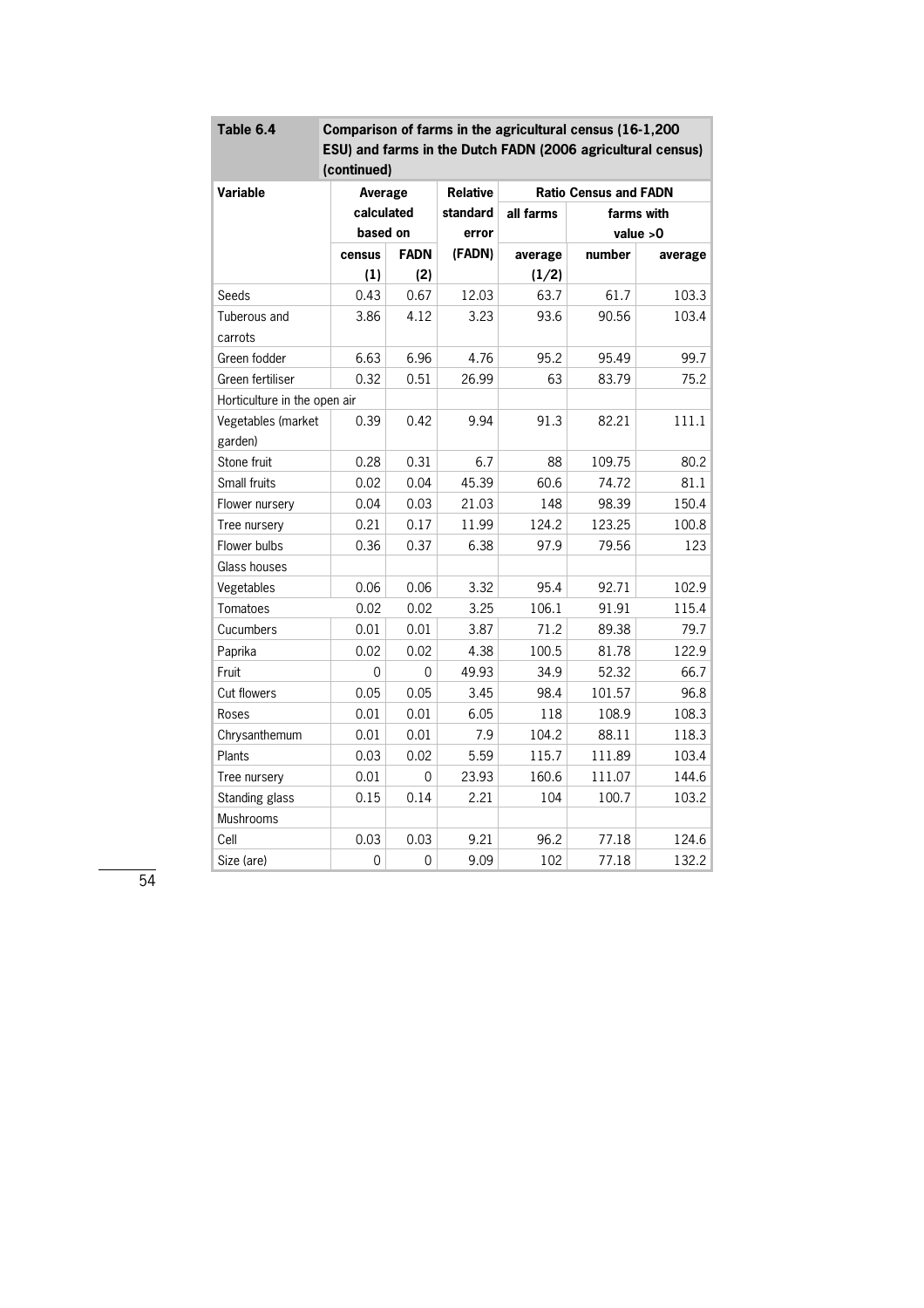| Table 6.4                           |             |             |        | Comparison of farms in the agricultural census (16-1,200    |            |         |  |
|-------------------------------------|-------------|-------------|--------|-------------------------------------------------------------|------------|---------|--|
|                                     |             |             |        | ESU) and farms in the Dutch FADN (2006 agricultural census) |            |         |  |
|                                     | (continued) |             |        |                                                             |            |         |  |
| Variable                            |             | Average     |        | <b>Ratio Census and FADN</b>                                |            |         |  |
|                                     |             | calculated  |        | all farms                                                   | farms with |         |  |
|                                     |             | based on    |        |                                                             | value $>0$ |         |  |
|                                     | census      | <b>FADN</b> | (FADN) | average                                                     | number     | average |  |
|                                     | (1)         | (2)         |        | (1/2)                                                       |            |         |  |
| Chicory                             |             |             |        |                                                             |            |         |  |
| Size (are)                          | 0.03        | 0.06        | 40.99  | 54.2                                                        | 51.04      | 106.2   |  |
| <b>Bulbs</b>                        |             |             |        |                                                             |            |         |  |
| Tulips (pieces)                     | 22.22       | 30.75       | 17.15  | 72.3                                                        | 92.44      | 78.2    |  |
| Narcissus (kg)                      | 0.05        | 0.02        | 72.43  | 250.8                                                       | 200.53     | 125.1   |  |
| Substrate growing (are)             |             |             |        |                                                             |            |         |  |
| Vegetable                           | 0.05        | 0.05        | 3.4    | 90.1                                                        | 90.41      | 99.7    |  |
| <b>Flowers</b>                      | 0.02        | 0.02        | 11.09  | 88                                                          | 83.72      | 105.1   |  |
| Pot- en containerteelt              |             |             |        |                                                             |            |         |  |
| Oppervlakte (aren)                  | 0.02        | 0.02        | 28.57  | 84.7                                                        | 97.75      | 86.7    |  |
| Stable capacity (number of animals) |             |             |        |                                                             |            |         |  |
| Fattening calves                    | 16.76       | 16.07       | 7.33   | 104.3                                                       | 111.65     | 93.4    |  |
| Fattening pigs                      | 111.59      | 113.85      | 5.12   | 98                                                          | 97.72      | 100.3   |  |
| Peepers                             | 841.41      | 934.28      | 15.06  | 90.1                                                        | 93.56      | 96.3    |  |
| Laying hens                         | 642.19      | 892.76      | 13.35  | 71.9                                                        | 70.6       | 101.9   |  |
| Characteristics entrepreneur        |             |             |        |                                                             |            |         |  |
| Age                                 | 51.13       | 49.62       | 0.7    | 103                                                         | 100.37     | 102.7   |  |
| Labour                              |             |             |        |                                                             |            |         |  |
| Total                               | 3.14        | 3.57        | 10.34  | 88.2                                                        | 100.16     | 88      |  |
| Male                                | 1.99        | 2.1         | 8.33   | 94.7                                                        | 99.56      | 95.2    |  |
| Female                              | 1.15        | 1.46        | 13.38  | 78.8                                                        | 93.37      | 84.4    |  |
| Paid labour                         | 0.96        | 1.23        | 29.77  | 77.8                                                        | 92.02      | 84.5    |  |
| Source: 2006 agricultural census.   |             |             |        |                                                             |            |         |  |

The information in table 6.4 gives an indication for which variables and consequently for which research projects it might be wise to perform post-stratification or use alternative estimation techniques to take into account the differences between the sample and the population. For example, in studies in which the age of the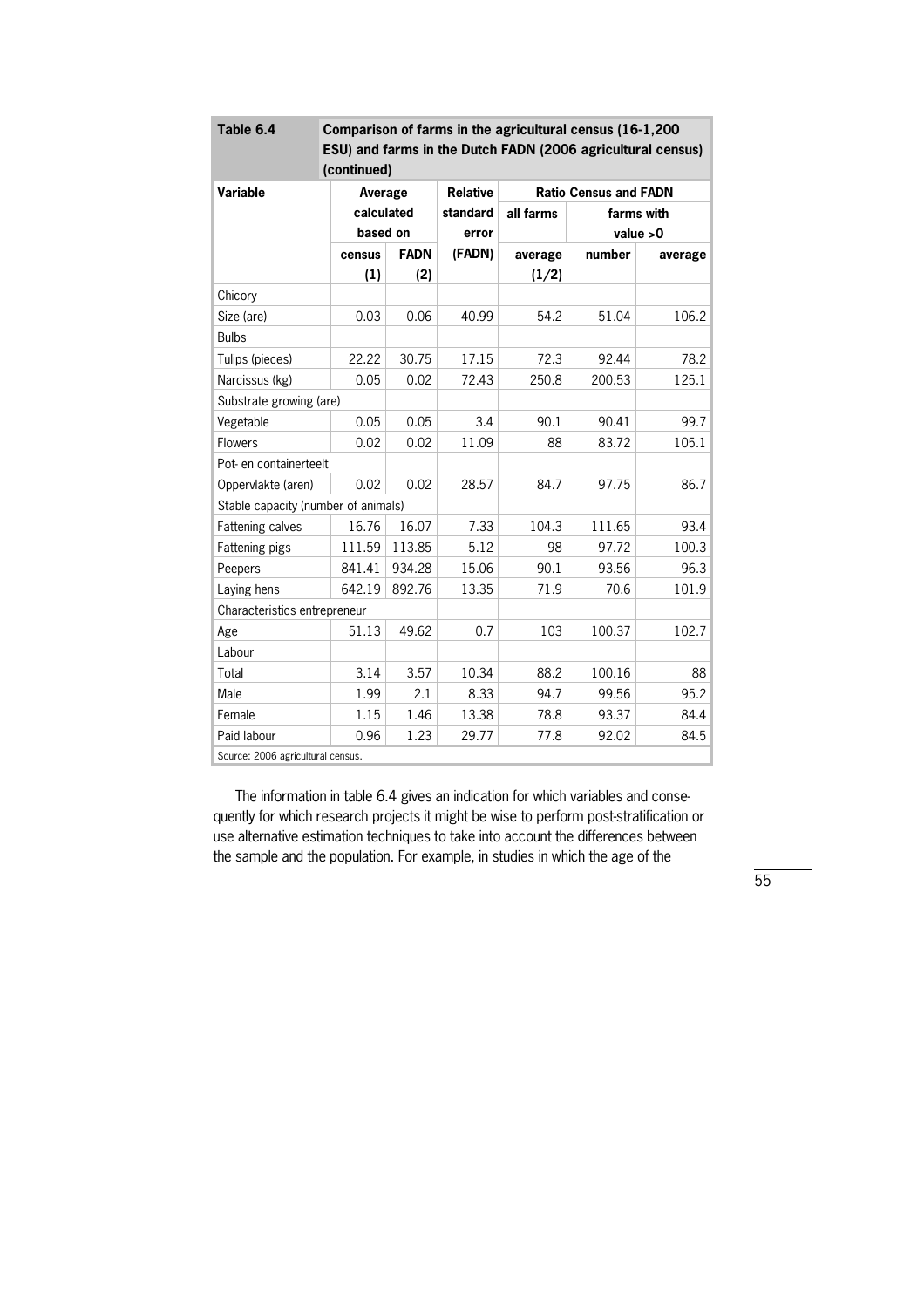farmer plays an important role it might be useful to apply alternative estimation techniques.

 The last two columns of table 6.4 provide more detailed information on the difference between the population and the sample. These differences can be explained on one hand by differences in the number of farms on which a certain activity occurs (a value larger than zero) and on the other by the average of this activity on farms which are in this activity. For example: the number of DSU dairy cows in the FADN is higher than in the agricultural census. This difference is partly explained by a higher estimation of the number of farms with dairy cows and partly by a lower estimation of DSU of dairy cows on farms with dairy cows (95.2 = 96.3%  $*$  98.9).

 A comparison between the sample and the population as registered in the agricultural census does not fully answer the question whether estimations of financial, economic and technical characteristics are bias free. It is for example possible that farms with relatively good or bad management skills and therefore performance are over represented in the sample.

#### 6.3.4 Reliability

The previous subsection provides some indicators whether there are systematic differences between the sample and the population (representativeness of sam\* ple). This section focuses on the reliability of the estimates.

 The calculation of averages of groups based on sampling units implies that there can be differences between the estimated value and true population value. These differences can occur due to the random selection of units to be included in the sample. Table 6.5 provides an indication of the level of precision of the estimates for a set of important goal variables.

The precision of estimates can be measured by the standard error of the estimate of a variable. The standard error is used to calculate the confidence interval. This confidence interval describes the range in which the true population value will be given a certain level of certainty. The confidence interval ranges from the calculated average minus two times the standard error to the calculated average plus two times the standard error. The calculated averages of two groups are significantly different (with a 95% certainty) if the difference is larger than two times the square root of the sum of squares of the standard errors of the two group averages.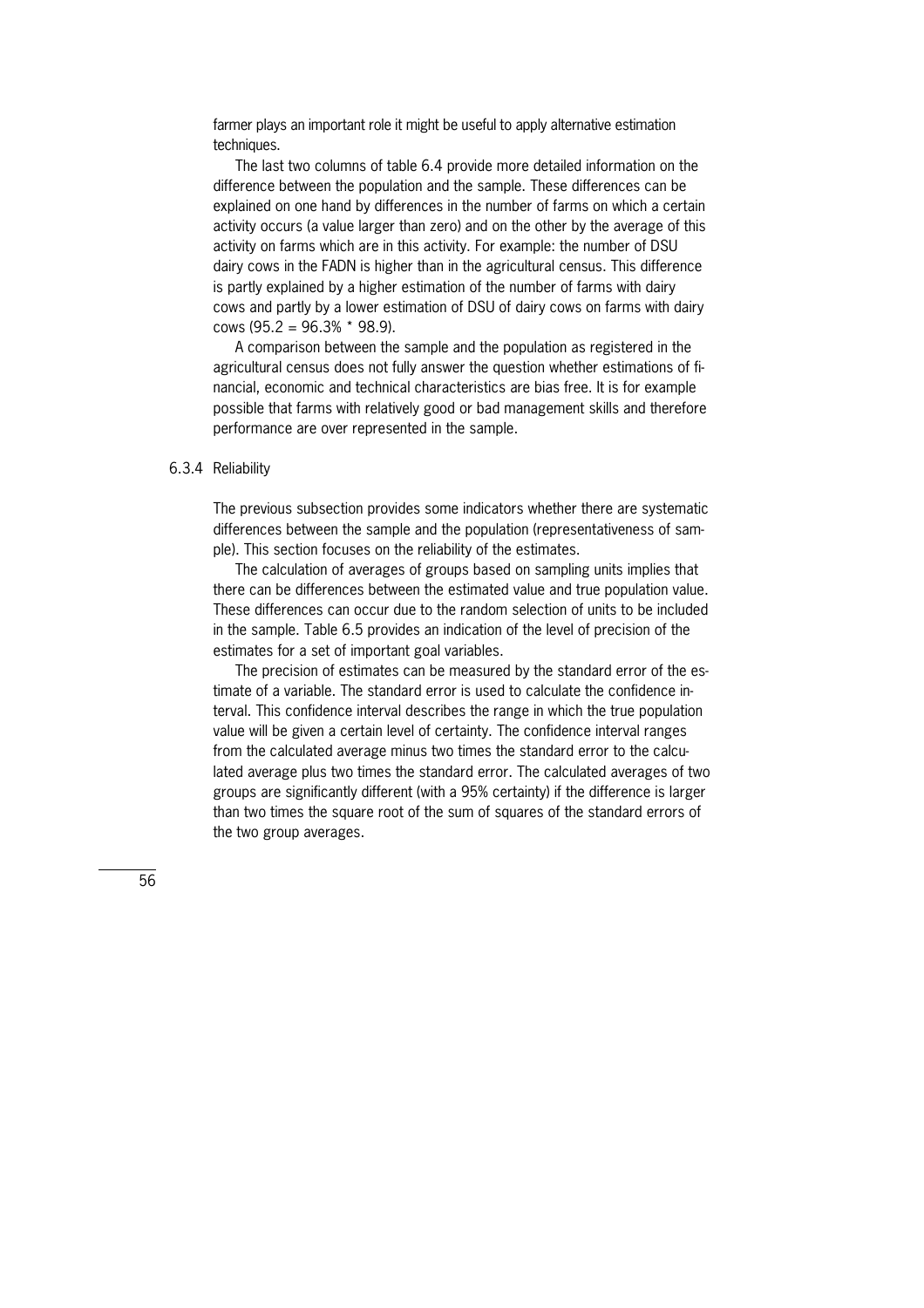| Table 6.5                   | Reliability of estimates of important goal variables per type |          |           |         |         |          |  |  |  |  |
|-----------------------------|---------------------------------------------------------------|----------|-----------|---------|---------|----------|--|--|--|--|
|                             | of farming, based on FADN sample (2006)                       |          |           |         |         |          |  |  |  |  |
| Type of                     | <b>Goal variable</b>                                          |          |           |         |         |          |  |  |  |  |
| farming                     | family farm                                                   | total    | return a) | savings | income  | net farm |  |  |  |  |
|                             | income                                                        | revenues |           |         | farm    | result   |  |  |  |  |
| Field crop farms            |                                                               |          |           |         |         |          |  |  |  |  |
| - Starch potatoes           | 7,305                                                         | 92,277   | 2.5       | 13,688  | 10,273  | 5,495    |  |  |  |  |
| - Organic crops             | 27,732                                                        | 97,390   | 5.9       | 28,292  | 30,990  | 30,878   |  |  |  |  |
| - Other field crop<br>farms | 7,821                                                         | 25,748   | 2.7       | 7,474   | 7,519   | 6,191    |  |  |  |  |
| Horticulture                |                                                               |          |           |         |         |          |  |  |  |  |
| Vegetables<br>under glass   |                                                               |          |           |         |         |          |  |  |  |  |
| - Paprika                   | 52,307                                                        | 59,850   | 2.2       | 61,058  | 61,274  | 33,781   |  |  |  |  |
| - Cucumber                  | 53,478                                                        | 248,069  | 1.8       | 48,200  | 55,738  | 39,248   |  |  |  |  |
| - Tomato                    | 23,336                                                        | 156,883  | 1.4       | 25,585  | 23,951  | 21,550   |  |  |  |  |
| - Other                     | 10,566                                                        | 45,152   | 3.2       | 9,111   | 9,796   | 10,151   |  |  |  |  |
| Cut flowers                 |                                                               |          |           |         |         |          |  |  |  |  |
| under glass                 |                                                               |          |           |         |         |          |  |  |  |  |
| - Rose                      | 47,315                                                        | 161,263  | 2.6       | 31,273  | 47,052  | 36,500   |  |  |  |  |
| - Chrysanthe-<br>mum        | 21,055                                                        | 174,968  | 1.7       | 18,983  | 21,162  | 20,180   |  |  |  |  |
| - Other                     | 14,455                                                        | 61,880   | 2.2       | 22,399  | 14,978  | 13,389   |  |  |  |  |
| Plants                      | 22,771                                                        | 93,086   | 3.5       | 15,515  | 23,223  | 21,399   |  |  |  |  |
| Other glass                 | 11,342                                                        | 53,895   | 2.8       | 9,840   | 11,377  | 12,215   |  |  |  |  |
| Field vegetables            | 34,105                                                        | 104,755  | 3.0       | 17,625  | 33,970  | 27,875   |  |  |  |  |
| Fruit                       | 10,363                                                        | 23,497   | 4.7       | 12,117  | 10,736  | 11,517   |  |  |  |  |
| <b>Nurseries</b>            |                                                               | *        | $\star$   |         |         |          |  |  |  |  |
| Mushroom                    | $\star$                                                       | $\star$  | $\star$   | $\star$ | $\star$ | $\star$  |  |  |  |  |
| <b>Bulbs</b>                | 29,747                                                        | 113,164  | 3.5       | 27,606  | 31,235  | 22,149   |  |  |  |  |
| Other open air              | 34,554                                                        | 51,711   | 6.0       | 30,091  | 37,563  | 31,531   |  |  |  |  |

 This section provides the reliability of estimates for a number of important goal variables for different types of farming. This calculation is based on the available CSP observations (see section 5.3).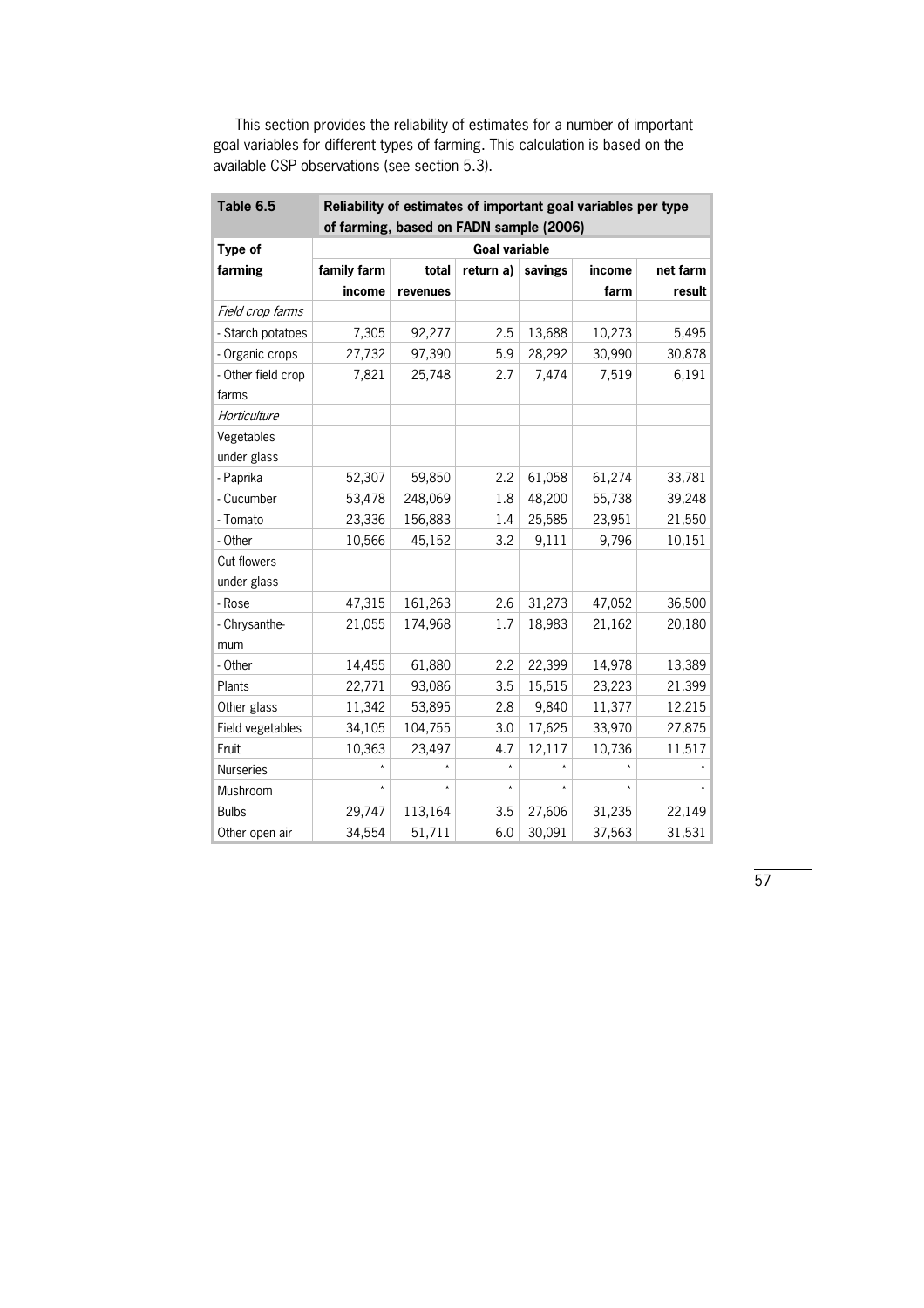| Table 6.5                                                                           | Reliability of estimates of important goal variables per type |          |           |         |         |          |  |  |  |
|-------------------------------------------------------------------------------------|---------------------------------------------------------------|----------|-----------|---------|---------|----------|--|--|--|
|                                                                                     | of farming, based on FADN sample (2006) (continued)           |          |           |         |         |          |  |  |  |
| Type of                                                                             | <b>Goal variable</b>                                          |          |           |         |         |          |  |  |  |
| farming                                                                             | family farm                                                   | total    | return a) | savings | income  | net farm |  |  |  |
|                                                                                     | income                                                        | revenues |           |         | farm    | result   |  |  |  |
| Grazing livestock                                                                   |                                                               |          |           |         |         |          |  |  |  |
| Dairy                                                                               |                                                               |          |           |         |         |          |  |  |  |
| - Organic                                                                           | 8,033                                                         | 8,166    | 1.8       | 11,353  | 10,521  | 7,184    |  |  |  |
| - Non-organic                                                                       | 2,608                                                         | 4,728    | 0.8       | 3,514   | 3,151   | 2,361    |  |  |  |
| Calf fattening                                                                      | 4,880                                                         | 13,326   | 1.8       | 6,029   | 5,154   | 5,675    |  |  |  |
| Other grazing                                                                       | 6,833                                                         | 18,197   | 3.4       | 7,669   | 9,370   | 7,484    |  |  |  |
| livestock                                                                           |                                                               |          |           |         |         |          |  |  |  |
| Intensive                                                                           |                                                               |          |           |         |         |          |  |  |  |
| livestock                                                                           |                                                               |          |           |         |         |          |  |  |  |
| Breeding pigs                                                                       | 12,123                                                        | 51,503   | 2.1       | 12,457  | 12,011  | 10,931   |  |  |  |
| Fattening pigs                                                                      | 7,456                                                         | 18,147   | 2.5       | 7,455   | 10,341  | 4,627    |  |  |  |
| Integrated                                                                          | 10,990                                                        | 33,530   | 1.2       | 8,711   | 11,965  | 8,094    |  |  |  |
| pig farms                                                                           |                                                               |          |           |         |         |          |  |  |  |
| Laying hens                                                                         | 12,601                                                        | 26,428   | 2.4       | 12,063  | 11,694  | 11,354   |  |  |  |
| Poultry                                                                             | 9.485                                                         | 37,123   | 1.8       | 15,723  | 9,937   | 8,884    |  |  |  |
| Other intensive                                                                     |                                                               |          | $\star$   |         | $\star$ |          |  |  |  |
| livestock                                                                           |                                                               |          |           |         |         |          |  |  |  |
| Mixed                                                                               | 9,524                                                         | 19,913   | 3.2       | 10,560  | 10,281  | 9,215    |  |  |  |
| a) Dougauge nou 100 ques soster * lesufficient number of shooppetion in CCD vorient |                                                               |          |           |         |         |          |  |  |  |

and the control of the control of

a) Revenues per 100 euro costs; \* Insufficient number of observation in CSP variant.

| Table 6.6 | Reliability of estimates of important goal variables per main |
|-----------|---------------------------------------------------------------|
|           | type of farming, based on FADN sample (2006)                  |

| Type of                    | Goal variable |          |        |         |        |          |  |  |
|----------------------------|---------------|----------|--------|---------|--------|----------|--|--|
| farming                    | family farm   | total    | return | savings | income | net farm |  |  |
|                            | income        | revenues |        |         | farm   | result   |  |  |
| Field crops                | 6,701         | 24,906   | 2.3    | 6,588   | 6,530  | 5,335    |  |  |
| Vegetables<br>under glass  | 17,166        | 59,613   | 1.6    | 18,415  | 18,625 | 13,519   |  |  |
| Cut flowers<br>under glass | 13,215        | 55,286   | 1.7    | 17,502  | 13,515 | 11,657   |  |  |
| Pigs                       | 6,008         | 22,141   | 1.2    | 5,857   | 6.649  | 4,894    |  |  |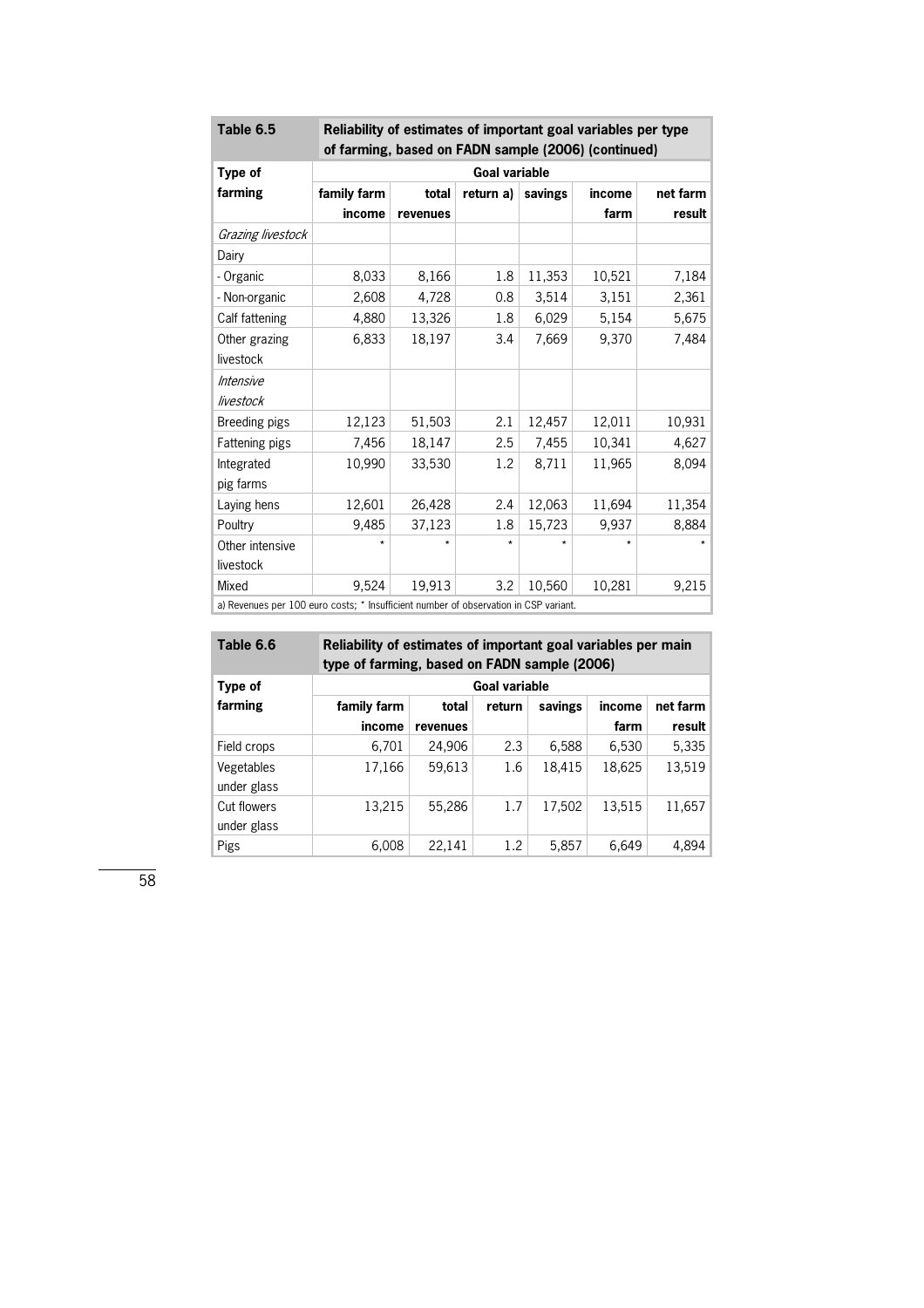| Table 6.6         | Reliability of estimates of important goal variables per main<br>type of farming, based on FADN sample (2006) (continued) |          |        |         |        |          |  |
|-------------------|---------------------------------------------------------------------------------------------------------------------------|----------|--------|---------|--------|----------|--|
| Type of           | <b>Goal variable</b>                                                                                                      |          |        |         |        |          |  |
| farming           | family farm                                                                                                               | total    | return | savings | income | net farm |  |
|                   | income                                                                                                                    | revenues |        |         | farm   | result   |  |
| Poultry           | 9.177                                                                                                                     | 21,563   | 1.8    | 9.645   | 8,635  | 8,303    |  |
| Grazing livestock | 2,585                                                                                                                     | 5,961    | 1.1    | 3,187   | 3,351  | 2,615    |  |
| All farms         | 2,296                                                                                                                     | 6.724    | 0.7    | 2.447   | 2,573  | 2,113    |  |

 There are clear differences in the significance of estimates between different types of farming. The estimates for the dairy sector are the most reliable because of the large number of farms included in the sample, which reflects the importance of the dairy sector in Dutch agriculture. The decision on the number of farms is described in Vrolijk and Lodder (2002).

Tables 6.7 and 6.8 describe the relative standard error (coefficient of variance). This is the standard error divided by the group average. A higher relative standard error implies less reliable estimates, but the value is strongly affected by the absolute value of the average. If the average value approaches zero, the relative standard error can become very large. A meaningful evaluation of the standard error requires a simultaneous use of tables 6.5 and 6.6 on one hand and tables 6.7 and 6.8 on the other.

| Table 6.7         | Coefficient of variation of estimates of important goal<br>variables per main type of farming, based on FADN sample<br>(2006) |          |                      |          |        |          |  |  |
|-------------------|-------------------------------------------------------------------------------------------------------------------------------|----------|----------------------|----------|--------|----------|--|--|
| Type of           |                                                                                                                               |          | <b>Goal variable</b> |          |        |          |  |  |
| farming           | family farm                                                                                                                   | total    | return               | savings  | income | net farm |  |  |
|                   | income                                                                                                                        | revenues |                      |          | farm   | result   |  |  |
| Field crops       | 0.085                                                                                                                         | 0.092    | 0.026                | 0.151    | 0.068  | $-5.625$ |  |  |
| Vegetables        | 0.246                                                                                                                         | 0.066    | 0.017                | 2.226    | 0.238  | $-0.457$ |  |  |
| under glass       |                                                                                                                               |          |                      |          |        |          |  |  |
| Cut flowers       | 0.171                                                                                                                         | 0.067    | 0.019                | $-1.819$ | 0.162  | $-0.309$ |  |  |
| under glass       |                                                                                                                               |          |                      |          |        |          |  |  |
| Pigs              | 0.072                                                                                                                         | 0.044    | 0.013                | 0.157    | 0.069  | 2.471    |  |  |
| Poultry           | $-1.041$                                                                                                                      | 0.043    | 0.021                | $-0.279$ | 1.969  | $-0.099$ |  |  |
| Grazing livestock | 0.067                                                                                                                         | 0.030    | 0.016                | 0.279    | 0.059  | $-0.041$ |  |  |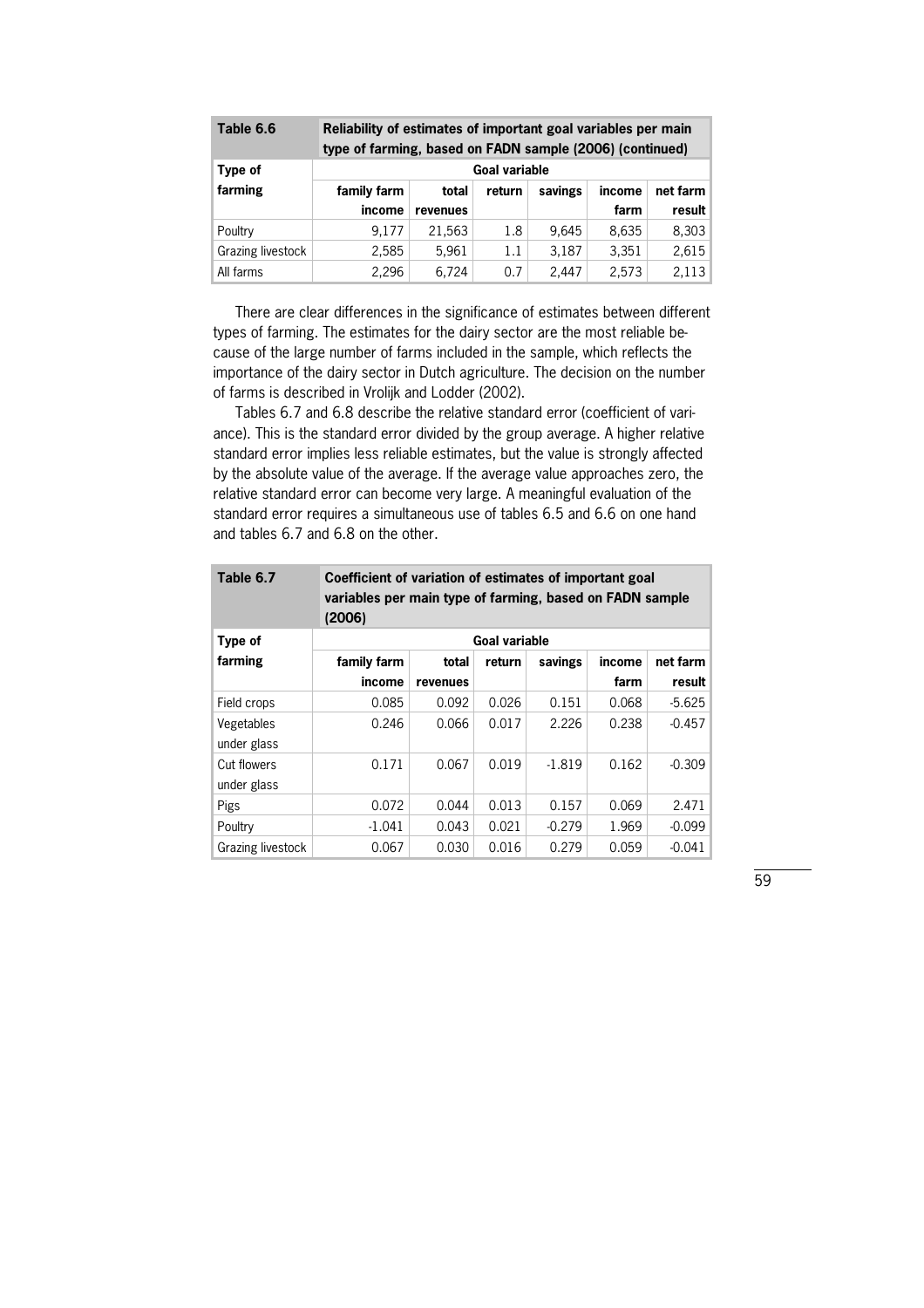| Table 6.8         | Coefficient of variation of estimates of important goal vari-<br>ables per type of farming, based on FADN sample (2006) |          |        |         |        |          |  |  |
|-------------------|-------------------------------------------------------------------------------------------------------------------------|----------|--------|---------|--------|----------|--|--|
|                   |                                                                                                                         |          |        |         |        |          |  |  |
| Type of           | <b>Goal variable</b>                                                                                                    |          |        |         |        |          |  |  |
| farming           | family farm                                                                                                             | total    | return | savings | income | net farm |  |  |
|                   | income                                                                                                                  | revenues |        |         | farm   | result   |  |  |
| Field crop farms  |                                                                                                                         |          |        |         |        |          |  |  |
| - Starch potatoes | 0.20                                                                                                                    | 0.34     | 0.03   | 1.30    | 0.18   | $-0.13$  |  |  |
| - Organic crops   | 0.28                                                                                                                    | 0.28     | 0.06   | 0.36    | 0.24   | 1.17     |  |  |
| - Other field     | 0.09                                                                                                                    | 0.10     | 0.03   | 0.16    | 0.07   | 1.33     |  |  |
| crop farms        |                                                                                                                         |          |        |         |        |          |  |  |
| Horticulture      |                                                                                                                         |          |        |         |        |          |  |  |
| Vegetables under  |                                                                                                                         |          |        |         |        |          |  |  |
| glass             |                                                                                                                         |          |        |         |        |          |  |  |
| - Paprika         | 0.50                                                                                                                    | 0.05     | 0.02   | 1.80    | 0.55   | 0.93     |  |  |
| - Cucumber        | 0.63                                                                                                                    | 0.18     | 0.02   | 9.98    | 0.59   | $-1.12$  |  |  |
| - Tomato          | 0.59                                                                                                                    | 0.11     | 0.01   | $-1.26$ | 0.53   | $-0.23$  |  |  |
| - Other           | 0.18                                                                                                                    | 0.12     | 0.04   | 1.15    | 0.14   | $-0.28$  |  |  |
| Cut flowers under |                                                                                                                         |          |        |         |        |          |  |  |
| glass             |                                                                                                                         |          |        |         |        |          |  |  |
| - Rose            | 0.52                                                                                                                    | 0.11     | 0.03   | $-1.72$ | 0.51   | 5.60     |  |  |
| - Chrysanthemum   | 0.11                                                                                                                    | 0.11     | 0.02   | 0.18    | 0.11   | 0.29     |  |  |
| - Other           | 0.24                                                                                                                    | 0.11     | 0.03   | $-0.99$ | 0.22   | $-0.22$  |  |  |
| Plants            | 0.34                                                                                                                    | 0.12     | 0.04   | $-2.25$ | 0.31   | $-0.96$  |  |  |
| Other glass       | 0.49                                                                                                                    | 0.21     | 0.05   | 0.65    | 0.29   | $-0.26$  |  |  |
| Field vegetables  | 0.59                                                                                                                    | 0.23     | 0.04   | 5.87    | 0.47   | $-0.78$  |  |  |
| Fruit             | 0.29                                                                                                                    | 0.09     | 0.06   | $-3.86$ | 0.25   | $-0.22$  |  |  |
| Nurseries         | $\star$                                                                                                                 | $\star$  |        | $\star$ |        |          |  |  |
| Mushroom          | $\star$                                                                                                                 | $\star$  |        | $\star$ |        |          |  |  |
| <b>Bulbs</b>      | 0.22                                                                                                                    | 0.14     | 0.04   | 0.45    | 0.21   | 1.27     |  |  |
| Other open air    | 0.43                                                                                                                    | 0.14     | 0.07   | 1.08    | 0.39   | $-5.15$  |  |  |
| Grazing livestock |                                                                                                                         |          |        |         |        |          |  |  |
| Dairy             |                                                                                                                         |          |        |         |        |          |  |  |
| - Organic         | 0.15                                                                                                                    | 0.04     | 0.02   | 0.55    | 0.15   | $-0.12$  |  |  |
| - Non-organic     | 0.05                                                                                                                    | 0.02     | 0.01   | 0.17    | 0.05   | $-0.04$  |  |  |
| Calf fattening    | 0.09                                                                                                                    | 0.08     | 0.02   | 0.47    | 0.08   | $-0.24$  |  |  |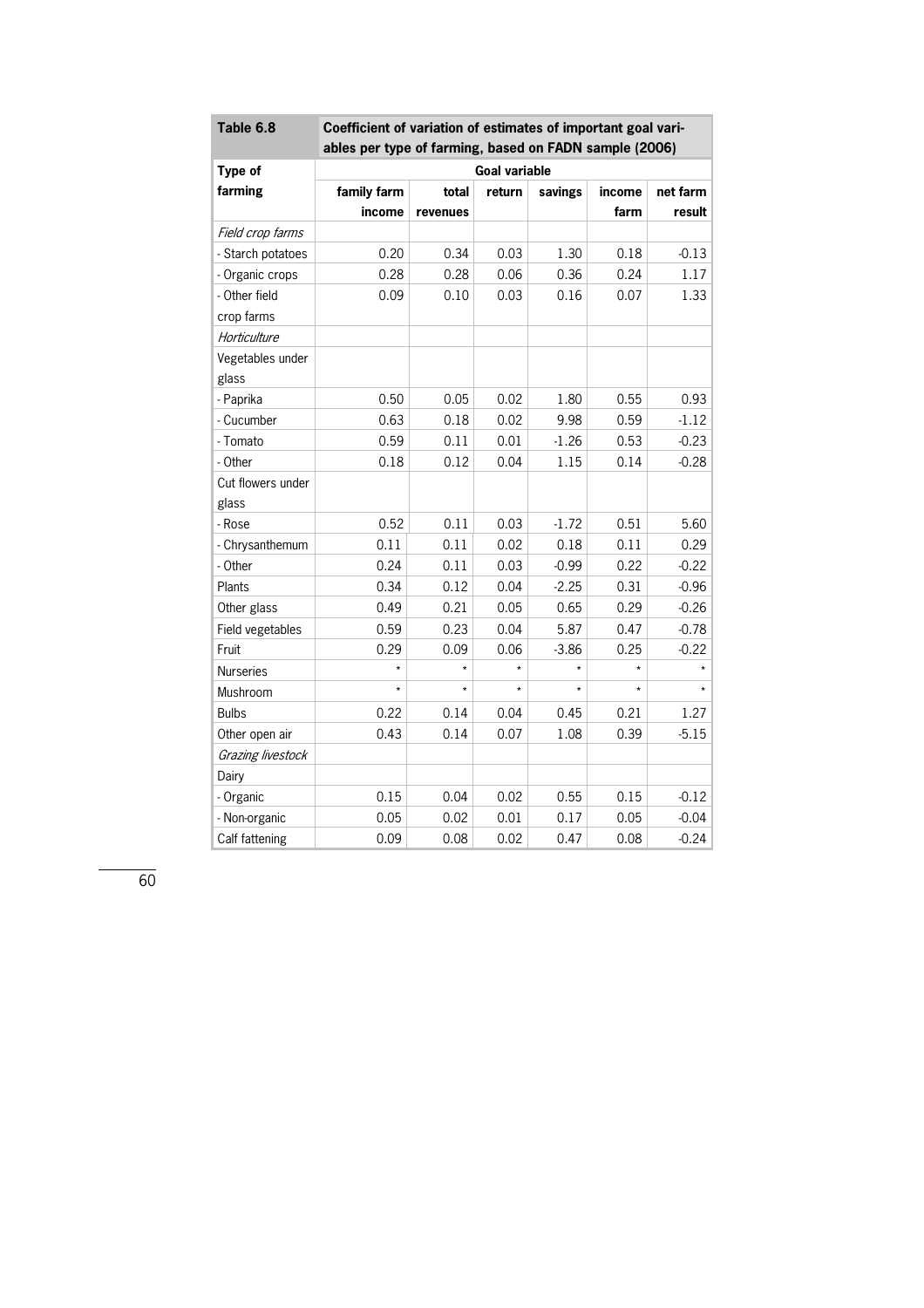| Table 6.8                  | Coefficient of variation of estimates of important goal vari-<br>ables per type of farming, based on FADN sample (2006)<br>(continued) |          |         |         |         |          |  |  |
|----------------------------|----------------------------------------------------------------------------------------------------------------------------------------|----------|---------|---------|---------|----------|--|--|
| Type of                    | <b>Goal variable</b>                                                                                                                   |          |         |         |         |          |  |  |
| farming                    | family farm                                                                                                                            | total    | return  | savings | income  | net farm |  |  |
|                            | income                                                                                                                                 | revenues |         |         | farm    | result   |  |  |
| Other grazing<br>livestock | 8.45                                                                                                                                   | 0.15     | 0.07    | $-0.65$ | 0.32    | $-0.10$  |  |  |
| Intensive                  |                                                                                                                                        |          |         |         |         |          |  |  |
| livestock                  |                                                                                                                                        |          |         |         |         |          |  |  |
| Breeding pigs              | 0.11                                                                                                                                   | 0.08     | 0.02    | 0.30    | 0.10    | 0.64     |  |  |
| Fattening pigs             | 0.22                                                                                                                                   | 0.06     | 0.03    | 0.34    | 0.19    | $-0.26$  |  |  |
| Integrated                 | 0.10                                                                                                                                   | 0.05     | 0.01    | 0.16    | 0.10    | 1.01     |  |  |
| pig farms                  |                                                                                                                                        |          |         |         |         |          |  |  |
| Laying hens                | $-1.62$                                                                                                                                | 0.06     | 0.03    | $-0.31$ | 4.10    | $-0.13$  |  |  |
| Poultry                    | $-0.85$                                                                                                                                | 0.06     | 0.02    | $-0.61$ | 1.28    | $-0.11$  |  |  |
| Other intensive            | $\star$                                                                                                                                | $\star$  | $\star$ | $\star$ | $\star$ | $\star$  |  |  |
| livestock                  |                                                                                                                                        |          |         |         |         |          |  |  |
| Mixed                      | 0.18                                                                                                                                   | 0.07     | 0.04    | 0.47    | 0.14    | $-0.21$  |  |  |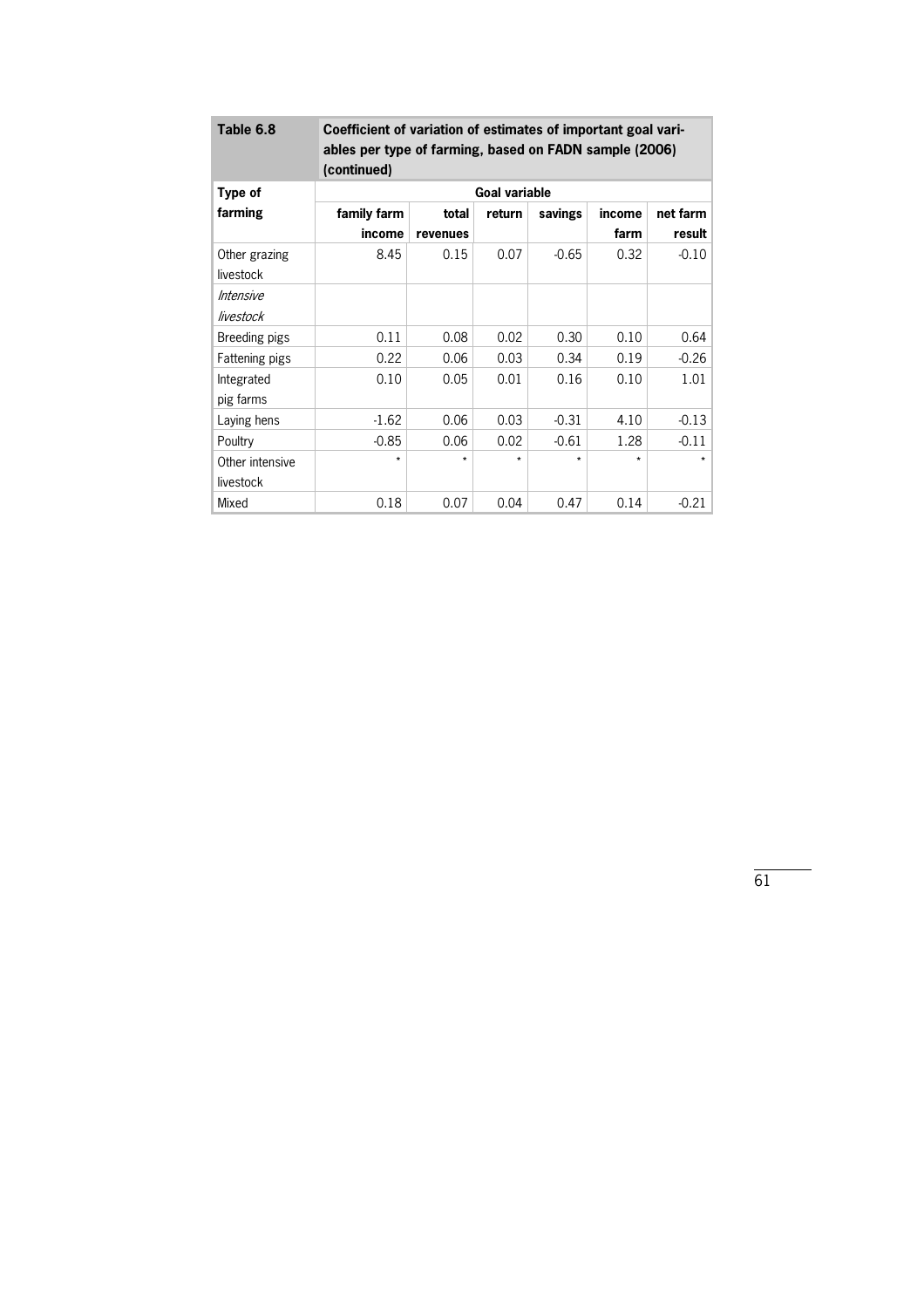Bont, C.J.A.M. de. W.H. van Everdingen and B. Koole, *Standard Gross Margins* in the Netherlands. LEI, Den Haag, 2003.

Dijk, J., De steekproef gewogen. Onderzoeksverslag 53. Landbouw-Economisch Instituut, Den Haag, 1989.

Dijk, J., B. Kortekaas, K. Lodder en J. Luijt, Netjes over de drempel; voorstel tot harmonisatie van de steekproeven voor de boekhoudnetten land-, tuin- en bosbouw. Interne Nota 422. Landbouw-Economisch Instituut (LEI-DLO), Den Haag, 1994.

Dijk, J., K. Lodder, J. Luyt en H.C. Pruis, Voorstel voor de indeling van de populatie land- en tuinbouwbedrijven in groepen en bijbehorend keuzeplan. Interne Nota 437. Landbouw-Economisch Instituut (LEI-DLO), Den Haag, 1995a.

Dijk, J., J. Schering en K. Lodder, *Improvement of the weighting system of* the FADN. Landbouw-Economisch Instituut (LEI-DLO), Den Haag, 1995b.

Dijk, J., 'Nonresponse in the Dutch Farm Account Data Network.' Paper presented at the Essex 1996 Fourth International Conference on Social Science Methodology, 1-5 July 1996. Landbouw-Economisch Instituut (LEI-DLO), Den Haag, 1996.

Dijk van, J.P.M., B.E. Douma en A.L.J. van Vliet, Bedrijfsuitkomsten in de landbouw (BUL). Boekjaren 1992/93 t/m 1995/96. Periodieke Rapportage 11-95/96. Landbouw-Economisch Instituut (LEI-DLO), Den Haag, 1997a.

Dijk van, J.P.M., B.E. Douma en A.L.J. van Vliet, De financiële positie van de landbouw (FIP) Boekjaar 1995/96 en vergelijkingen met voorgaande jaren. Periodieke Rapportage 12-95/96. Landbouw-Economisch Instituut (LEI-DLO), Den Haag, 1997b.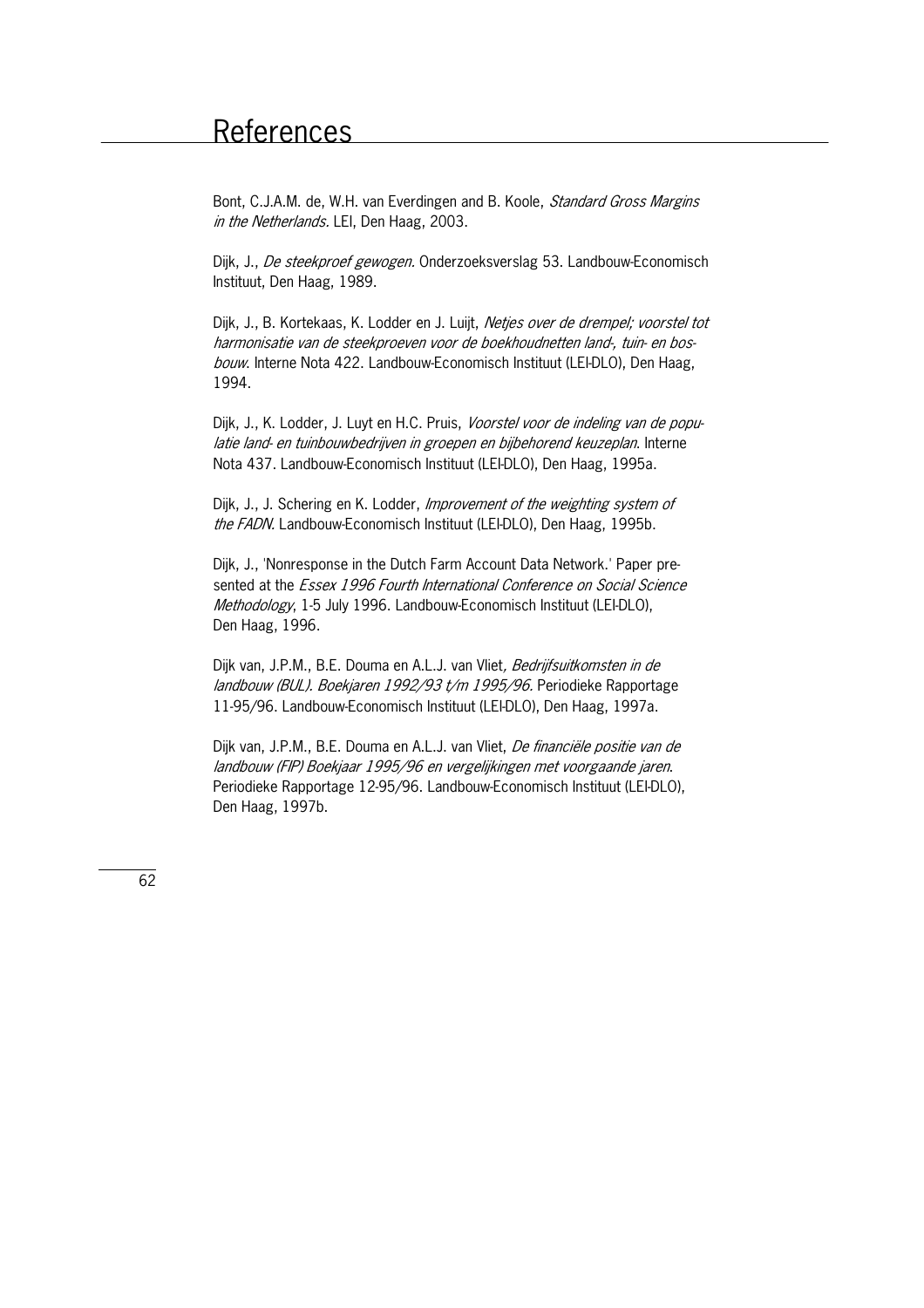Dijk, van J.P.M., J.J.P. Groot, K. Lodder, H.C.J. Vrolijk, De steekproef voor het Bedrijven-Informatienet van het LEI. Bedrijfskeuze 1999 en selectieplan 2000. Rapport 6.00.94. LEI, Den Haag, 2000.

Dijk, van J.P.M., J.J.P. Groot, K. Lodder, L.C. van Staalduinen, H.C.J. Vrolijk, De steekproef voor het Bedrijven\*Informatienet van het LEI. Bedrijfskeuze 1998 en selectieplan 1999. Rapport 6.99.94. LEI, Den Haag, 1999.

Dijk, J.P.M. van, B.E. Douma en A.L.J. van Vliet, BUL: Bedrijfsuitkomsten in de landbouw (bedrijfsresultaten (verlies- en winstrekeningen) voor akkerbouw- en veehouderijbedrijven. PR 11. Landbouw-Economisch Instituut (LEI-DLO), Den Haag, 1996.

Dijk, van J.P.M., K. Lodder, H.C.J. Vrolijk, De steekproef voor het Bedrijven-Informatienet van het LEI. Bedrijfskeuze 2000 en selectieplan 2001. Report 1.01.02. LEI, Den Haag, 2002.

Poppe, K.J., *Het Bedrijven-Informatienet van A tot Z*. Rapport 1.03.06. LEI, Den Haag, 2004.

Vrolijk, H.C.J., 'Working Procedures for the selection of farms in the FADN.' In: G. Beers en K. Poppe (eds.), PACIOLI 9. Innovations in the FADN. Report 8.02.02. Agricultural Economics Research Institute (LEI), The Hague, 2002.

Vrolijk, H.C.J. en K. Lodder, Voorstel tot vernieuwing van het steekproefplan voor het Bedrijven-Informatienet. Rapport 1.02.02. LEI, Den Haag, 2002.

Vrolijk, H.C.J., W. Dol en G. Cotteleer, Schatten van kenmerken van kleine deelgebieden. LEI, Den Haag, 2002.

Vrolijk H.C.J. en G.C. Cotteleer, Non-respons en rotatie in het Bedrijven-Informatienet; Kwantitatieve en kwalitatieve analyse van de effecten, Report 1.05.01. LEI, Den Haag, 2005.